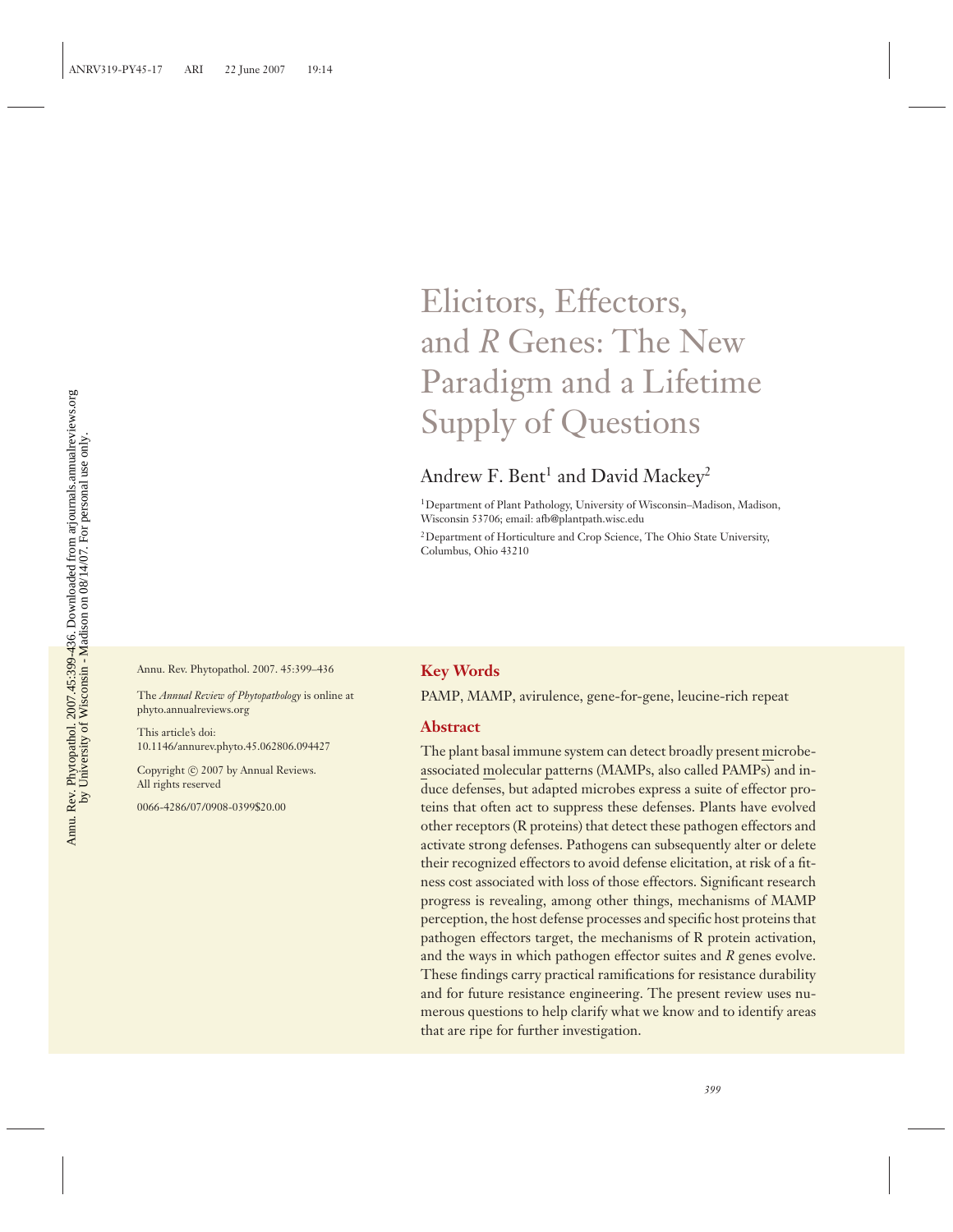#### **INTRODUCTION**

**NB:** nucleotide binding **LRR:** leucine-rich repeat

In the middle of the previous century, landmark findings were made regarding genefor-gene plant disease resistance, infectioninduced synthesis of antimicrobial phytoalexins and PR proteins, and pathogen virulence through production of toxins and hydrolytic enzymes (108). Subsequently, when scientists met 10–20 years ago to discuss pathogen virulence and plant disease resistance mechanisms, key questions emerged. These included:

Do plants have a different R gene for almost every strain of every potential pathogen? If not, what do they have that makes them resistant to so many potential pathogens?

Why do pathogens have *avr* genes if, unlike toxins or hydrolytic enzymes, these *avr* genes just hurt the pathogen's chances for success?

How relevant are defense activation by chitin or plant cell wall fragments, or defense responses such as phytoalexin or PR (pathogenesis-related) protein production? Because, in contrast to gene-for-gene systems, these have not been shown to play a causal role in disease resistance.

How does the "lock-and-key" interaction between *R* and *avr* gene products work?

On the heels of impressive research progress, a revised four-part model for plant disease resistance has emerged that provides some answers to these questions, This fourpart model has been nicknamed, only partially in jest, the new "Central Dogma" of plant pathology. This important model describes an evolutionary process. Plants, in addition to their preformed physical and chemical barriers, first have an immune system that can detect generic conserved components of most microorganisms. In part two, certain microbes become adapted pathogens of certain plant species by evolving virulence factors that actively suppress parts of the general defense response in these hosts. In part three, adapted pathogens are repelled when the host species evolves specific *R* genes, whose products indirectly detect the defense-suppressing virulence factors by detecting their effect on specific host proteins. Finally, the pathogen evolves further and escapes detection by the *R* gene product by eliminating the detected virulence factor or suppressing the defenses induced by *R* gene products. **Figure 1** illustrates this model. Similar models have also been described elsewhere (31, 44, 88).

The model of **Figure 1** is an important and successful crystallization of many findings. In this review we describe a subset of the recent discoveries about virulence and resistance that expand or solidify the "take-home" generalizations of this new model. However, this new paradigm has brought into focus a new set of questions, exceptions, and unexplained findings. The questions from 10– 20 years ago that have been answered in part are being revisited, and the new Central Dogma is already undergoing revision. We present a useful collection of questions

#### **Figure 1**

Model for the evolution of bacterial resistance in plants. (*a*) Recognition of pathogen-associated molecular patterns (such as bacterial flagellin) by extracellular receptor-like kinases (RLKs) promptly triggers basal immunity, which includes signaling through MAP kinase cascades and transcriptional reprogramming mediated by plant WRKY transcription factors. (*b*) Pathogenic bacteria use the type III secretion system to deliver multiple effector proteins that target host proteins and suppress basal immune responses, allowing significant accumulation of bacteria in the plant apoplast. (*c*) Plant resistance proteins (*R* gene products, such as a TIR-NB-LRR protein) recognize effector activity and restore resistance through strong effector-triggered immune responses. (*d* ) Pathogen avoids *R* gene-mediated defenses by modifying or eliminating the effector(s) that triggers those defenses. This state resembles that shown in (*b*) except the pathogen has had to alter or lose an effector protein, or deploy an additional effector protein. Similar models can be drawn for other plant pathogens. Figure redrawn from (31).

−−−−−−−−−−−−−−−−−−−−−−−−−−−−−−−−−−−−−−−−−−−−−−−−−−−−−−−−−−−−−−−−−−−−−→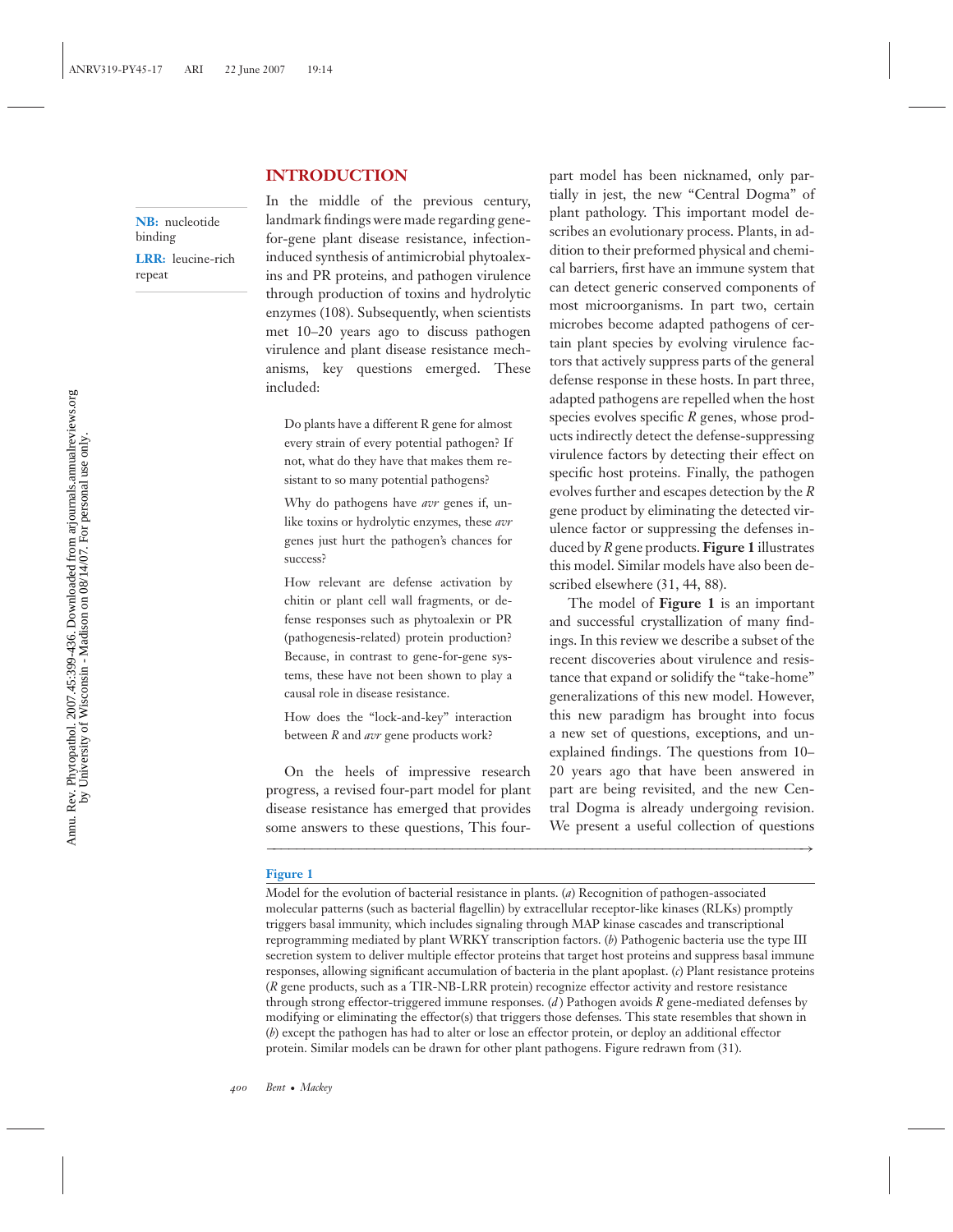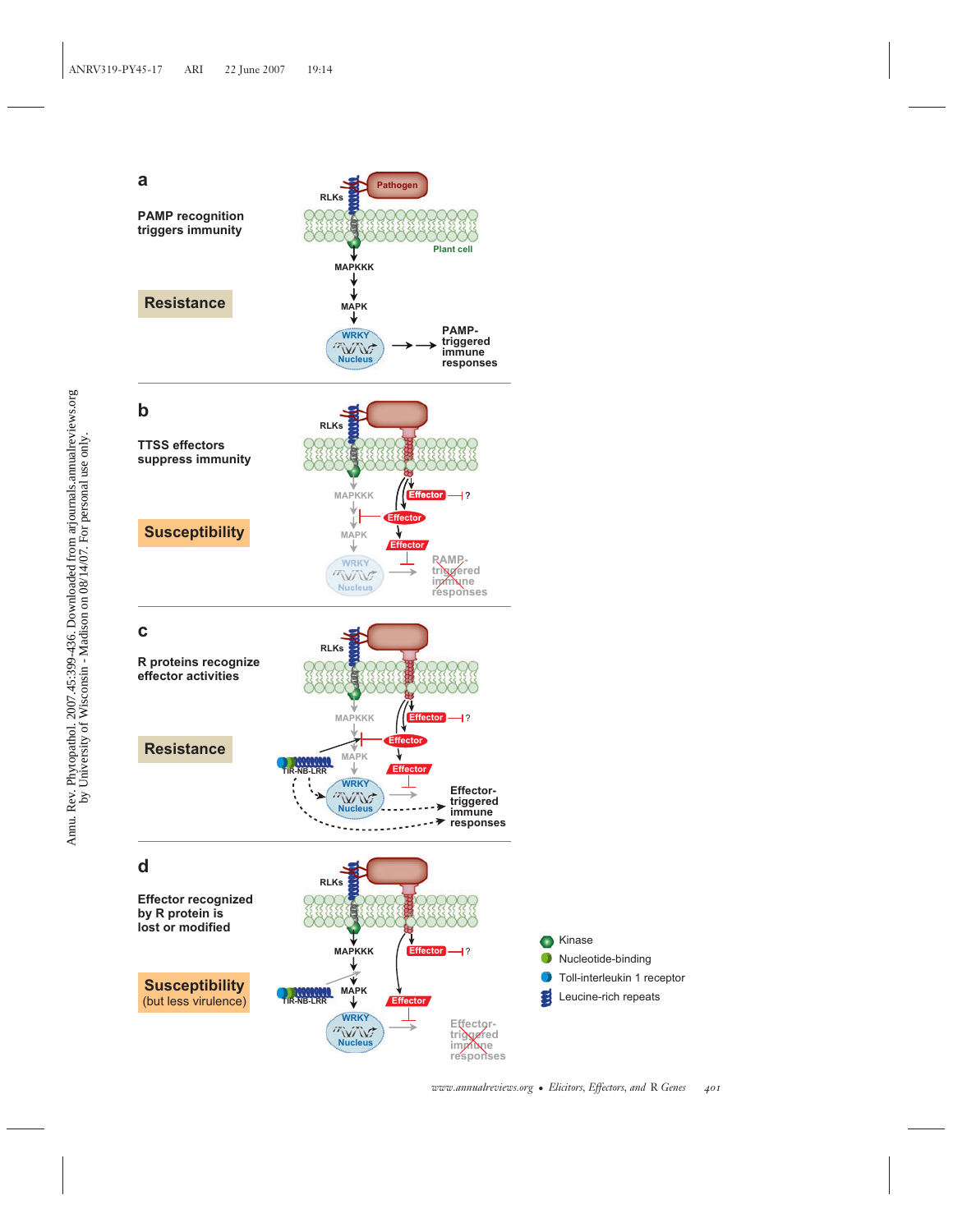#### **MAMP:**

microbe-associated molecular pattern

#### **PAMP:**

pathogen-associated molecular pattern

and briefly summarize alternative models, modified terminology, and/or opportunities for important future research. Areas with potential for future disease resistance engineering are also highlighted.

## **MAMPS, MAMP RECEPTORS, AND BASAL IMMUNITY (AND NOMENCLATURE!)**

The first panel of **Figure 1** alludes to a system often referred to as the basal immune system, which induces responses referred to as basal defenses. It was discovered over 30 years ago (4, 22, 67) that plant defense responses can be activated by relatively generic signals of pathogen presence, which were often called elicitors [for recent reviews see (31, 88, 130, 196)].

One key concept surrounding basal immune systems is that they recognize certain broadly conserved molecules associated with a wide range of pathogens. The term pathogen-associated molecular pattern (PAMP) was developed by researchers of the mammalian innate immune system to describe this type of defense-activating compound. The term MAMP (for microbeassociated molecular pattern) is gaining favor because nonpathogenic microorganisms also possess PAMPs. Well-developed examples of MAMPs that are detected by plants include bacterial flagellins, lipopolysaccharides or elongation factor-Tu, fungal chitin, or oomycete Pep-13 or heptaglucosides (87, 196). A related concept from both plant and animal research is that the genes for host MAMP receptors are relatively stable and heritable, allowing the capacity for early detection of microbial infections to be preserved and passed from generation to generation (81, 130). This is in contrast to mammalian adaptive immune systems that "reinvent the wheel" of recognition specificity in each new individual. A third concept is the perception that basal immunity has a relatively primitive and inferior immune capacity relative to adaptive immunity. This idea derives in part from the observation that basal defenses are only partially effective at restricting pathogens. It also derives from the concept that basal defenses are relatively static, i.e., capable of evolving to recognize novel infection threats only over many generations, whereas plant disease resistance mediated by *R* genes is sometimes portrayed as the plant adaptive immune system. Each of these ideas requires clarification and revision, especially when the goal is to accurately describe plant immune systems. It is important to disentangle the terminology and paradigms used to describe plants from those borrowed from animal research with only partial success. For example, some *R* genes compose a more rapidly evolving component of the plant basal immune system than MAMP receptors, but they are not an "adaptive immune system" in that they do not regularly undergo useful diversification and selection in the somatic cells of individuals.

Most readers will already be familiar with the concept of *R* (resistance) and *Avr* (avirulence) genes. Gene-for-gene disease resistance is economically important—it is used in numerous crops to confer highly effective disease resistance (108, 148, 158). Plants have many *R* genes and pathogens have many *Avr* genes. Simply described, disease resistance is observed if the product of any particular *R* gene has recognition specificity for a compound produced due to a particular pathogen *Avr* gene. We will see below that many *Avr* gene products contribute to pathogen virulence.

#### **What Is the Difference between a MAMP and an Avr Gene Product?**

The difference is becoming less clearly defined. Formally, the latter are named avirulence genes because they cause avirulence in the presence of *R* genes. In the absence of a cognate *R* gene, *Avr* genes often make a quantitative contribution to virulence yet are not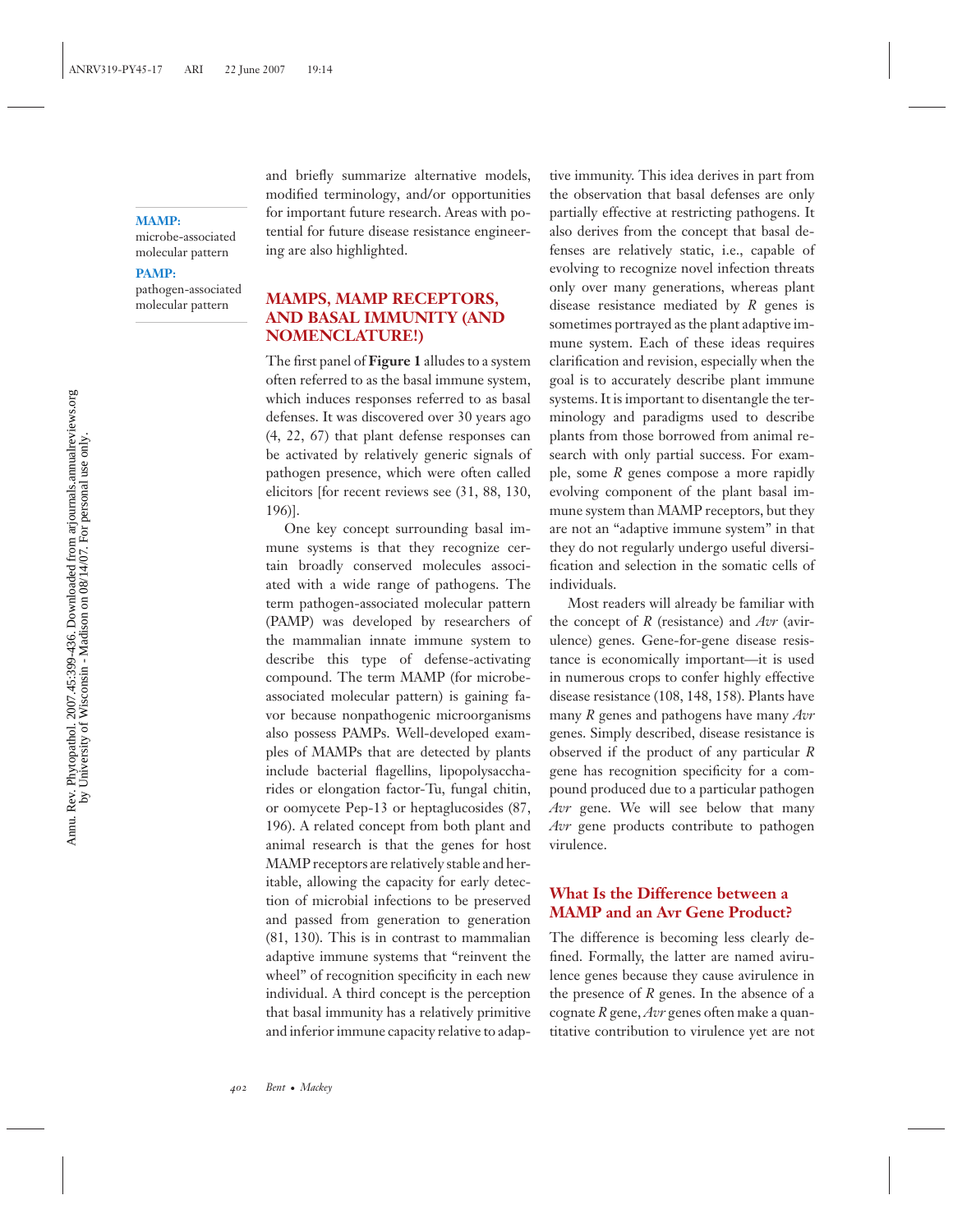essential for pathogen viability, although these are not defining features (think, for example, of an essential viral replicase that is shown to be an *Avr* gene). Some Avr proteins can evolve substantially or may be entirely absent from certain strains of a pathogen, whereas MAMPs are defense elicitors that are evolutionarily stable, forming a core component of the microorganism that cannot be sacrificed or even altered much without seriously impairing viability. These traditional definitions still have utility, but exceptions are now known and new classifications for these defense elicitors and their counterparts in the host are being actively considered. This review is organized around the traditional definitions, but also highlights their shortcomings and considers some alternatives.

The term MAMP (microbe-associated molecular pattern) is increasingly used in place of PAMP because it lends greater accuracy to our thinking. As noted above, many microorganisms carry these defense-eliciting molecules yet are not pathogens, or are not pathogens of many of the hosts that can detect their MAMPs (12). A plant normally grows in the presence of hundreds of microbial species, including many nonpathogenic microorganisms that it would seemingly be counter-productive to defend against. This raises a challenging question: **In the biologically realistic setting of an intact plant infested with living microorganisms, how much MAMP needs to be present, and in what plant tissues, for defenses to be triggered?** One can postulate that microorganisms must reach a critical mass in the plant interior before the basal immune system is strongly activated; for example, smaller or primarily external/epiphytic microbial populations are usually less potent at inducing *PR* gene expression and other active defenses. Further tissue specificity was suggested by a recent study in which stomate closure was discovered as a plant defense against bacterial infections (117). Purified MAMPs triggered stomate closure and bacteria did as well, but only when they swarmed around the stomatal opening. Apparently, a threshold level of MAMP must be present before the response is activated.

There is a more basic question to ask: **Has MAMP perception ever been shown to significantly improve plant disease resistance?** The plant pathology literature carries numerous examples where purified pathogenderived compounds caused elevated plant disease resistance. Defense pathways have been turned on, PR proteins expressed, and intact plants may even have been shown to allow less pathogen growth. However, in these experiments the compounds usually have been applied to plants by humans, in doses and/or locations that may not mimic natural infections. One might pursue experiments in which expression of a MAMP is knocked out in the pathogen, but these strains will generally show reduced rather than enhanced virulence due to the central contribution of most MAMPs to pathogen viability. The first experiments to convincingly show a contribution of MAMP perception to whole-plant disease resistance took a different approach, mutation of the host receptor (198). *Arabidopsis* plants lacking the flagellin receptor FLS2, a transmembrane protein with extracellular leucine-rich repeats (LRR) and an intracellular protein kinase, showed increased susceptibility to infection by *Pseudomonas syringae* pv. *tomato* strain DC3000. Note that DC3000 does cause disease on plants that carry a functional FLS2. Absence of FLS2 makes the plants *more* susceptible to this pathogen. The contribution of flagellin perception to resistance was detected only when the bacteria were sprayed onto the leaf exterior and not when they were introduced directly into the apoplast (198). FLS2-activated responses are known to arise quickly, within minutes (56). Perhaps early detection, as the first few pathogen individuals are entering the plant, is required to allow sufficient defense activation (including stomatal closure) before the pathogen can build appreciable interior populations and more effectively counter host defenses.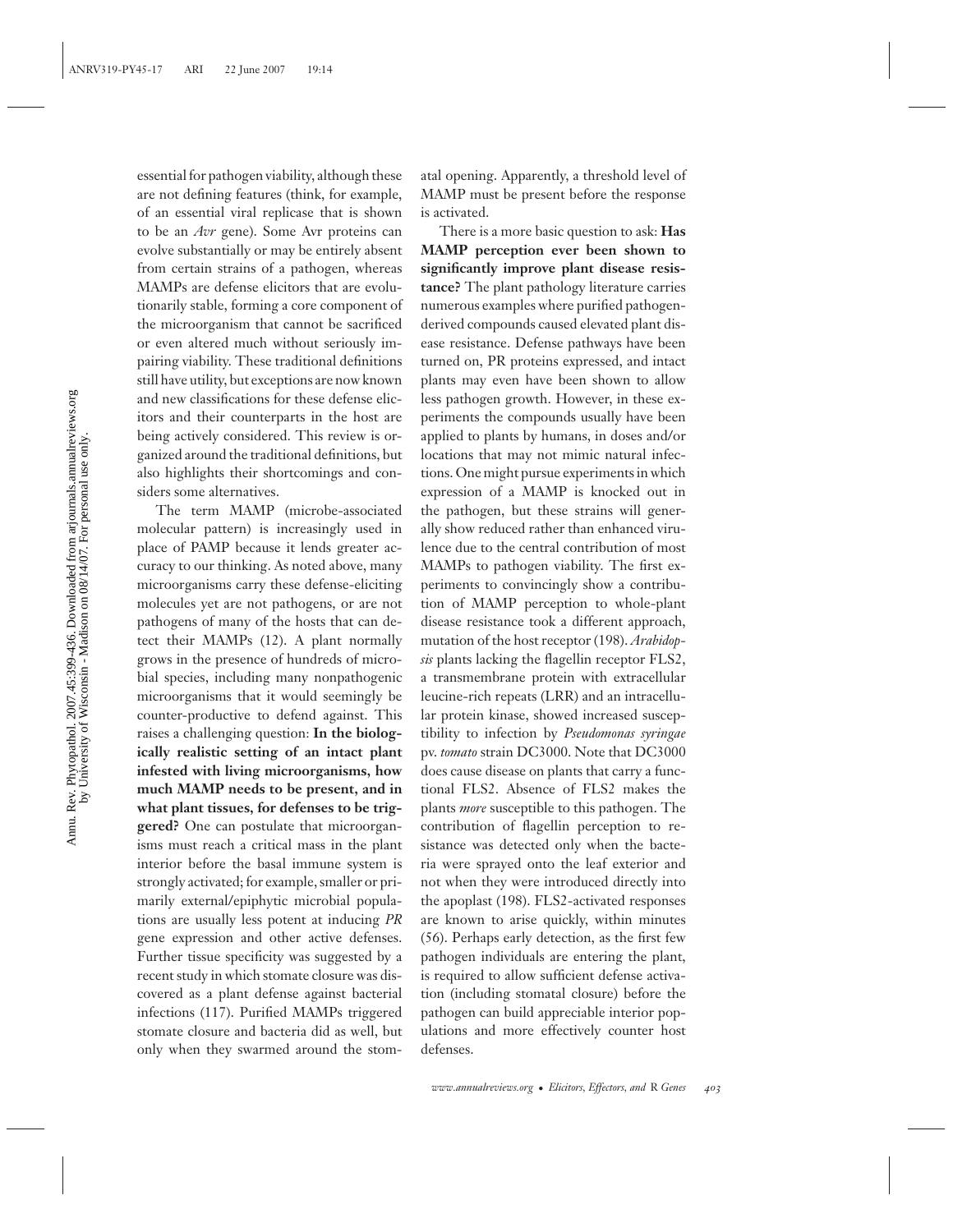#### **VIGS:**

virus-induced gene silencing

**amiRNA:** artificial micro-RNAs

The MAMP receptor knock-out approach was subsequently used to show an apparent contribution to resistance by*Arabidopsis*EFR1 (197). Like FLS2, EFR1 is a transmembrane LRR-kinase. EFR1 controls responsiveness to bacterial EF-Tu, an abundant protein that is a highly conserved component of the protein synthesis apparatus. Detection of EF-Tu has been found only in plants of the Brassicaceae, but there is practical relevance to this finding: transient *in planta* expression of *Agrobacterium*-delivered T-DNA was significantly improved in plants lacking EFR1. *Arabidopsis* researchers may now be able to use the *Agrobacterium*-mediated transient gene expression method, which has fostered impressive research progress in the less tractable *Nicotiana benthamiana* model system. Identification and knock-out of MAMP receptors are not simple processes, especially as one moves beyond *Arabidopsis* to other plants, but they may be the best approaches to demonstrate the relevance of any particular MAMP receptor in plant disease resistance. Virus-induced gene silencing (VIGS), artificial micro-RNAs (amiRNA), and mutation TILLING offer approaches to knock down gene expression in plants of economic interest, beyond *Arabidopsis* or *Nicotiana benthamiana* (34, 71, 142, 151), but the candidate receptor gene must first be identified.

The terminology shift from PAMP to MAMP highlights a key question: **Across the range of plant-microbe associations, how widely is it the case that potential pathogens are nonpathogens primarily because of basal defenses activated via MAMP detection?** Another way of phrasing this question is, How often would potential pathogens actually be pathogens on a given host if not for MAMP-activated basal immunity? This is another question for which we still need answers, and the difficulty is not solely due to the need for research on a wide range of pathosystems. Mutational or expression-knock-down strategies might be applied to address this question, disrupting specific MAMP receptors, but if a pathogen expresses multiple MAMPs that engage multiple MAMP receptors, the contribution of any single receptor may be quantitative and difficult to detect.

## **How Can Successful Pathogens Grow in the Host Despite Presenting Increasingly More MAMPs as They Reach Higher Population Levels?**

As discussed below, pathogens deploy effectors that suppress the basal immune system. The plethora of pathogen effectors that are devoted to suppressing basal defenses can be construed as evidence that basal defenses are indeed effective against potential pathogens that fail to suppress them. The ability of effectors to suppress basal defenses is host specific, which likely contributes to the ability of a microorganism to be a "pathogen" only on a subset of hosts.

#### **How Stable Are MAMPs?**

In addition to defense-suppressing capacities (see below), pathogens have evolved other defense-minimizing strategies. Some pathogens carry versions of a MAMP that are not detected by their host. It is logical that the best-characterized flagellin perception systems of plants (FLS2) and animals (TLR5) both recognize flagellin domains that are highly conserved. These domains of flagellin protein are constrained by requirements for precise intra- and intermolecular contacts to form the functional flagellin polymers that compose the bulk of a flagellum (e.g., 9). Yet a small number of pathogen species have been identified that carry sufficiently different amino acid sequences in these flagellin domains to escape detection by the host (9, 56, 137, 164). Variability in the conserved/recognized flagellin domain has even been detected among different strains within a single species and pathovar, *Xanthomonas campestris* pv. *campestris* (164). This type of variability is often observed among *Avr* genes rather than MAMPs. MAMPs are generally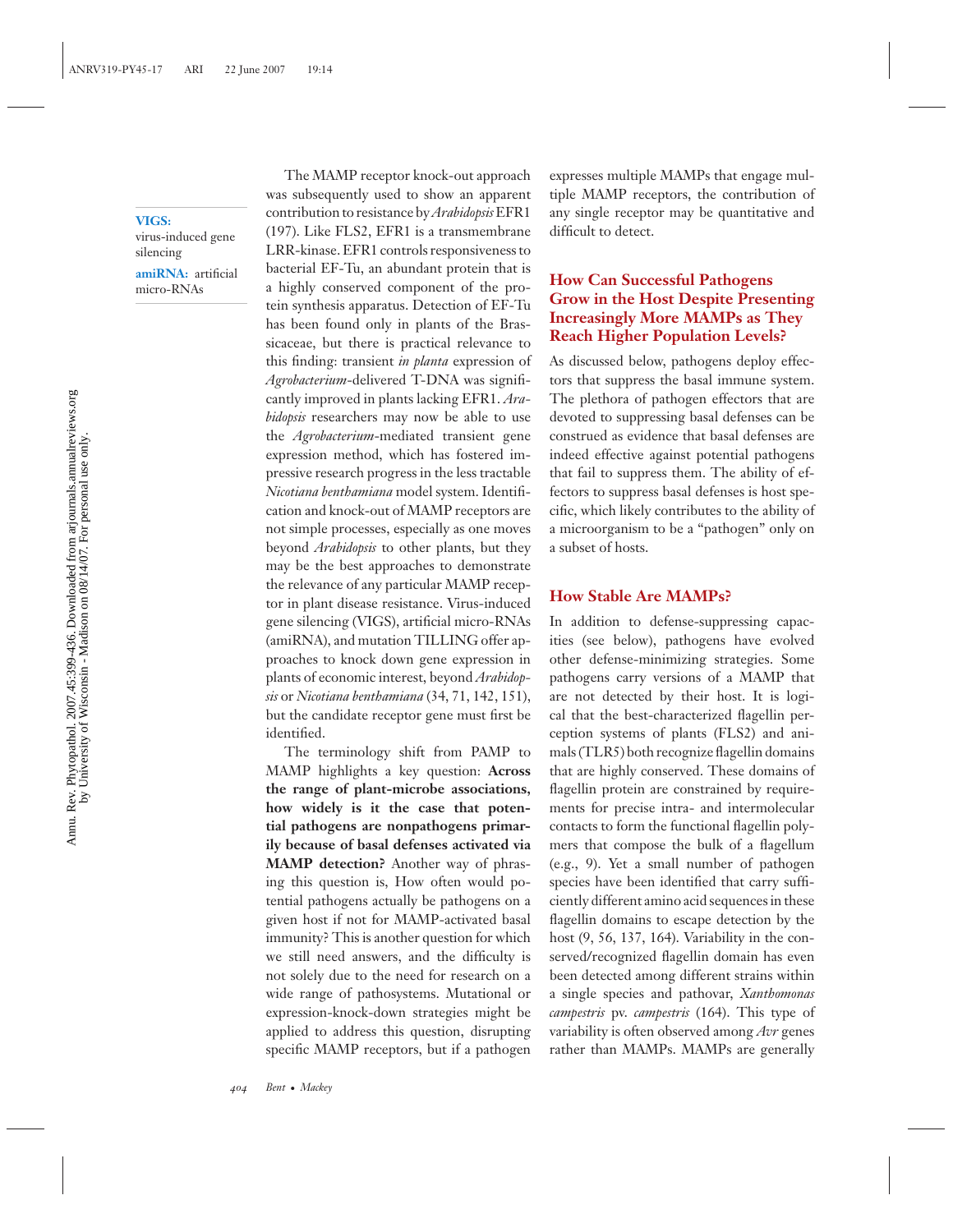Annu. Rev. Phytopathol. 2007.45:399-436. Downloaded from arjournals.annualreviews.org<br>by University of Wisconsin - Madison on 08/14/07. For personal use only. Annu. Rev. Phytopathol. 2007.45:399-436. Downloaded from arjournals.annualreviews.org by University of Wisconsin - Madison on 08/14/07. For personal use only.

portrayed as broadly conserved and essential proteins that are stable targets for recognition by host immune systems, and this concept remains valid. But the adaptability of natural organisms furnishes exceptions to most rules, and the MAMP definition requires an equally adaptable mindset.

As additional defense-avoiding strategies, some microorganisms may shed or mask at least some of their MAMPs when they infect a host. For example, it has been suggested that some bacteria shed their flagella upon entering the host, and it has been demonstrated that some flagellin-knock-out bacteria can retain virulence if introduced directly onto the host (50, 121, 137, 168). Exopolysaccharides contribute to pathogen virulence or to the infectivity of plant symbionts such as nitrogenfixing rhizobium bacteria (60, 63). Proposed molecular roles for exopolysaccharides include not only action as low MW signaling molecules or as protectants against antimicrobial compounds or osmotic stress, but also the masking of bacterial epitopes that might otherwise trigger host defense reactions. Bacterial lipopolysaccharides are MAMPs, with somewhat variable structures and hence variable defense-eliciting activities, but are also possible protectants that enhance virulence by excluding plant antimicrobial compounds (49).

## **What Do MAMP Receptors Look Like?**

There are very few answers to this question, but a trend has been established. FLS2 and EFR1, the *Arabidopsis* receptors for bacterial flagellin and EF-Tu, respectively, both encode transmembrane proteins with an extracellular LRR and an intracellular protein kinase (62, 197). **Figure 2** provides more detail regarding the structure of LRR domains. The first LRRkinase found to be involved in plant defense was an *R* gene product, Xa21 of rice, and other plant R proteins also have this structure (159). In the appropriate experimental context FLS2 itself functions in ways that resemble an R pro-

tein (41, 198), making it reasonable to anticipate that further overlap between R proteins and MAMP receptors will be uncovered in the future. A separate LRR receptor protein has been identified that detects ethylene-inducing xylanase (144). Importantly, the extracellular portion of FLS2 was recently shown to directly bind a peptide that matches the eliciting flagellin sequence (30). This direct binding is in keeping with past predictions but it is a departure from the "guard" mechanisms described at greater length below, in which some R proteins do not directly bind pathogen effectors, but rather detect them indirectly via their perturbation of host proteins. FLS2 and EFR1 respond to entirely different MAMPs yet both activate very similar plant defense responses (197). The defenses downstream of FLS2 have been studied in detail, revealing a number of interesting features [e.g., (95, 117, 119, 125, 126, 140, 153, 163)].

Beyond MAMP detection, plants carry systems that allow detection of wounding or herbivory, and it is intriguing that the receptors for at least two of these signals are also transmembrane LRR-kinases. It is also intriguing that the eliciting signals for these receptors are plant-derived compounds. Systemins are peptides produced from a prosystemin protein upon herbivore attack, and the systemin receptor of Solanaceae is an LRR-kinase (150). In the other example, the *Arabidopsis* PROPEP1 gene is inducible by wounding, methyl jasmonate, or ethylene, and a peptide derived from this protein directly binds to and activates the PEPR1 LRR-kinase, which in turn activates defense-associated gene expression (194). Constitutive activation of this system caused elevated resistance to *Pythium irregulare*, a type of broad host-range fungal pathogen for which effective plant *R* genes are not known. The PEPR1 system may act to minimize opportunistic infection of wounded tissues by amplifying innate immune responses.

The similarity of MAMP receptors between plants and animals has frequently been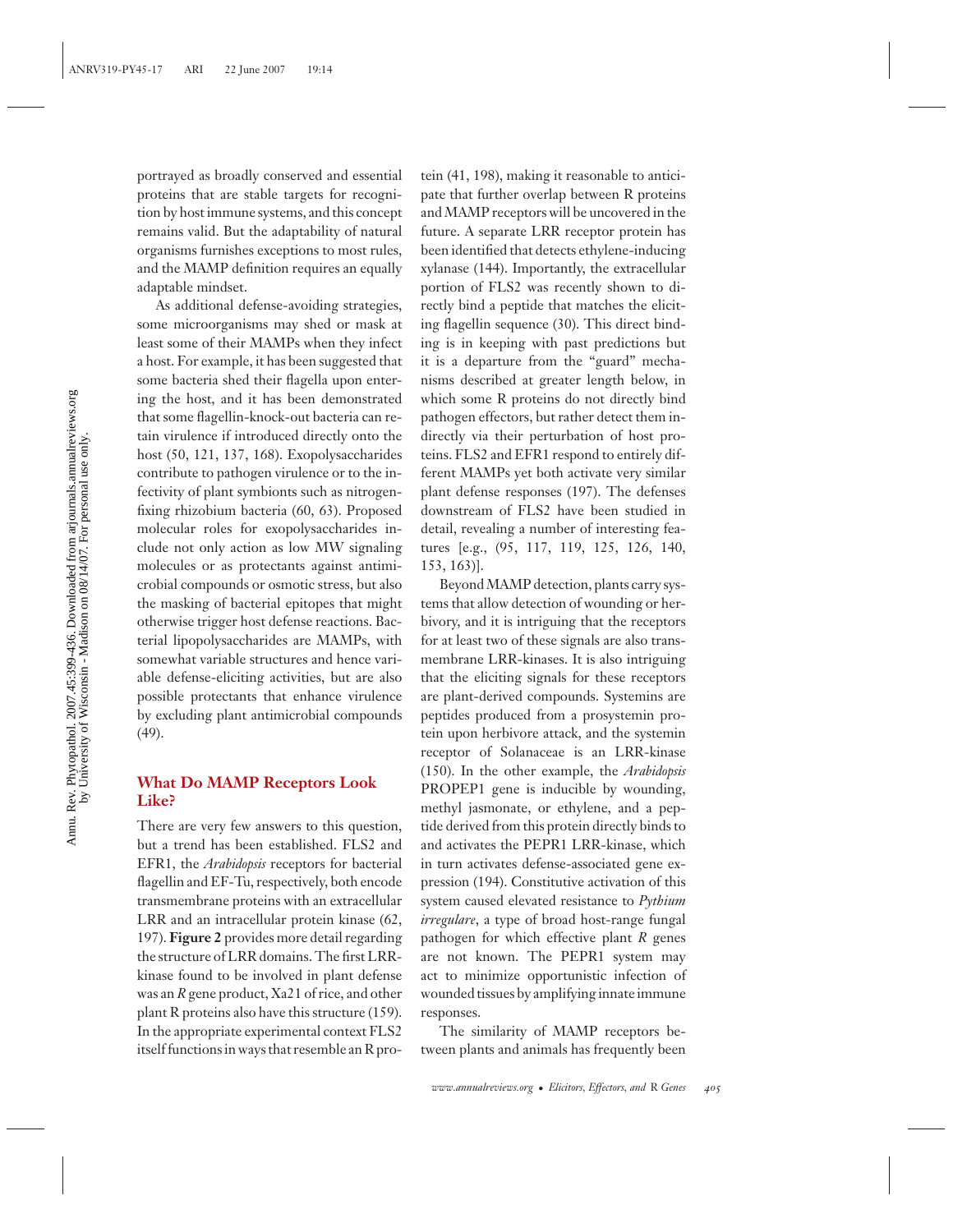#### **a**

**LRR motif:**  $\frac{1}{2}$ xxLxLxxNxLt/sGxIPxxLxxLxL  $\frac{1}{2}$ <sup>24</sup>



#### **Figure 2**

Leucine-rich repeat (LRR) structure. (*a*) Consensus amino-acid motif for a plant extracellular LRR. (*b*) An LRR protein; polygalacturonase inhibiting protein (1OGQ) of *Phaseolus vulgaris*. A typical LRR domain carries 21–25 amino acids per repeat and forms a large helix of multiple such repeats. The entire LRR domain is curved and the concave surface carries a β-sheet (β-strand/β-turn region, *yellow* and *gold* highlighting). (*c*) A single LRR (transverse section through the structure in *b*). The leucines and other hydrophobic residues that occur at regular intervals are driven to the protein interior in an aqueous environment (*red* highlight in *c*; *asterisks* in *a*), leaving the more variable "x" residues exposed on the protein surface. (*d* ) Close-up of the β-strand/β-turn region, where 5 solvent exposed residues per repeat ( *yellow* highlighted in *a*, *c*, and *d* ) are primary candidates for determining pathogen specificity. Figures redrawn from (45, 46). Other LRR types have slightly different structures; many R protein LRR domains carry degenerate (nonconsensus) subsegments that will adopt other 3D shapes.

noted. FLS2 and human TLR5, for example, are both receptors with extracellular LRRs that perceive flagellin and activate innate immune responses (12). However, the two proteins recognize different flagellin domains and the LRRs do not exhibit common derivation. Although the two proteins arose independently, these and other mechanistic parallels between the immune systems of plants and animals remain a fascinating area for further research (12). For example, some plant *R* gene products carry domains with similarity to the intracellular domains of Toll and human interleukin receptors.

An intriguing aspect of some MAMP receptors is their multifunctionality. The sys-

temin receptor of tomato has the identical amino acid sequence as the *Arabidopsis* BRI1 receptor for brassinolide hormone. In *Drosophila*, the Toll receptor controls embryonic development and then later controls innate immunity responses in the same animal (134). *Arabidopsis* ERECTA is a transmembrane LRR-kinase that controls developmental traits such as inflorescence configuration but also mediates resistance against *Ralstonia solanacearum* (vascular wilt bacteria) and *Plectosphaerella cucumerina* (necrotrophic fungi) (61, 107). It is not yet clear how this multifunctionality arises. Some transmembrane LRR-kinases are known to homodimerize but also to require heteromeric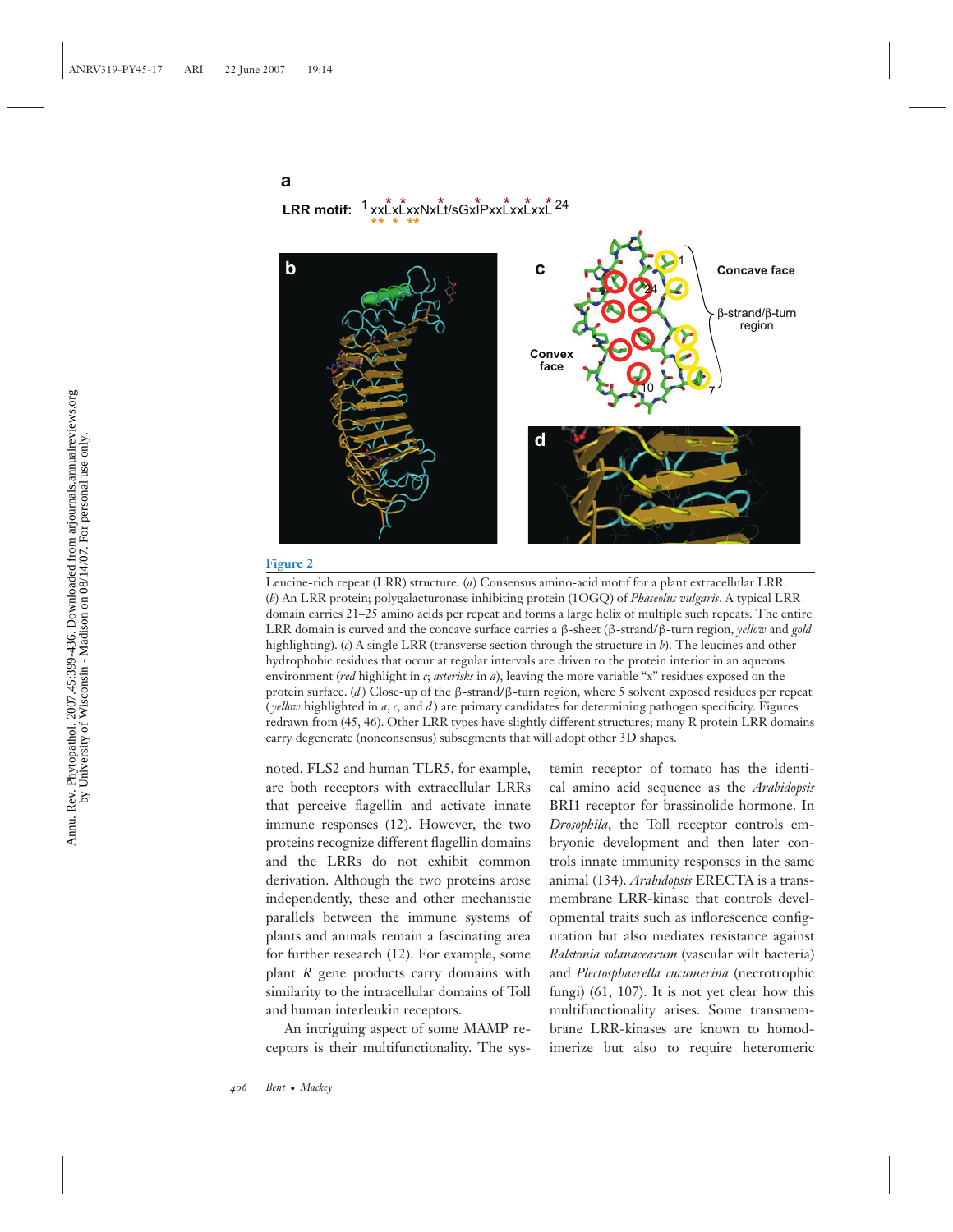"coreceptor" proteins for function (e.g., 16, 91, 189). Multifunctionality may indicate that the protein is a coreceptor and not the primary ligand receptor. Alternatively, it may derive from a capacity to directly bind more than one type of ligand with high specificity, possibly depending on the coreceptors present in the complex. LRRs produce a broad interaction surface that is well suited to interact with multiple ligands. Multifunctionality also may derive from the downstream signaling components that are available to the receptor-kinase in different cell types, subcellular locations, or developmental stages.

The completely sequenced *Arabidopsis*, rice, and poplar genomes show that individual plants carry a few hundred different LRR-kinase proteins, an additional few hundred predicted transmembrane kinases with non-LRR extracellular domains, and a further set of predicted extracellular LRR proteins with a transmembrane C terminus and little or no cytoplasmic domain (58, 157, 178). Some of these proteins participate in plant development and other processes but many of these receptors may recognize MAMPs or effectors, either exclusively or as one of their multiple ligands. Thus, they remain a likely target group from which to identify additional MAMP-receptors and R proteins.

The paradigm noted above for systemin, PROPEP1, and some*R*genes—that pathogen action on the host can cause release of host-derived compounds that have defenseinducing activity—was demonstrated over 30 years ago by Albersheim and colleagues (4). Many pathogens secrete plant cell walldegrading enzymes such as xylanases, pectate lyases, and polygalacturonases. Oligogalacturonides of intermediate chain lengths (i.e., 5–15 hexose units), derived from plant cell wall polysaccharides, were shown in many studies to induce defense-associated responses (e.g., 40, 68). In a striking example that again involves plant LRR proteins, it has more recently been shown that pea plants secrete a polygalacturonase-inhibiting protein (PGIP)

that is essentially a large LRR with specificity for certain fungal polygalacturonases (45). This protein enhances plant disease resistance, and its effectiveness may be due only in part to limitation of polygalacturonase degradation of host cell walls. By delaying rather than entirely blocking the activity of pathogen polygalacturonases, PGIP may also cause more defense-eliciting oligogalacturonide intermediates and fewer monosaccharides to be present. PGIP is the first plant LRR protein for which a crystal structure was established (46).

## **What Should We Call the Defense-Eliciting Molecular Patterns that are Produced from Host Compounds Rather than from Pathogen-Derived Compounds?**

The proposal has been made to call these compounds MIMPs (microbe-induced molecular patterns) (112). MIMPs compose a very significant class of elicitors, as is described below when indirect recognition of Avr/virulence effector proteins is discussed. In the case of wound/herbivory-induced molecular patterns such as those perceived by PEPR1 receptors, the accurate acronym would be WHIMPs (112). There are very important evolutionary implications to the distinction between MIMPS (or WHIMPs) as opposed to MAMPs and those Avr proteins that are directly bound by host receptors. Directly bound compounds might escape detection due to small changes in structure, thereby conferring advantage to the pathogen. But a pathogen will be detected regardless of the structure of the molecules it produces as long as it causes a host compound to be altered into a detectable MIMP or WHIMP (183). Furthermore, many different species of defense-suppressing pathogens and herbivores might cause production of the same MIMP or WHIMP, making detection of this compound a broadly effective element of the plant immune system. We return to these subjects at multiple junctures below.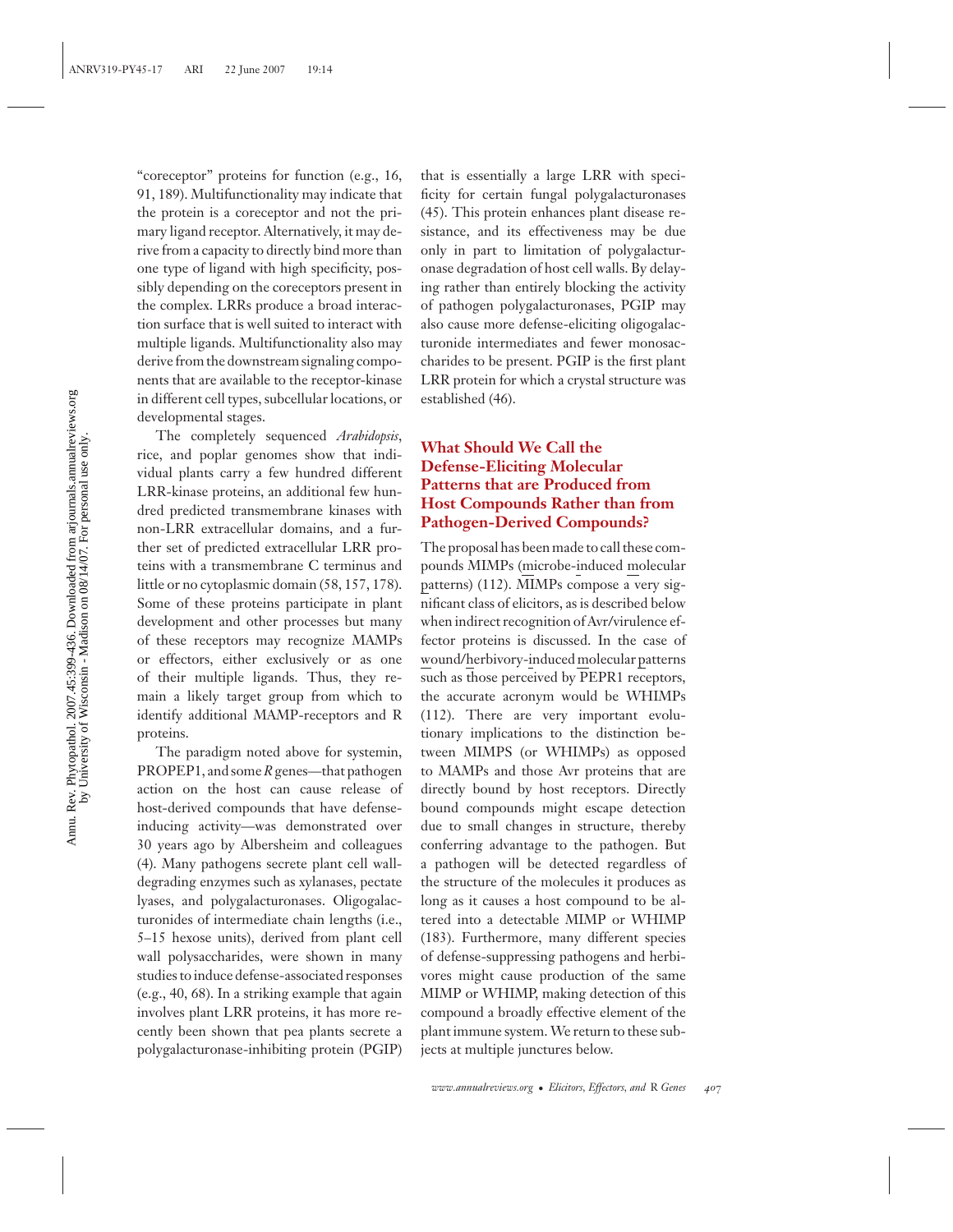#### **HOW DOES MAMP BIOLOGY RELATE TO PRACTICAL DISEASE CONTROL?**

Many farmers can name useful*R*genes but few have heard of PAMP receptors or MAMP receptors. Are those priorities misplaced? Any answer will relate in part to the following question: **How many different MAMPs does a single host typically detect from a single potential pathogen, and to what extent can an effective basal immune response be activated by a single type of MAMP as opposed to an array of MAMPs?** The growing assumption is that there are multiple MAMP receptors that each make additive contributions to the overall disease resistance of a plant, as one aspect of quantitative and multigenically controlled basal resistance. Many other types of traits also contribute quantitatively to resistance (such as leaf canopy architecture and proclivity to retain leaf surface moisture) (128).

## **Which MAMPs and MAMP Receptors Make Significant Contributions to Resistance?**

Forward genetic screens are needed to direct attention toward phenotypically significant molecular mechanisms, and should help to identify MAMP receptors (or other traits) that make the most significant contributions to quantitative resistance. The answer will, in many cases, be pathosystem specific, suggesting that at least some MAMP research should focus on major diseases of major crops. Resistance can be dissected by QTL analysis to identify the candidate genes at primary contributing loci, but this only identifies polymorphic traits. Mutational studies may be needed to identify nonpolymorphic traits that are significant contributors to resistance. As an alternative, expression of genes that encode LRR-kinases might be knocked-down by reverse-genetic methods, followed by testing with pathogens or elicitors.

Regardless of their present contribution to resistance, transgenic introduction of novel MAMP receptors may in the future allow researchers to engineer plants with enhanced disease resistance. Native receptors might be "souped up" to recognize other MAMPs or to enhance the defenses they activate. MAMP receptors might be moved across species to expand the basal immune system of the recipient. MIMPs or WHIMPs may also serve as targets for engineering. For example, orthologs of the *Arabidopsis* WHIMP precursor PROPEP1 are already present in many agriculturally important plant families, and this type of compound may offer substantial opportunities for crop improvement (194). There are also many MAMP-independent approaches to the enhancement of plant disease resistance, but MAMPs and MAMP receptors deserve consideration. MAMPs that are relatively constant (immutable) are particularly attractive targets for detection by immune systems. However, any efforts to improve upon the MAMP detection systems of plants must account for a key observation: MAMPactivated defenses are frequently blocked by pathogens.

#### **PATHOGEN EFFECTORS HAVE DUAL FUNCTIONS IN VIRULENCE AND AVIRULENCE**

Defense-suppressing effectors appear in part two of the four-part model described above and in **Figure 1**. Effectors, such as toxins and effector proteins, can be defined as pathogen-derived molecules intended to promote pathogen virulence by interacting with the host. In other words, effectors are virulence factors that usually do not have a "housekeeping" function in microbial growth and development outside of the host. Of course, when an effector is recognized by a host defense receptor, the intended virulence function is often overshadowed by a dominant avirulence function. In this section, we focus on the impressive progress in deciphering effector biology.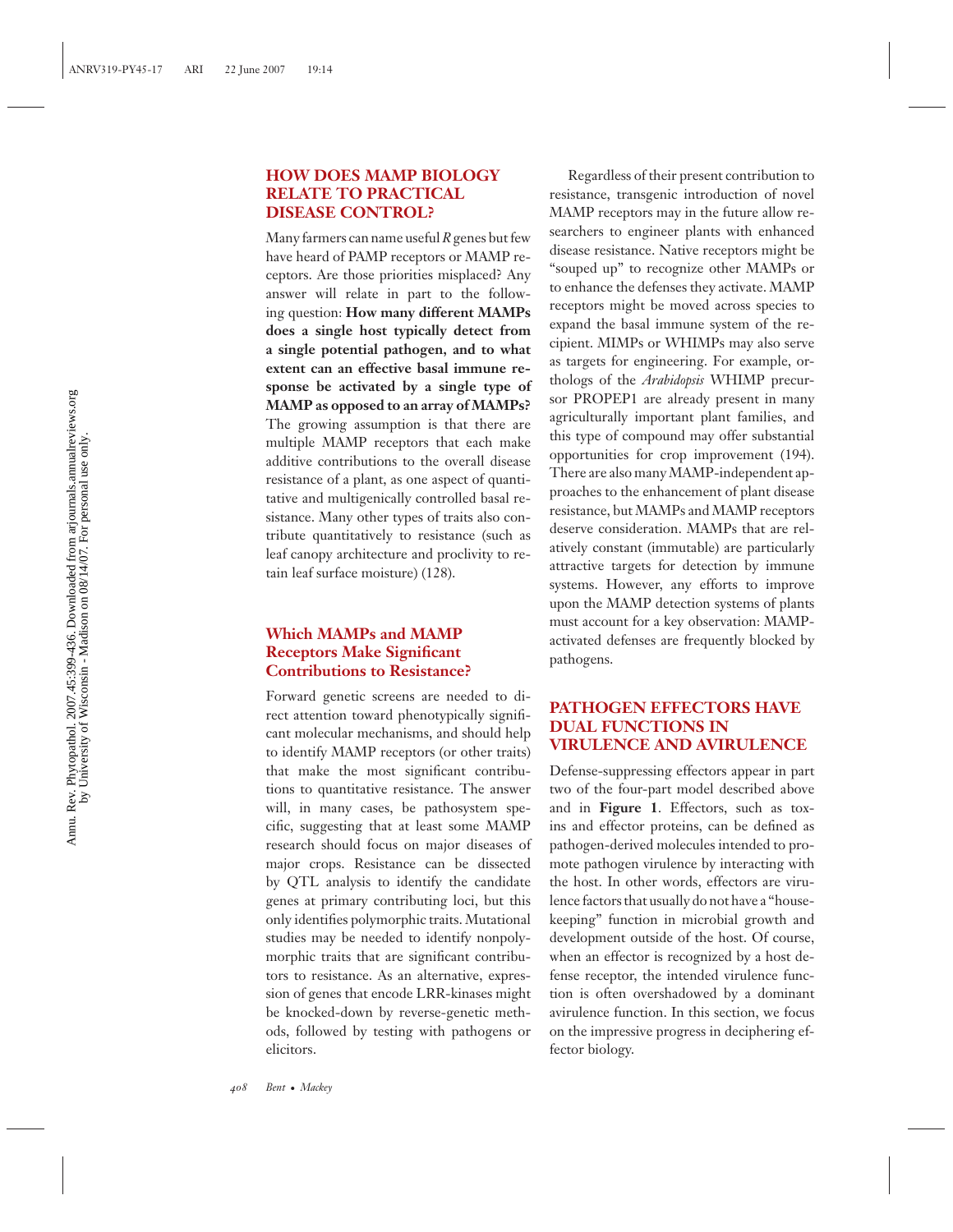#### **Why Are** *avr* **Genes Maintained by Pathogens?**

Many effectors were first identified on the basis of their avirulence activity. These were appropriately called *Avr* genes since their *R* gene-mediated activity induces defenses that prevent virulence (108). However, it was widely assumed that they must contribute in some way to pathogen fitness, for example, by contributing to virulence on a susceptible host. Earlier views of this and related subjects can be very stimulating to read [see (52, 57, 93, 187)]. Today, the virulence role of many effectors is well established.

Effector genes were first isolated as avirulence genes, by screening bacterial genomic libraries for genes that convert virulent bacteria to avirulence (162; isogenic pairs of virulent and avirulent pathogen strains remain a powerful tool for many types of studies). A powerful clue to effector biology emerged when the first *R* genes were cloned and found to encode cytoplasmically localized proteins (discussed below). This raised the question: **How do intracellular R proteins perceive the presence of extracellular pathogens?** The identification of bacterial *hrp* mutants helped provide answers (6, 104). The hypersensitive response (HR) is a robust defense response frequently associated with *R* genemediated resistance, and includes the death of plant cells local to the site of infection (75). The *hrp* mutations disrupted the ability of phytopathogenic bacteria to cause the HR on resistant hosts and pathogenesis on susceptible hosts, providing evidence that the avirulence and virulence activities of effectors are fundamentally related. These findings paralleled work on viral *avr* genes demonstrating that they also provide functions essential for virulence (72, 149).

Two major breakthroughs led to an appreciation that bacterial effectors are active inside the cells of the host: effector proteins expressed directly inside host cells (e.g., via transiently or stably delivered DNA) frequently possessed avirulence activity similar to that observed when they are expressed by the pathogen (6, 64), and some of the proteins encoded by *hrp* genes form a pilus capable of secreting bacterially encoded proteins into the extracellular milieu (6, 85, 99). The *hrp*pilus is now called the type-three secretion system (TTSS), and is known to be central to the virulence of numerous bacterial pathogens of plants and animals. Together, these results led to the hypothesis and subsequent confirmation that type III effector proteins, as they are now called, can be delivered via the TTSS from the bacteria into the cytosol of plant cells where they contribute to virulence  $(6, 28)$ .

**HR:** hypersensitive

**TTSS:** type-three secretion system

response

#### **How Many Effectors Does a Pathogen Have?**

Individual pathogens deliver dozens of effectors into cells of the host. Bacteria deliver many type III effectors beyond those known to be Avr proteins, and newly identified type III effectors currently are called *Hop* genes (for *hrp* outer proteins; note that some of these may have Avr-activity in some hosts) (6). The number of type III effectors that bacteria introduce into hosts is large; individual strains express anywhere from 20 to nearly 100 (38, 103). Recent work has demonstrated that oomycetes also secrete effectors into both the extracellular space and the inside of host cells (89). Based on a motif that predicts which oomycete proteins will be secreted, the oomycetes are likely to secrete many more effectors than do bacteria (89, 179). Many of the effectors that are secreted into the extracellular space by oomycete pathogens carry an RXLR amino acid motif that targets the proteins for endocytosis by host cells, as is also seen in effectors from malaria parasites of humans (21, 89). Thus, pathogens can deliver a potpourri of effectors into cells of the host, by a variety of mechanisms.

#### **How Do R Proteins Recognize the Presence of Effectors?**

This is one of the most prominent questions in plant pathology research. As was discussed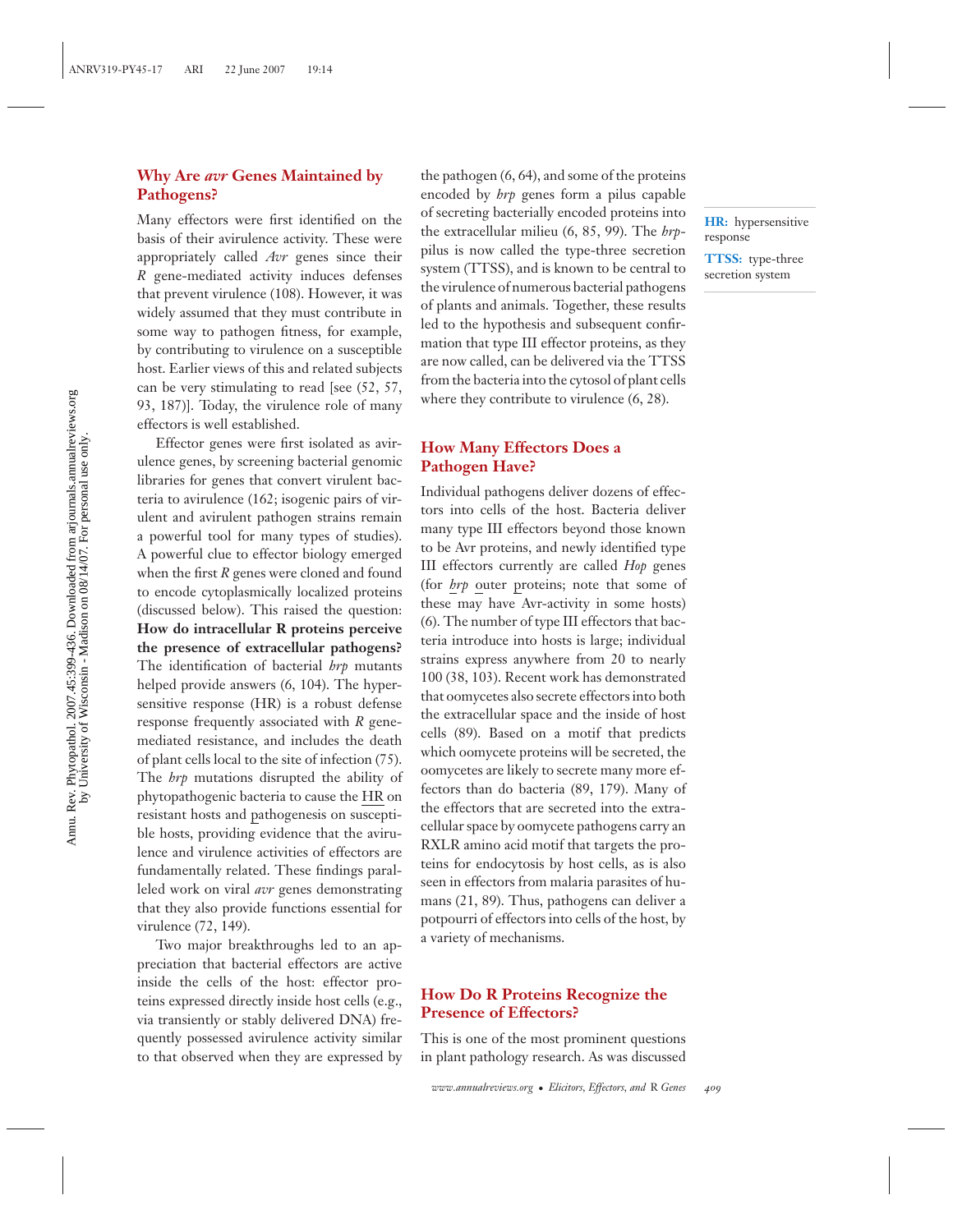above, MAMPs can be recognized by direct interaction with a defense receptor. Similarly, it was widely hypothesized that cytosolic R proteins would serve as receptors that directly interact with intracellular effectors. Indeed, this appears to be true in a number of cases [(43, 48, 84, 152, 167); see below]. However, in many cases, direct interaction between effector and R protein does not explain effector detection. An alternative model came with formulation of the "guard hypothesis," which postulated that R proteins recognize effectors indirectly (183). It was proposed that effectors target host proteins other than R proteins, and that perturbation of those host targets is the trigger that leads to R protein activation. The *P. syringae* effector protein AvrPphB provides a straightforward example: This protease cleaves a host protein kinase, and the cognate R protein (RPS5) detects such cleavage (3, 154). Thus, these types of R proteins "guard" the targets of effectors and induce defense responses when those targets are perturbed. Numerous effectors are now known to be recognized indirectly [e.g., (13, 110, 111, 145, 154)]. So perception of pathogen effectors by R proteins occurs in one of two ways: either directly, analogous to recognition of MAMPs by MAMP-receptors, or indirectly via their perturbation of "guarded" host targets. The two types of recognition have important ramifications with respect to the durability of resistance conferred by a particular *R* gene.

#### **How Do Effectors Avoid Recognition by R Proteins?**

The evolution of effectors is influenced by how they are perceived by R proteins. An effector contributes to virulence only if recognition by R proteins is avoided. Mutation to avoid recognition is a viable option for effectors that are directly recognized. Changes in effector protein sequence can potentially disrupt the physical interaction with an R protein. A key question is whether those changes are compatible with the virulence activity of the effector. If the effector can maintain its activity in the context of such mutations, it will escape recognition while maintaining virulence function. There is interesting evidence concerning proteins from virus, fungus, and oomycete plant pathogens that apparently have evolved to escape host detection [e.g., (7, 10, 37, 47, 72, 106)]. However, for effectors that are recognized indirectly it may be much more rare to evolve forms that escape recognition while maintaining virulence activity. The effector would generally have to stop perturbing the host target to avoid detection, but the virulence contribution of such effectors will usually be dependent on perturbing the host target. Exceptions may arise [see for example (32, 101)]. The effector may attack more than one different host target and avoid detection by ceasing to attack the guarded host target while continuing to impact other targets. But a trend seems to be emerging that directly recognized effectors often undergo diversification while indirectly recognized effectors are either present or deleted [(112); see discussion below].

## **PATHOGEN EFFECTORS PROMOTE VIRULENCE BY SUPPRESSING HOST DEFENSES**

#### **How Do Defense-Suppressing Effectors Enhance Pathogen Virulence?**

Recent work shows that effectors have highly adapted virulence functions. They perturb specific host targets in order to disrupt specific host processes—often host defenses. Thus the main question can be rephrased as two questions: **What defense processes are suppressed by effectors? What host targets are perturbed by effectors?** Understanding the host targets is key to understanding, mechanistically, how the effectors function. The most information to date about the virulence activity of pathogen-encoded effectors has come from studies of type III effectors from bacterial pathogens.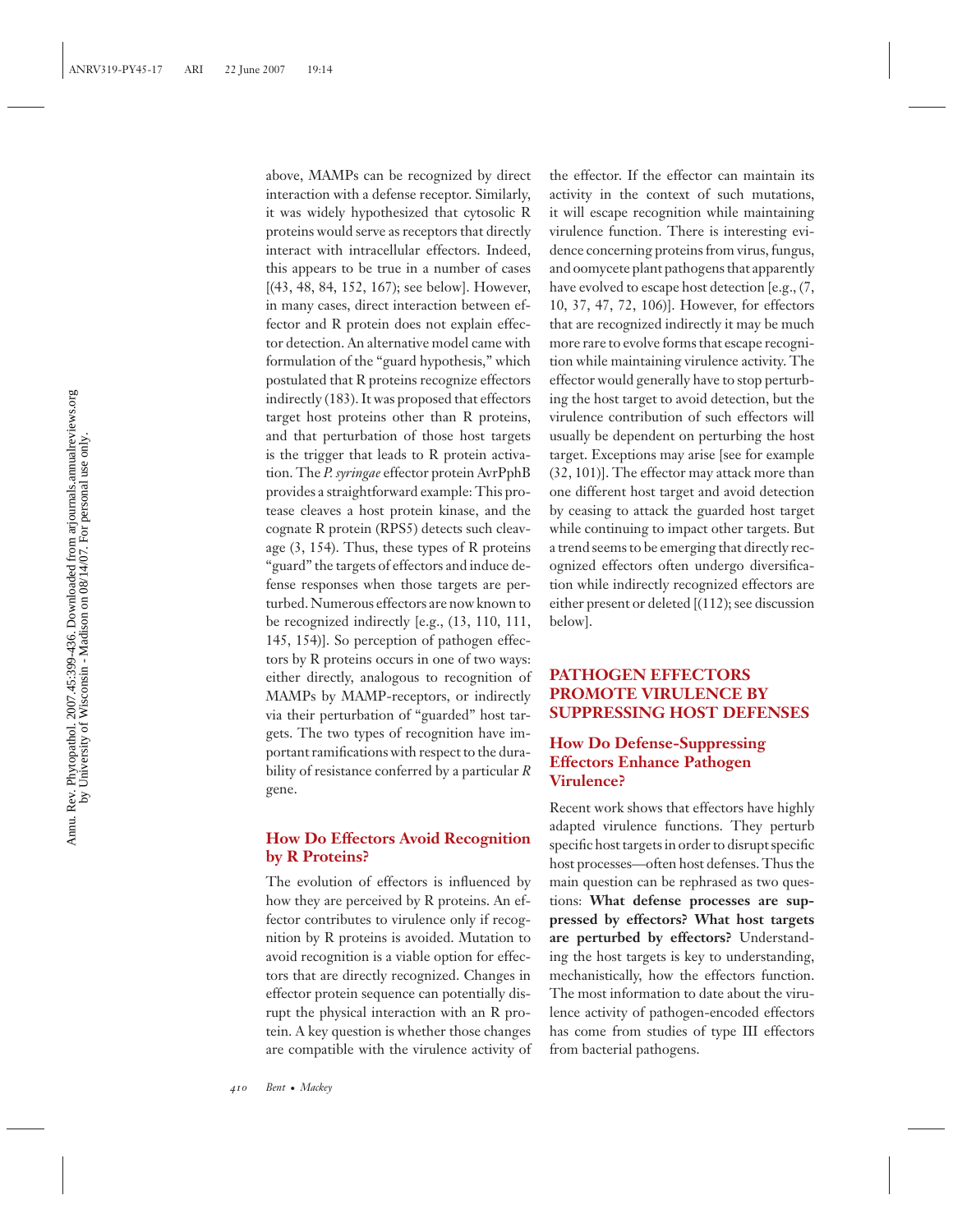Inhibition of MAMP-activated signaling is critical for bacterial virulence. For a long time the role of MAMPs in resistance was unclear. Unlike classical R proteins, postulated MAMP receptors had not been demonstrated to have strong roles in resistance. However, it is now apparent that at least one MAMP receptor, FLS2, can make significant contributions to resistance (41, 71, 74, 95, 164, 197, 198). Many of the cases in which MAMP perception makes an obvious contribution to resistance are nonhost interactions (41, 71, 74) or interaction of a TTSS-mutant with a host plant (73, 95). Thus, bacteria that express nonadapted effectors or are unable to deliver effectors lack pathogenicity, at least in part, because they fail to inhibit MAMP-signaling. Indeed, numerous effectors have now been directly demonstrated to suppress MAMPinduced defense responses.

MAMPs, either purified or presented by TTSS-deficient bacteria, induce numerous defense readouts that reflect the diversity of defense responses induced by MAMP receptors. One way of viewing the response induced by MAMP-signaling is as a global transcriptional response (126, 169). Both individual gene transcription and global changes have been used to demonstrate suppression of MAMP-signaling by numerous bacterial type III effectors. Hauck et al. used transcriptome analysis to show that AvrPto suppresses a broad spectrum of transcription induced by TTSS-deficient bacteria (73). He et al. demonstrated that AvrPto and AvrPtoB act upstream of MAP kinase signaling to suppress transcription of a few transcripts induced by flagellin (74). Li et al. showed that a large number of effectors are able to inhibit flagellin-induced transcription of the *NHO1* transcript (100).

A landmark 1995 paper (23) anticipated the widely documented fact that MAMPs induce cell wall–based responses that can be inhibited by numerous bacterial type III effectors (41, 42, 71, 73, 94, 95, 160). Papillae (also known as cell wall appositions) are localized cell wall thickenings induced by bacteria and a variety of other pathogens. Callose has been widely used as a marker for papillae. Numerous effectors suppress MAMP-induced callose deposition. Key to the production of papillae is polarized vesicle traffic that delivers cell-wall reinforcing and antimicrobial components to the site of interaction with the pathogen (141). The example of HopM1 shows how a bacterial effector can inhibit pathogen-induced callose deposition, in this case by inactivating a host small G protein that positively regulates vesicle traffic (129). HopM1 induces proteasome-dependent degradation of multiple *Arabidopsis* proteins, including a G protein activating guanine exchange factor (GEF). Notably, knock-out of the gene encoding this GEF phenocopies the contribution of HopM1 to bacterial virulence, indicating that this protein and presumably the vesicle traffic that it helps to regulate are an important virulence target for the bacteria (129). Vesicle traffic and cell wall–based defenses are also critical for resistance of plants against nonhost powdery mildew fungi (33, 105). By preventing penetration of the fungus into the interior of the leaf, these defenses prevent further development of the infection. The role of MAMPs in penetration-based resistance is unknown. However, because mutations that block penetration-resistance can cause powdery mildew susceptibility in nonhost plants, it is reasonable to speculate that host-adapted powdery mildews encode effectors that inhibit cell wall–based defenses in that pathogen's host plant.

Basal resistance can involve reduced vascular flow into minor veins of leaves, and this process also can be inhibited by defensesuppressing effectors (132).

Plant invasion is a crucial stage of pathogenesis for which multiple effector biology stories are likely to emerge. The role of MAMP detection in stomatal closure that reduces entry of *P. syringae* bacteria was noted in a previous section (117). *P. syringae*is proposed to use the phytotoxin coronatine (a jasmonic acid mimic) to overcome this defense by suppressing the salicylic acid and abscisic acid

**GEF:** guanine exchange factor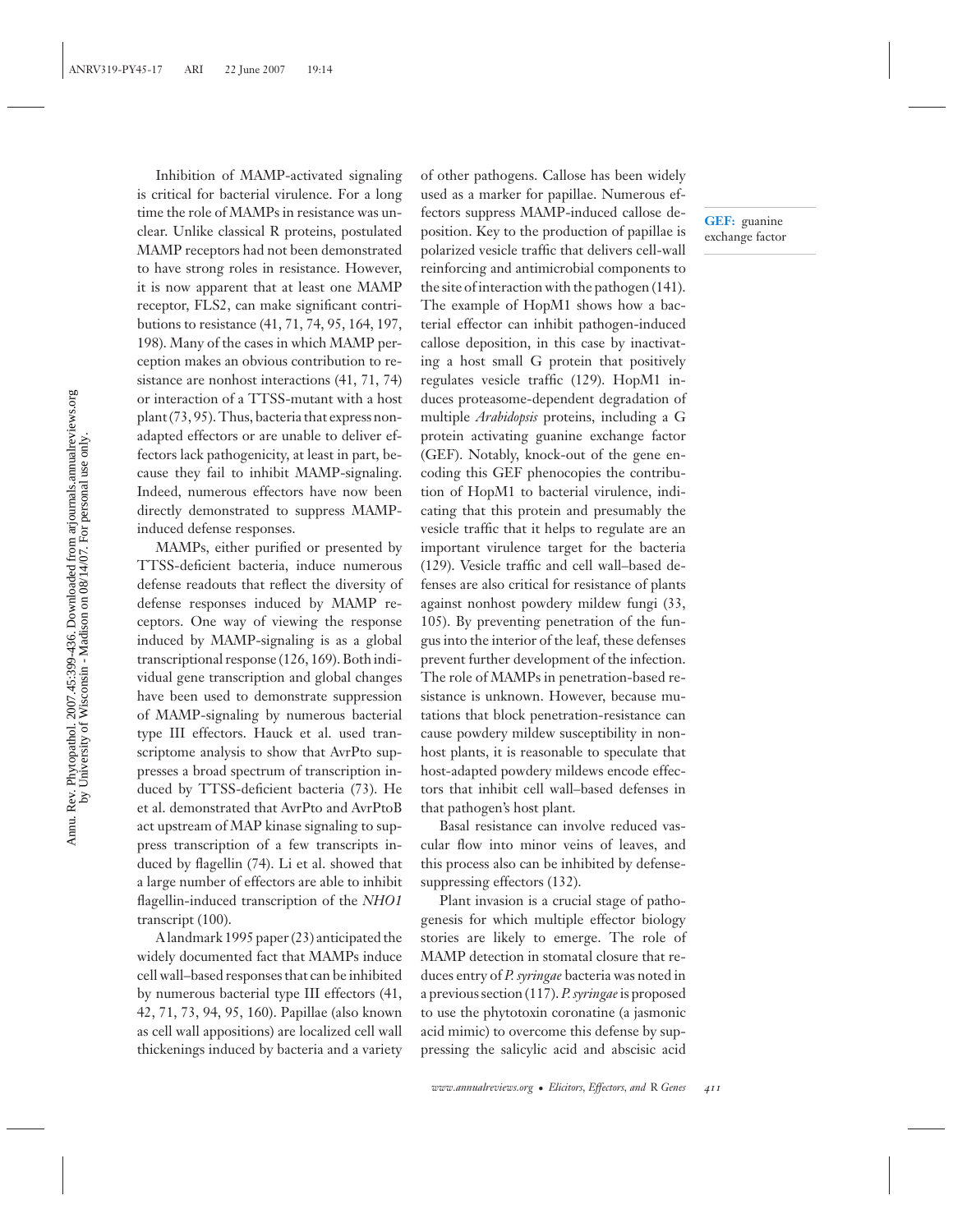**EPI:** extracellular protease inhibitor

signaling required to keep the stomata closed. Many eukaryotic microorganisms enter the plant by hyphal growth through stomata. **Are there MAMP-associated defenses that reduce stomatal entry of eukaryotic pathogens? Are there MAMP detection systems that work especially well in other entry routes?** This might include the plant vasculature, or root or shoot epidermal cells after the cuticle has been breached. Animal innate immunity must be down-regulated at topologically exterior surfaces including the lung and gut epithelia (90). **Do plants express reduced MAMP-sensitivity in their epidermal cells?**

Eukaryotic microorganisms produce large suites of effectors that are only beginning to be understood, and which represent another area very ripe for future study (89). Different trends are emerging from study of these pathogens; for example, some effectors block the delivery of antimicrobial enzymes or compounds by preventing their secretion. Additionally, a number of fungal and oomycete effectors can disarm these molecules after they are secreted. It has long been appreciated that plants secrete antimicrobial enzymes such as glucanases and chitinases that degrade the cell walls of invading fungi (108). Degradation of pathogen cell walls can directly inhibit pathogen growth and/or release defense-eliciting compounds from the pathogen. But pathogens secrete molecules capable of inhibiting antimicrobial compounds (5). In a new and more explicit example, it was found that *C. fulvum* Avr4 inhibits tomato chitinases (181). As is often the case with bacterial effectors, Avr4 was originally known as an avirulence gene product. Oomycete pathogens such as *Phytophthora infestans* are now known to carry a wide suite of secreted extracellular protease inhibitors (EPIs) that inhibit plant-encoded apoplastic proteases (172–175). Thus, as opposed to suppressing defense response activation, these virulence effectors deactivate components of a deployed defense response.

The HR is a robust defense response that is associated with resistance to a variety of biotrophic and hemibiotrophic pathogens. Numerous type III effectors have been shown to inhibit HR cell death. Some of these are generalized inhibitors of PCD whose effects are observed in yeast cells (2, 80). One such effector, AvrPtoB, mimics a host E3 ubiquitin ligase (1, 82). Other type III effectors inhibit the HR induced by a specific R protein. For example, AvrPphC prevents an HR induced by AvrPphF in certain bean cultivars (79). Similarly, AvrRpt2 specifically blocks the HR induced by the R protein RPM1 in *Arabidopsis* (139). This function of AvrRpt2 results from its degradation of RIN4, which is required for accumulation and function of RPM1 (13, 95, 110). Thus type III effectors inhibit the HR by a variety of strategies, both specific and general.

Pathogen host range is now believed to be strongly influenced by the possession of appropriate effectors that are adapted to suppression of defense in particular hosts. The host range of a pathogen could be enhanced by carrying many effectors with quantitatively overlapping activities, because only a subset of effectors may function in a given host. Yet *R* gene-mediated detection of effectors represents a flip side to this strategy, as even a single effector that is detected by many potential host plants may significantly limit a pathogen's host range (190).

#### **FUTURE CONSIDERATIONS REGARDING DEFENSE SUPPRESSING EFFECTORS**

We now know that defense-suppressing effectors target a multitude of host processes. Further studies of defense suppression will likely reveal more mechanisms of effector function, and significantly, will reveal the host processes that they target.

Space constraints allow only brief comment on a number of other outstanding questions for future research: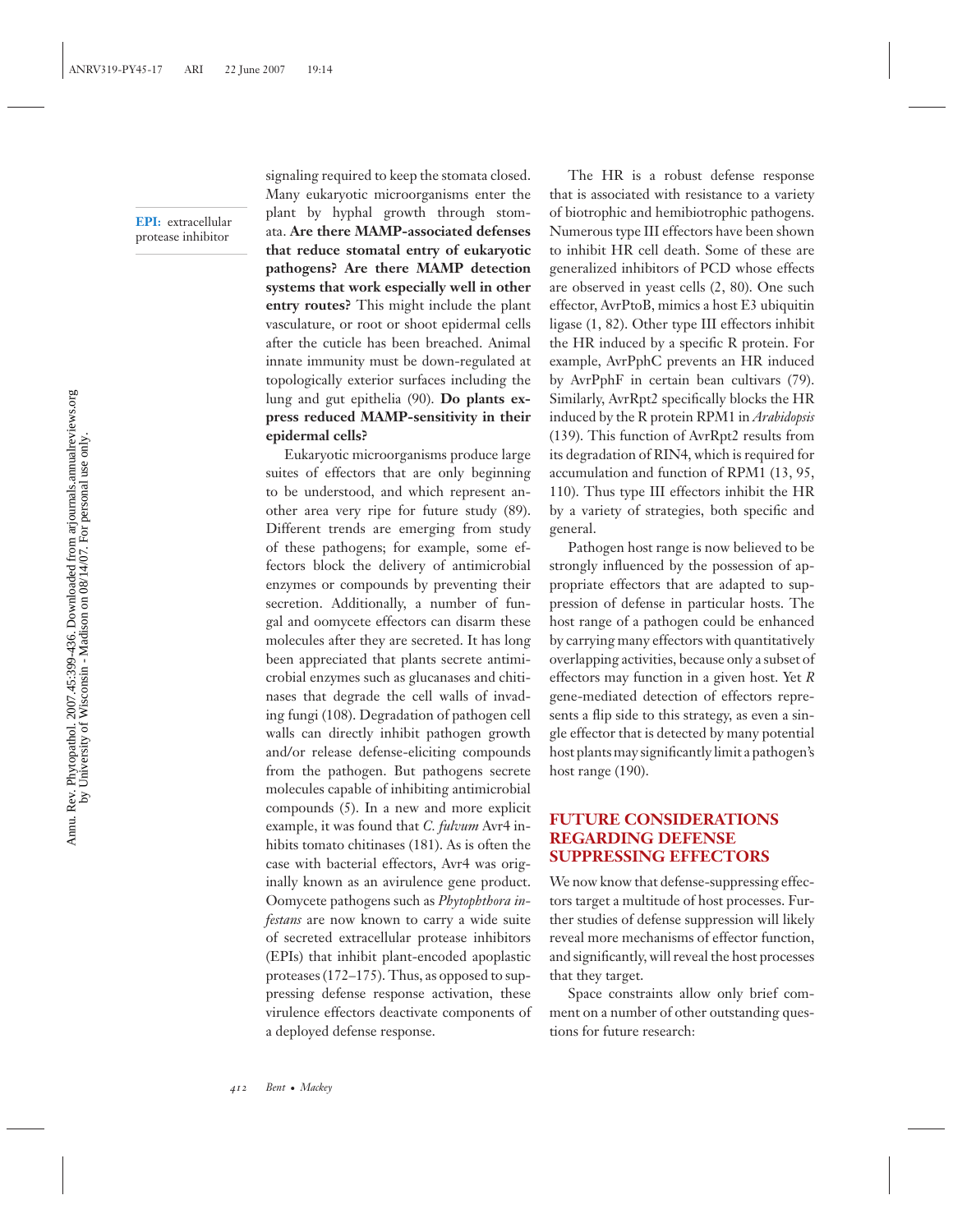- - **What are the roles of other effectors, in bacteria and in other pathogens?** Loss of single effectors can cause subtle effects; disruption of TTSS dramatically reduces virulence. **In what way are all of the other effectors contributing to pathogenesis, and what host processes are they targeting?**
- - **How many host processes need to be inhibited?** An effector that blocks defense activation may be more effective than many effectors that block individual defense responses.
- - **Are multiple effectors frequently needed to inhibit single host processes?**Effectors that act strongly when artificially overexpressed prior to infection may not be sufficient in normal infections because of lower expression or delayed delivery. Pathogens may need to deliver effectors that each partially suppress the same pathway (e.g., 74).
- **Will effector targets correspond with quantitative trait loci that influence disease resistance?** As mentioned previously, polymorphism is needed before differences in impact can be detected.
- **Are important broad host-range necrotrophic pathogens such as** *Rhizoctonia* **or** *Botrytis* **successful because they carry a few particularly effective effectors, and/or an unusually broad suite of effectors?**
- How do defense-suppressing effec**tors contribute to the virulence of pathogens with different lifestyles, such as necrotrophic bacteria or rust fungi?** Commonalities exist in the host defense-signaling responses to distinct pathogens. **Do effectors from distinct pathogens suppress the same host pathways?**
- **Do effectors from one type of pathogen frequently suppress defenses induced by other types of pathogens, and allow disease causation by microorganisms that would**

**not on their own cause disease?** Such phenomena have been noted in the synergy of, for example, Potato virus X and Potato virus Y, which is due largely to suppression of gene silencing by one of the pathogens (8). Other examples may emerge with important implications for the ecology of mixed infections, including opportunistic secondary infections.

## **R PROTEINS**

Although *R* genes and their products do not appear until part three of the four-part model outlined above, they have long been prominent in the minds of the plant breeders and farmers who rely heavily on *R* genes for practical disease control. The initial cloning and molecular characterization of *Avr* genes and then *R* genes (19) were major landmarks for the same reason that study of *R* genes remains highly relevant: These genes do an amazing job of stopping plant diseases.

The shortcomings of *R* genes are also well known (19, 88). They are not available for all diseases, especially for necrotrophic pathogens (**why no** *R* **genes against necrotrophs?**). More prominently, *R* genes are famous for working but then failing as pathogen populations evolve (see **Figure 1**, part 4) (88, 115). Yet some *R* genes remain effective for decades, and for numerous plant diseases their utility is unquestioned. Study of *R* genes should yield knowledge with many practical applications, and the past few years have yielded important discoveries.

Earlier findings about *R* genes have been widely reviewed (19, 39, 53, 69, 88). The vast majority of *R* genes encode proteins that carry a leucine-rich repeat (LRR) domain, either as part of intracellular NB-LRR proteins that also carry a nucleotide binding (NB) site and other conserved domains, as an extracellular LRR in transmembrane receptor-kinase proteins, or in "receptor-like proteins" that have an extracellular LRR and a transmembrane domain but then very little at the intracellular C terminus of the protein. **Figure 2**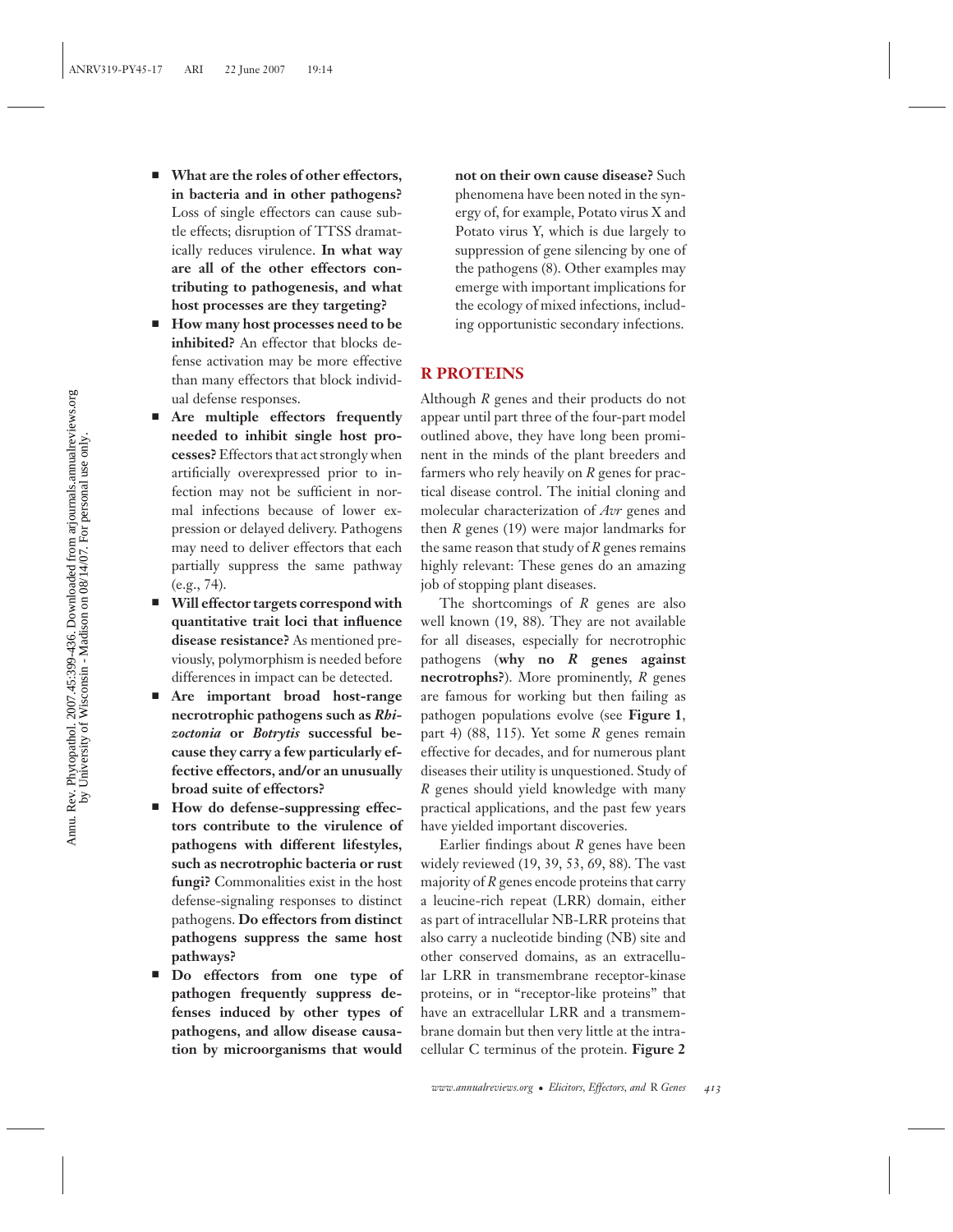describes the appearance of an LRR. LRR domains are also found in many other proteins in the biological kingdom, and often control ligand binding or protein-protein interaction (17, 96). One particularly interesting example of LRR function comes in the adaptive immune system of jawless vertebrates such as eels, which lack T cell receptors and other adaptive immunity elements typical of more recent vertebrates. The jawless vertebrates instead shuffle a small number of progenitor LRR-encoding genes to generate a wide array of immune specificities (133). This drives home the idea that LRRs are a highly adaptable structural platform on which very different binding specificities can evolve.

Studies of a number of plant *R* gene families have shown that LRR domains can be under diversifying selection (53, 88). In most other proteins the key domains are conserved across taxa, presumably due to natural selection to maintain function. But in some *R* gene families the predicted solvent-exposed residues along the concave face of the LRR (the β-strand/β-turn region; see **Figure 2**) not only lack conservation, but are significantly more diverse than expected from random drift. This suggests selective pressure to adopt new function in this part of these R proteins. The prediction has been that the diversifying sites encode the pathogen-specificity domains of R proteins, and that their evolution permits recognition of different pathogen Avr proteins. But, at what site do R proteins recognize pathogens? This important question is taken up below, after a few other aspects of disease resistance biology are introduced.

#### **Do** *R* **Genes Really Act by Themselves, While Horizontal Resistance Is Multigenically Controlled?**

Most of the genes required for an *R* gene's phenotype are not detectably polymorphic within a plant species, resulting in observable segregation only of single *R* loci that control a particular gene-for-gene resistance

trait. It is now clear that many genes contribute to *R* gene phenotypes. These genes may not be polymorphic because they contribute to the phenotype of many *R* genes, or are otherwise essential for plant fitness. Other genes that contribute to an*R*gene's phenotype may be difficult to detect because they make small contributions to overall disease resistance, or because the plant carries genes with sufficient functional overlap to mask polymorphism at any single locus. PR protein or phytoalexin biosynthesis genes may represent this class. This review does not cover our growing knowledge of genes that function "downstream" of *R* genes, but many are now known (31, 55, 70, 88, 185). These genes are often discovered by mutational analysis, by their induced expression during infections, or due to physical interaction of the protein product with a protein known to be involved in defense. As one nice example, a set of E3 ubiquitin ligases was recently discovered by expression profiling and subsequent phenotypic testing of RNAi-silenced plants (195). The proteins were shown to make significant contributions to *R* gene-mediated defense in Solanaceae and Brassicaceae, through a presently unknown mechanism.

Turning to horizontal resistance [resistance that is apparently not race specific; (184)], a few points deserve brief mention. First, the stereotypical horizontal resistance that is only partially effective is in many cases controlled by multiple polymorphic loci (minor genes) that each make small contributions, as anticipated by Vanderplank and others. But in some instances, horizontal resistance can be controlled by a single gene of major effect, such as barley *mlo* (27). Second, the basal MAMP-based resistance systems discussed at length above are likely contributors to nonrace-specific resistance, but this has never been demonstrated for an agricultural crop. Third, partial/quantitative resistance is not "useless" or "too hard to work with;" it has undergone significant improvement by plant breeders through large multiyear phenotype-based selection programs,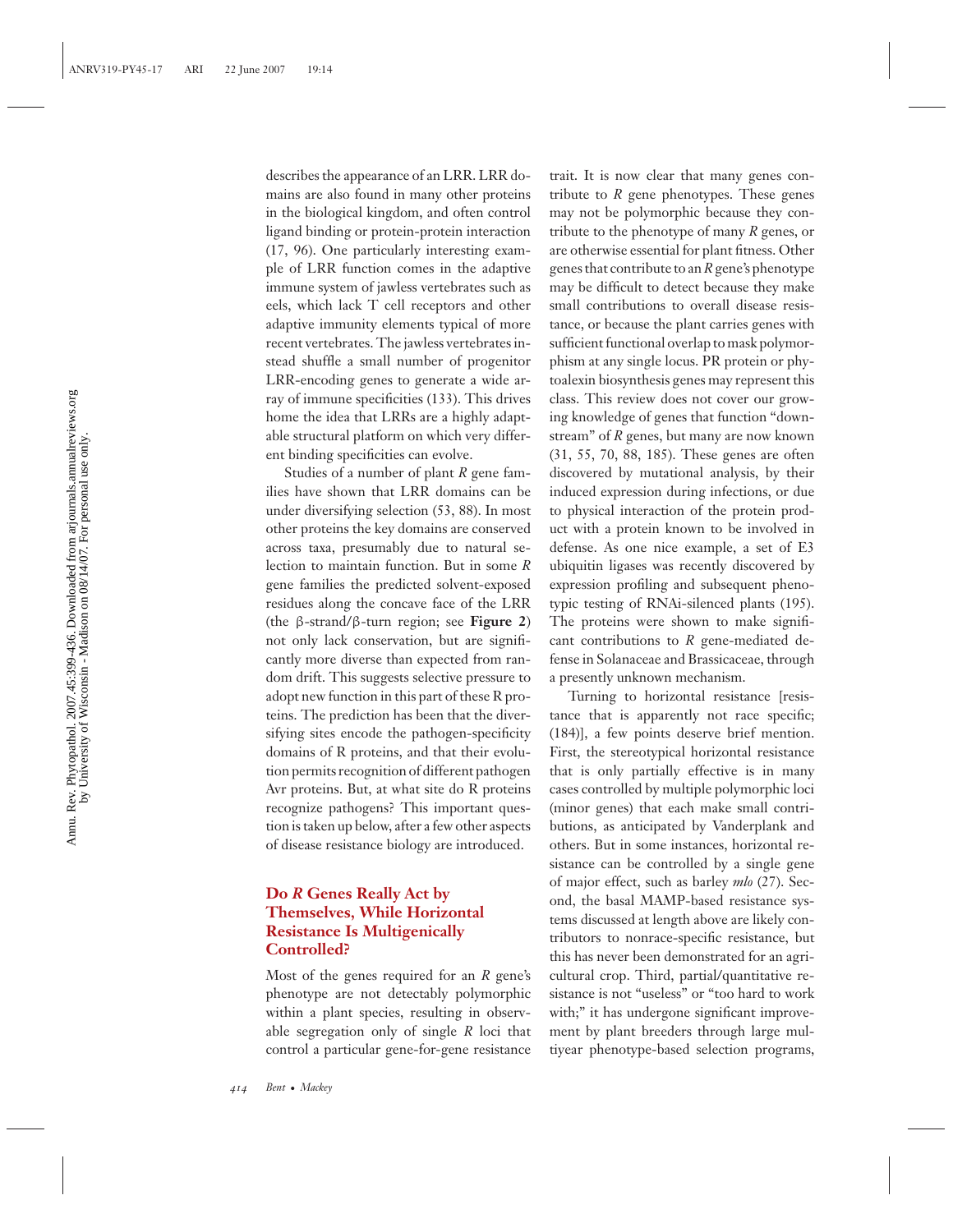and plays a significant economic role in disease control (128, 148, 158, 184). For some diseases it is sought because *R* genes are not available, but for others it is used because *R* genes have proven to be unreliable (nondurable) and are overtly being avoided (128, 148, 158, 184). *R* genes are practically important, but horizontal resistance traits are also important.

#### **R PROTEINS DETECT Avr PROTEINS: DIRECT OR INDIRECT INTERACTION?**

It is significant that many *R* genes are polymorphic—entirely absent in some accessions, or readily mutable to evolve new pathogen specificities. They represent a flexible component of the plant immune system. Dodds, Ellis, Lawrence, and colleagues have put together a very important body of work on this topic, working with the flax/flax-rust pathosystem that was also used by Flor (47, 48, 53, 54, 57). The *L* genes, for example, are an *R* gene family from flax that occurs as a tightly linked multigenic cluster of related NB-LRR-encoding genes. They evolve at a faster rate than most genes, with polymorphism generated not only by single base mutations or small insertion/deletions but also by intragenic recombination with equal exchange, by intragenic recombination with unequal exchange to make longer/shorter LRRs in the resulting products, and/or by equal or unequal extragenic recombination to generate more/fewer *R* genes at the locus (39, 53). The flax rust *AvrL567* gene family that allows some of these *R* genes to confer resistance is also highly diversified (47). The evidence suggests a gene-for-gene arms race in which *Avr* alleles emerge that escape host detection yet retain virulence function, with new plant specificities also emerging that detect these variant Avr proteins.

A recent landmark paper used yeast twohybrid assays to show direct interaction between the Avr and R proteins, with specificity for physical interaction matching the *R/Avr*

resistance specificity observed in the plantpathogen interactions (48). A similar coevolutionary story, with substantial divergence in both the *R* and *Avr* gene families, has been described for the Rpp13/Atr13 interaction involving *Arabidopsis* and Hyaloperonospora (7, 146). Separately, direct interaction between NB-LRR protein and Avr protein has been shown in other examples (43, 84). Given that many other *R* genes or *R* gene analogs exist in linked clusters that exhibit substantial allelic divergence across accessions within the species, additional examples of direct interaction between R protein and Avr protein seem likely to emerge.

*R* gene diversification is only one part of the story; other *R* genes appear to be under conservative rather than divergent selection (88, 98). As was mentioned above in the section on effectors, some R proteins respond to the perturbation of a host protein rather than detecting pathogen Avr proteins by direct binding. In most cases known to date, the R proteins that act via an indirect "guard" mechanism turn out to be conserved, nondiverging R proteins. The *Arabidopsis* RPS5 example was noted above: This NB-LRR R protein activates defense if the *Arabidopsis* protein kinase PBS1 is proteolytically cleaved (154). The corresponding *P. syringae Avr* gene, *avrPphB*, encodes a protease that is delivered into host cells via type III secretion, and AvrPphB specifically cleaves PBS1 (154). In the presence of RPS5 a slight shift in AvrPphB structure would not be sufficient to escape detection; the pathogen must instead cease proteolytic cleavage of the guarded host protein PBS1 if it is to escape detection by RPS5. *RPS5*, which occurs as a single-copy gene in *Arabidopsis*, shows minimal allelic variability (171). It makes sense that such an R protein would be conserved: PBS1 structure is unlikely to evolve at an accelerated rate and, accordingly, the R protein, RPS5, should be under selection for conservation rather than divergence.

The above represents a major new piece of the plant pathology dogma, but the dogma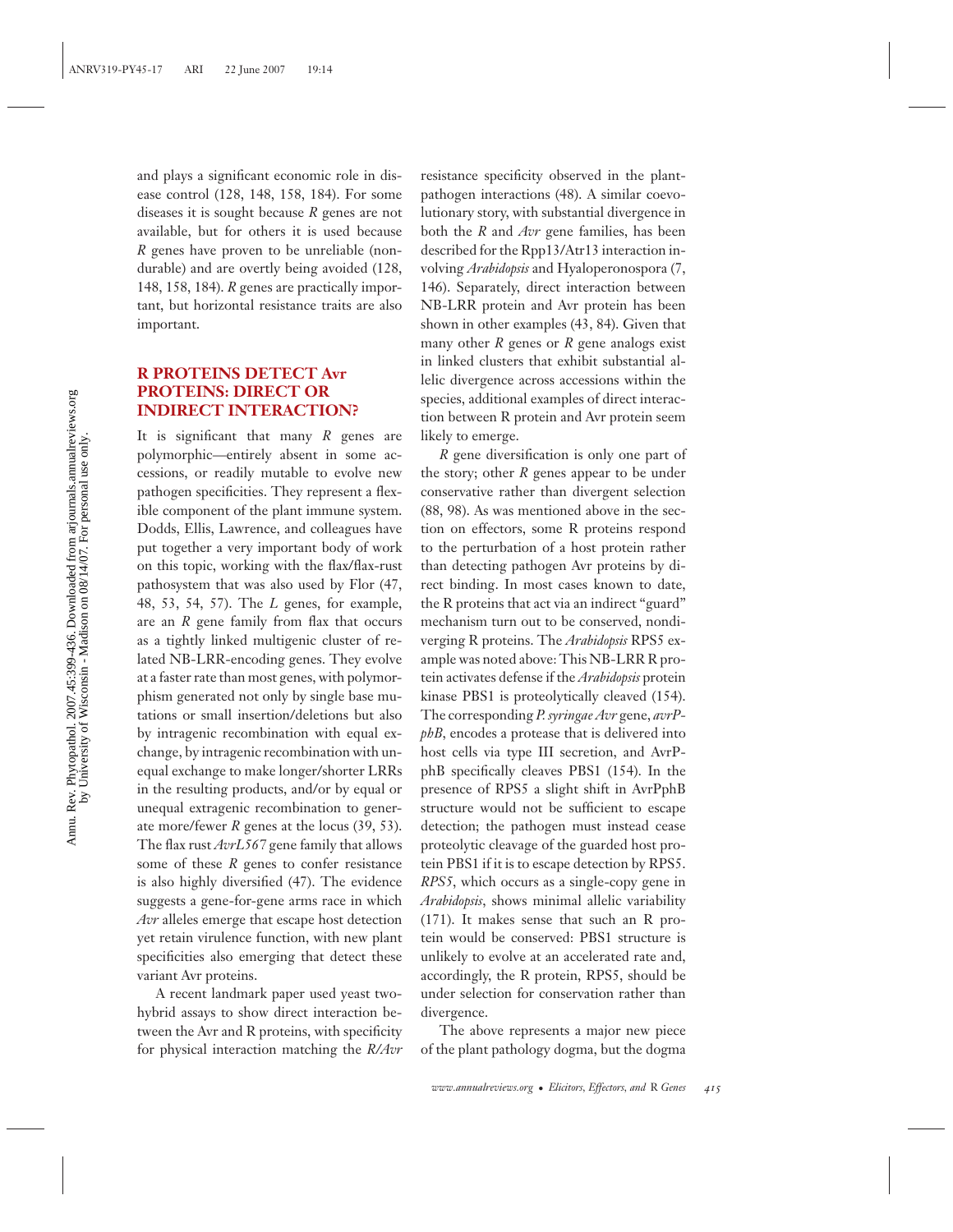can already be questioned. **Is it accurate to stereotype plant R genes as falling into one of two classes: those that evolve more rapidly and directly bind pathogen Avr proteins, and those that evolve very slowly and detect Avr perturbation of host proteins?** Current findings suggest the validity of this concept, but work in additional pathosystems is needed to fully substantiate these categories. It can be predicted that there will be cases of direct R/Avr interaction that have been quite stable over time (for example, if the recognized Avr sites are not readily alterable without significant loss of virulence function), and of indirect detection systems that nevertheless have diversified substantially [as has been suggested for the Cf loci of tomato; (145)]. In their landmark paper, Dodds and colleagues speculate that *R* gene defenses against biotrophic pathogens may have a greater tendency to be forced toward diversification, as the pathogens have been purged of effectors that attack the host in ways that can be recognized by "guard" R proteins (48).

#### **FUNCTIONAL MATTERS: HOW DO NB-LRR PROTEINS CARRY OUT THEIR TASKS?**

NB-LRR proteins are the most common type of R protein. We have only partial knowledge of how these proteins convert pathogen recognition into defense activation, but significant insights have recently been achieved. One of the defining domains of these proteins is the nucleotide binding site, which must be functional for NB-LRR proteins to confer disease resistance. Takken and colleagues have now shown that the I-2 NB-LRR protein of tomato binds and hydrolyzes ATP (166). Mutant forms of I-2 were generated that are impaired in ATP hydrolysis but not in ATP binding, and their function suggests that the ATP- rather than the ADP-bound state of I-2 is the active form that triggers defense signaling (166). The similar findings made with *Arabidopsis* RPS5 (3) and with certain animal proteins (176) suggest that this is a general mechanism for NB-LRR proteins. Upon ADP binding the I-2 protein displayed an increased affinity for ADP, suggestive of a change of conformation. In light of these and related findings, Takken and colleagues suggest a functional model in which the LRRs control the molecular state of the NB-ARC domain (165). Pathogen recognition triggers nucleotide-dependent conformational changes that might induce oligomerization or otherwise provide a scaffold for activation of downstream signaling components. Parts of this model are shown in **Figure 3**.

Defining domains of NB-LRR proteins include not only the nucleotide binding

#### **Figure 3**

Two related models for NB-LRR R protein activation. (*a*) Switch function of ATP/ADP binding (165). In the absence of stimulation, an NBS-LRR protein is in the OFF-state (resting state), in which the LRR exerts its negative regulatory role by stabilizing the ADP-bound state. The presence of an elicitor (effector, Avr) affects the LRR domain, which induces a conformational change in the NB-ARC domain that allows the release of ADP. ATP binding subsequently triggers a second conformational change in the N-terminal effector domain, releasing its signaling potential. The ATPase activity of the protein attenuates the signaling response and returns the protein to its resting state. Figure is courtesy of (165). (*b***)** Signaling is activated in a similar way for both direct (*left*) and indirect (*right*) modes of pathogen detection (44). Presence of the pathogen effector (1) alters the structure of the NBS-LRR protein through direct binding (*left*) or modification of additional plant proteins (*right*), allowing exchange of ADP for ATP. Note that the eliciting protein may initially interact both with the N-terminal domain and the LRR. Binding of ATP to the NBS domain (2) results in activation of signal transduction through the creation of binding sites for downstream signaling molecules and/or the formation of NBS-LRR protein multimers. Dissociation of the pathogen effector and modified effector targets (if present) (3), along with hydrolysis of ATP (4), returns the NBS-LRR protein to its inactive state. Figure is courtesy of (44).

−−−−−−−−−−−−−−−−−−−−−−−−−−−−−−−−−−−−−−−−−−−−−−−−−−−−−−−−−−−−−−−−−−−−−→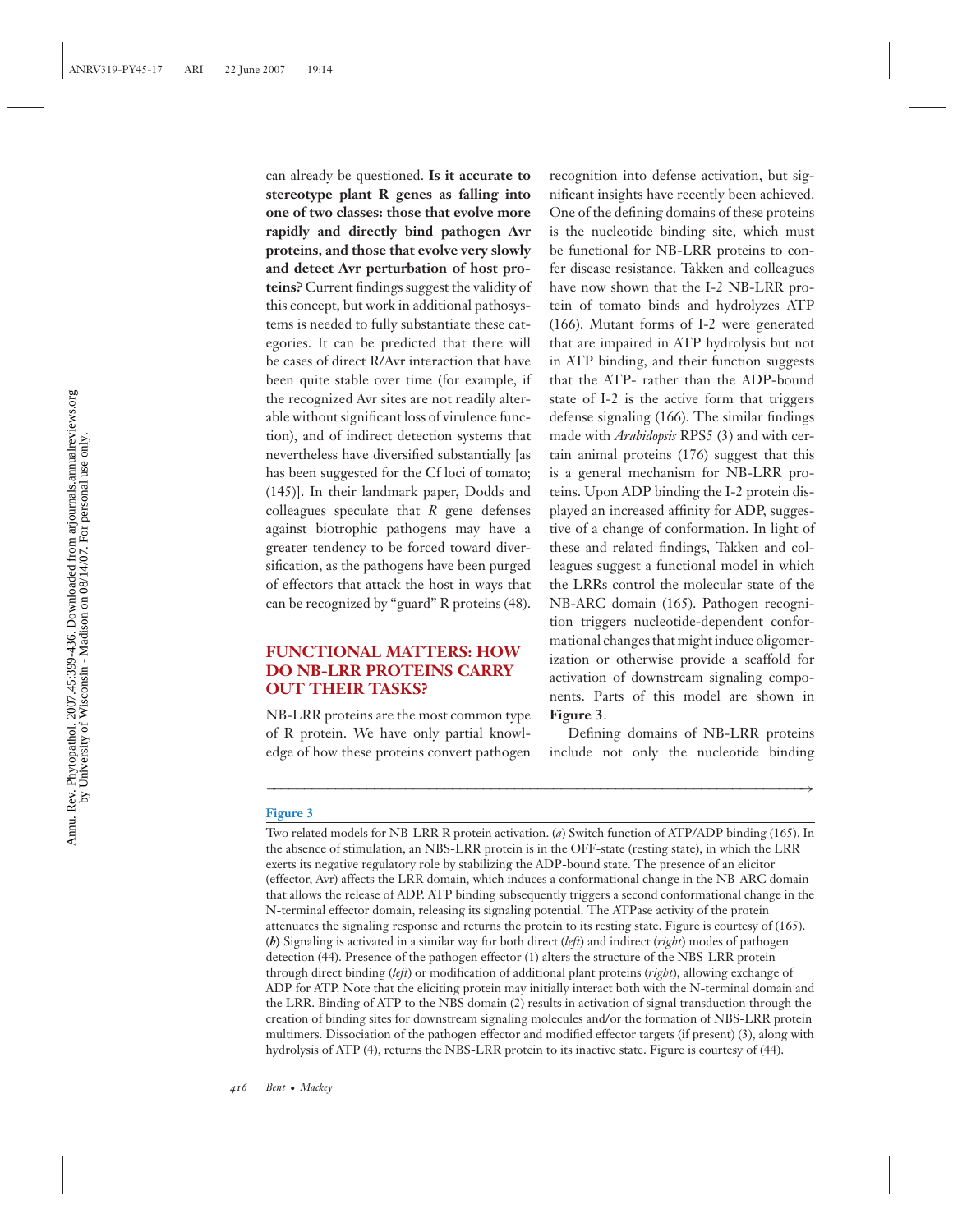site and LRRs, but also some small conserved regions between these motifs that (together with the NB) have been called the NB-ARC domain (88, 182). These sites share homology and likely share mechanisms with animal proteins such as Apaf-1 and CED-4 and the more recently discov-

ered NOD/NACHT/CATERPILLAR proteins that play roles in animal inflammation, cell death, and immunity (176). It will be important for plant immunologists to monitor future research on these animal proteins.

Aspects of the models in **Figure 3** derive from an extremely influential paper in

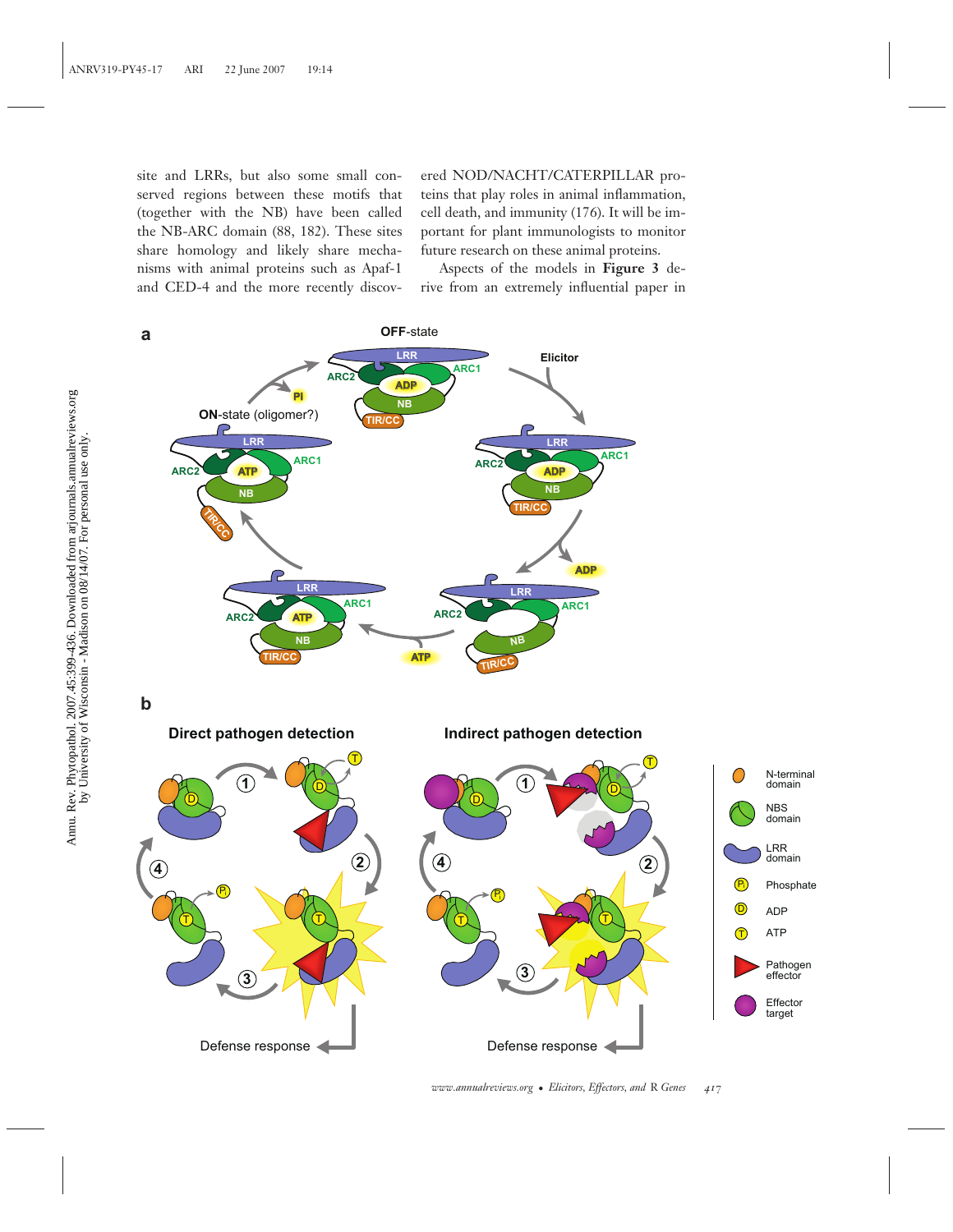which Moffett and colleagues showed that domains of the potato CC-NB-LRR protein Rx physically interact, and that stimulation by the pathogen Avr protein (PVX coat protein) disrupts some of these interactions (122). They proposed a model, sometimes called the "jackknife" model, in which pathogen elicitor causes disruption of intramolecular associations, freeing the CC, NB, and/or LRR domains for interaction with other proteins (122).

Dodds and colleagues, working with flax L6, present additional evidence that the presence of a bound nucleotide is required for the NB-LRR protein to adopt a recognitioncompetent conformation (48). Parts of the ARC domain of these proteins likely fold together with the P-loop to form a functional nucleotide-binding site, while other portions apparently interact with LRR domains (**Figure 3***a*). Rairdan & Moffett further support this model (138). Both groups also used domain swaps to localize pathogen recognition specificity to the C-terminal half of the LRR domain (48, 138). The experiments with potato Rx suggest that the ARC region, through its interaction with the LRR, translates elicitor-induced modulations of the LRR into a signal initiation event. However, it was shown that physical disruption of the LRR-ARC interaction is not required for signal initiation. The authors propose instead that this activity can lead to multiple rounds of elicitor recognition, providing a means of signal amplification (138). Ade et al. working with *Arabidopsis* RPS5, provide further evidence that the LRR-ARC interaction suppresses R protein activation and that exposure to the Avr-derived structure (cleaved PBS1) alters this interaction, stimulating ADP release and ATP uptake at the nucleotide binding site that places the protein in an active conformation for defense signaling (**Figure 3**) (3).

Some models from both plant and animal research also suggest that NB-LRR proteins act as scaffolds that oligomerize upon activation and bring physically associated signaling proteins into proximity (78, 83, 165). Mestre & Baulcombe have shown that tobacco N (an NB-LRR protein) oligomerizes upon recognition of pathogen, and that this oligomerization requires a functional nucleotide-binding site (118). Oligomerization could still occur in loss-of-function N proteins that carry mutations in the conserved TIR or RNBS-A motifs, suggesting that oligomerization is an early event in the activation of NB-LRR proteins for defense signaling.

The above models for NB-LRR protein function do not exclude other means for modulation of the defense signaling activity of NB-LRR proteins. Peart et al. have recently discovered a CC-NB-LRR protein that functions together with N (a TIR-NB-LRR protein) to confer resistance against *Tobacco mosaic virus* (135). Meyers et al. noted that the *Arabidopsis* genome, in addition to over 130 genes encoding TIR-NB-LRR or CC-NB-LRR proteins, also carries over 50 genes for apparent "shorter" R-like proteins lacking an LRR (e.g., TIR-NB, or TIR, or CC-NB) (120). The possibility that interaction among heterologous NB-LRR-like proteins modulates defense signaling is only starting to be explored. As another theme, it was recently shown that *R* gene specificity toward pathogens can be mediated by differential expression of an *R* gene in the presence of the Avr effector. Resistant and susceptible alleles of rice Xa27 encode identical proteins, but expression of only the resistant allele is induced upon challenge with *Xanthomonas* expressing AvrXa27, a type III-secreted effector that localizes to the plant nucleus (65). Ectopic expression of Xa27 was shown to induce resistance.

## **At What Site Do R Proteins Recognize Pathogens? Is It the LRR of NB-LRR Proteins that Is Recognizing Guarded Host Targets?**

LRR domains have been implicated in determining pathogen specificity. However, instances of specificity contributions from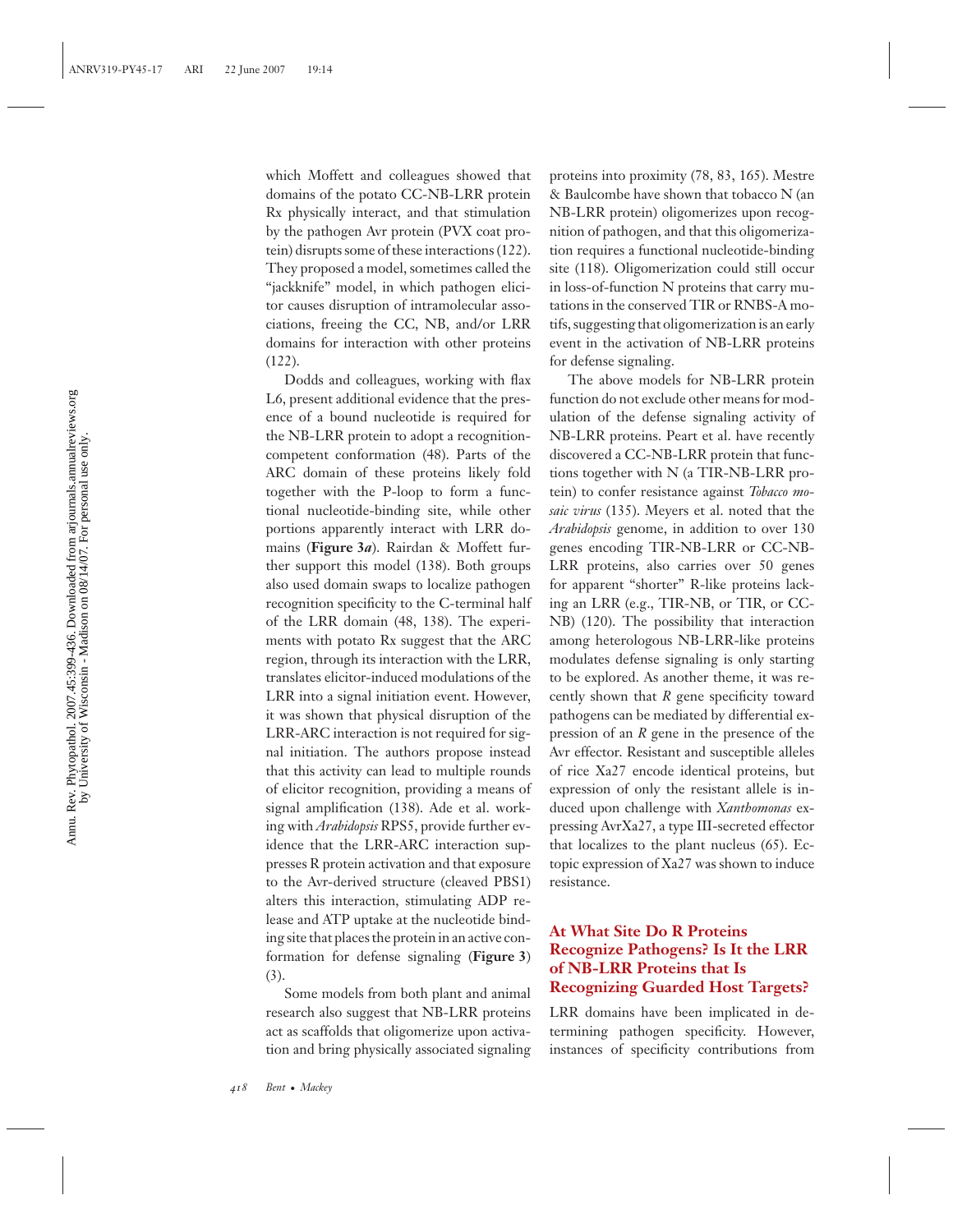N-terminal regions of NB-LRR proteins have also been reported (77, 109, 123). Tomato Prf is an NB-LRR protein required for resistance against *P. syringae* that express AvrPto or AvrPtoB, two effector proteins that target the tomato protein kinase Pto. Mucyn et al. comment: "Pto and Prf associate in a coregulatory interaction that requires Pto kinase activity and N-myristoylation for signaling. Pto interacts with a unique Prf Nterminal domain outside of the NBARC-LRR domain and resides in a high molecular weight recognition complex dependent on the presence of Prf. In this complex, both Pto and Prf contribute to specific recognition of AvrPtoB. The data suggest that the role of Pto is confined to the regulation of Prf and that the bacterial effectors have evolved to target this coregulatory molecular switch" (123). Note also that the N terminus of RPS5 interacts with the eliciting PBS1 protein, and the N terminus of tobacco N interacts with the eliciting TMV p50 helicase (3, 25). It is proposed that the LRR does play a key role in elicitor recognition, but that initial binding of elicitor to R protein may often be mediated by N-terminal domains (**Figure 3**).

#### **How Do R Proteins with Extracellular LRRs Work?**

Multiple *R* genes have been identified that encode transmembrane receptor-kinase or receptor-like proteins with an extracellular LRR (70). Some functional mechanisms of these proteins were discussed earlier in this review while describing MAMP receptors. As for NB-LRR proteins, those mechanisms are only partially understood. The paradigm of direct interaction between ligand and LRR is well established for transmembrane LRR receptors and is the likely mechanism by which *Arabidopsis* FLS2 binds flagellin (30). However, tomato Cf-2 carries an extracellular LRR but has been implicated as recognizing the corresponding pathogen Avr2 peptide indirectly, when Avr2 physically interacts with and inhibits the tomato cysteine protease Rcr3

(145). CITRX thioredoxin interacts with the short cytoplasmic tail of Cf-9, and is a putative adaptor protein that may connect Cf-9 and the ACIK1 protein kinase during the Cf-9/Avr9-induced defense response (127). FLS2 undergoes ligand-induced endocytosis when exposed to flagellin-like peptides, but other aspects of how FLS2 itself accomplishes ligand specificity or activates downstream signaling remain to be discovered (141). Transmembrane receptor kinase proteins often autophosphorylate their homodimer partners, and Song and colleagues have shown for rice Xa21 that this autophosphorylation is involved in protein stabilization (192). They suggest that this stabilizes Xa21 against a developmentally controlled proteolytic activity that affects disease resistance (188, 192).

The proteins with which R proteins (or MAMP receptors) physically interact are logical focal points for further research. The pathogen Avr proteins that directly interact with an NB-LRR protein, or the host targets of pathogen effectors whose alteration is detected by NB-LRR proteins, are of course highly relevant NB-LRR-interacting proteins. Proteins such as Hsp90, Rar1, and Sgt1, which carry chaperone and proteasome functions, also play significant roles in enabling the function of NB-LRR proteins, both by controlling preactivation levels of R proteins and in contributing to defense signaling (76, 88). However, there is a glaring gap in our current knowledge.

## **What Proteins Are Directly "Downstream" of and Acted Upon by NB-LRR Proteins as a Causal Step in the Activation of Defense Responses?**

For most R proteins this simply is not known, and it is an obvious area for future research. R proteins rapidly activate defense responses that include an oxidative burst, protein kinase activity, ion channel gating, and defenseassociated gene expression, making these processes a logical place to expect mechanistic linkages with R proteins (131). However,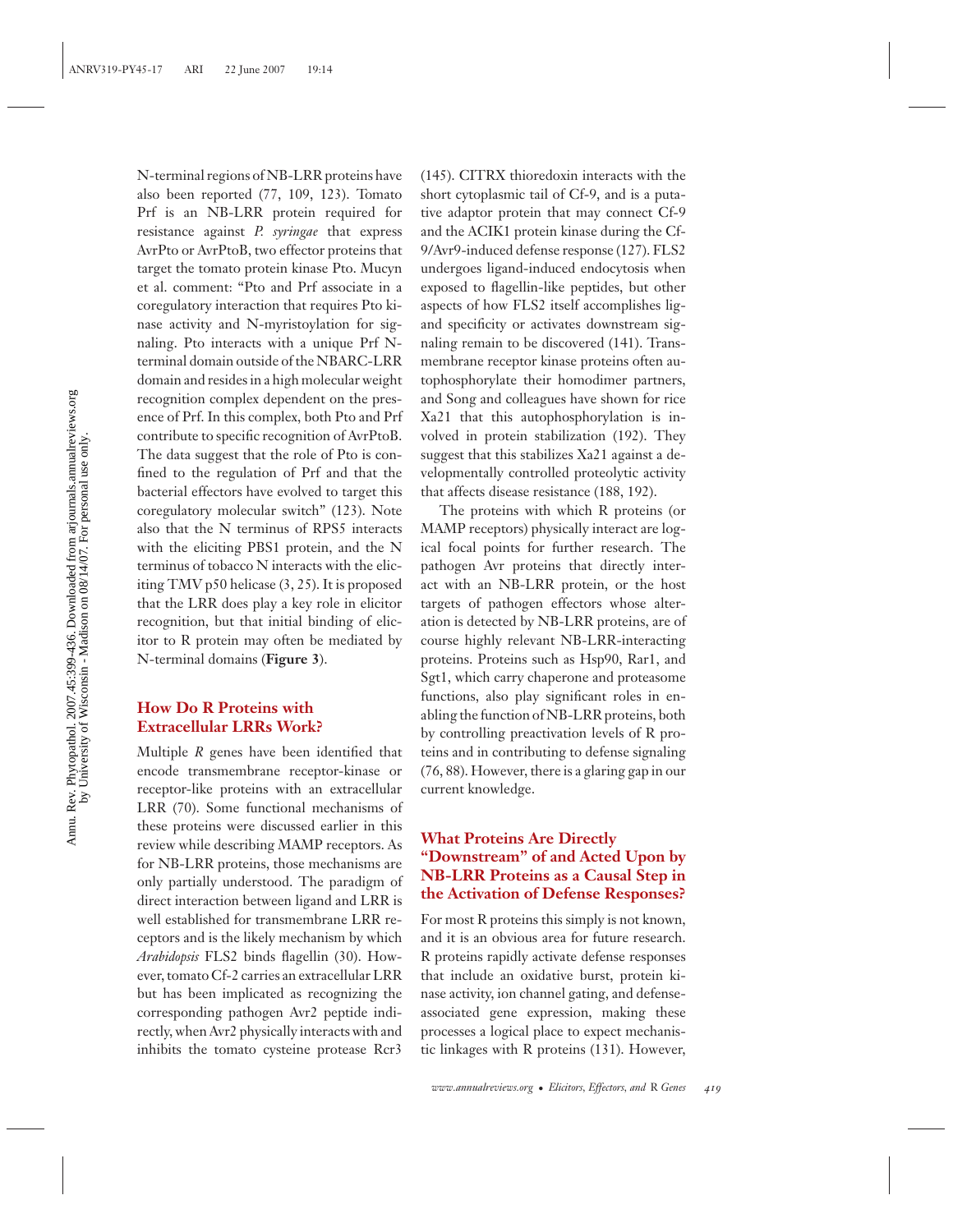direct linkages were absent until very recent work with barley MLA10, an NB-LRR *R* gene product that acts against the powdery mildew pathogen *Blumeria graminis* (formerly *Erysiphe graminis*) when those strains express  $Avr<sub>A10</sub>$ .

Well-controlled studies of MLA10, albeit with overexpressed MLA10, have now shown that this protein exists not only in the cytoplasm but also in the nucleus (156). A yeast two-hybrid screen revealed interaction of MLA10 with certain WRKY transcription factors. WRKY proteins have been known for many years to play both activating and repressing roles in the expression of defense-associated genes (180). It was observed that recognition of  $Avr<sub>A10</sub>$  induces MLA10 association with specific WRKY factors that otherwise repress defense expression (156). Importantly, a mechanistic linkage with MAMP-elicited defenses is proposed (156): Defenses are elicited by pathogen-derived MAMPS, certain WRKY proteins limit the extent of MAMP-induced defenses, then Avr detection by MLA10 is thought to remove this WRKY-mediated check on MAMP-induced defenses, which are thereby expressed more strongly and rapidly, leading to highly effective defense and an HR. The question immediately arises as to how widely this mechanism applies to other NB-LRR proteins. Many effectors induce an HR when they are inducibly expressed inside plant cells without expression of other MAMPs, indicating that activated MAMP-signaling is not always required.

Separate studies have also suggested this theme of nuclear activity of NB-LRR proteins. These include the function of a fused NB-LRR-WRKY protein, the nuclear presence of the tobacco N protein, and the nuclear activity of AvrBs3-family pathogen effector proteins (25, 43, 66).

A dozen years after *R* genes were first isolated, the signaling proteins that act immediately downstream of R proteins are still largely unknown. Numerous forward genetic mutant screens have been conducted but these generally have not revealed the immediate downstream targets, possibly because of their functional redundancy and/or their lethality when mutated. Yeast two-hybrid methods have been in use for many years with some notable successes but with relatively low efficiency. Isolation of NB-LRR protein complexes, followed by MALDI-TOF or other mass spectrometric identification of interacting proteins, is presently being pursued. If NB-LRR proteins do not interact tightly or stably with their downstream targets, other approaches may be needed. Identification of direct targets of activated NB-LRR proteins or other R proteins is a key goal for future research on plant disease resistance.

## **ARE THERE OTHER TYPES OF** *R* **GENES? WHAT DEFINES AN** *R* **GENE?**

The structural range of *R* gene types was expanded in a significant way with the cloning of rice *Pi-d2*, a gene that confers gene-for-gene resistance against the fungal pathogen*Magnaporthe grisea*. *Pi-d2* encodes a transmembrane receptor-kinase with a B-lectin extracellular domain rather than an LRR (29). Barley Rpg1, which has been effective against barley stem rust for over 60 years, encodes a protein kinase with similarity to transmembrane LRRkinases, yet is not an LRR protein (24). These are but two examples of the mechanistic divergence that is increasingly being discovered among R proteins, a situation that raises the above two questions.

Since the work of Harold Flor, *R* genes have been defined in various ways as the polymorphic plant genes that control gene-forgene disease resistance (specificity for some but not all races of a pathogen species). However, this definition may not be entirely useful. For example, if a gene conferring obvious disease resistance and encoding an NB-LRR or LRR-kinase protein is found for which pathogen race-specificity has not yet been observed, it remains appropriate to call this an *R* gene (and it does not justify premature characterization of the gene as universally effective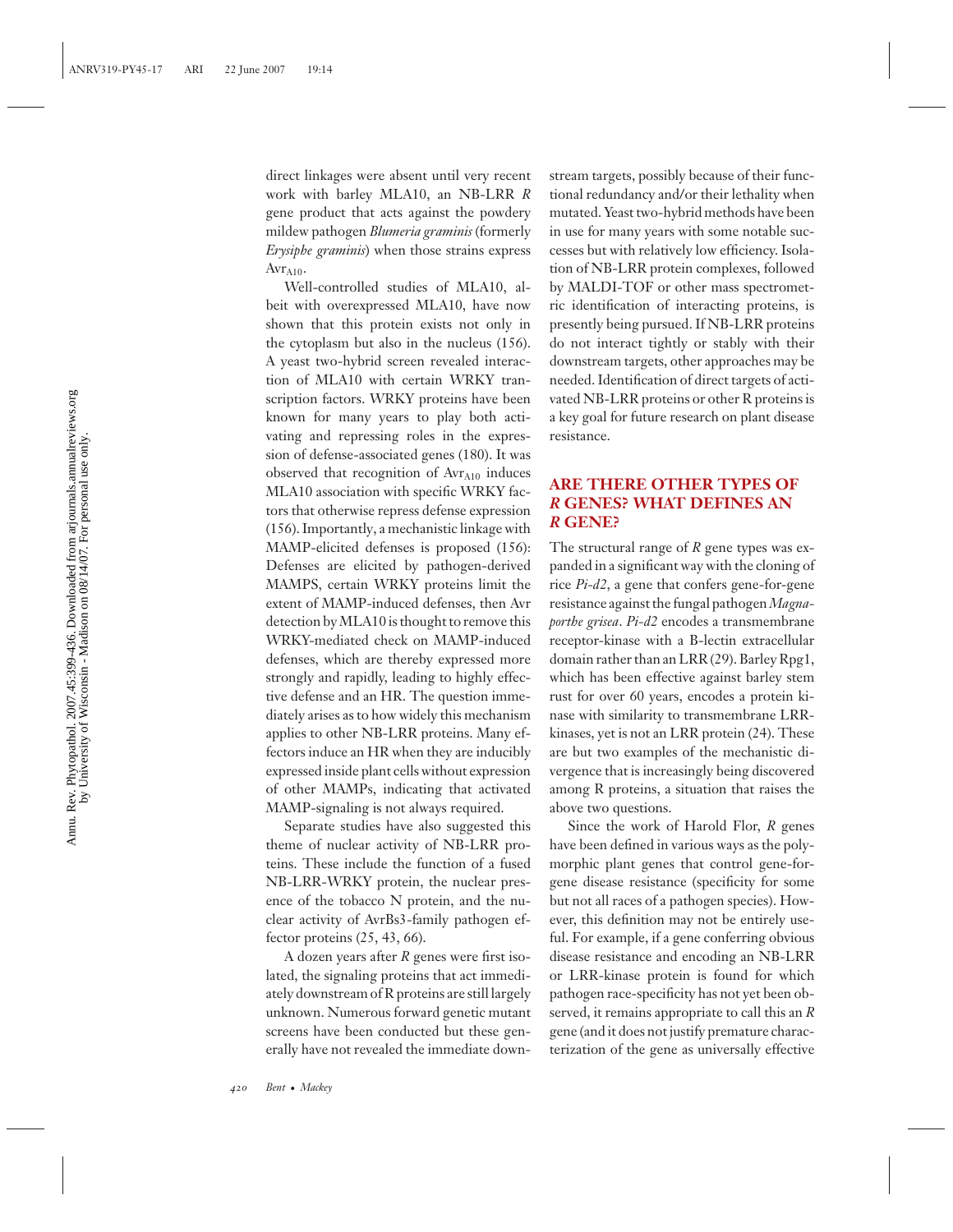and non-race specific!). The resistanceconferring gene that is polymorphic between plant accessions also may not be the LRR-encoding gene in that defense pathway, as first demonstrated for the resistance of tomato against *P. syringae* expressing *avrPto*, which was generated by introgression of the Pto kinase from a wild *Lycopersicon* species (136). The necessary NB-LRR protein for AvrPto detection, Prf, was apparently present in tomato but was nonfunctional in the absence of Pto. Does this make *Pto* an *R* gene? Yes. Does this mean *Prf* is not an *R* gene? No. As a third example, *Hm1* of maize determines race-specific disease resistance but does not do so through "recognition" of a dominant *Avr* gene. Instead, virulence is dominant in the pathogen due to toxin production, and *Hm1* encodes an NADPH-dependent toxin reductase that inactivates the pathogen toxin (86).

There are additional examples that stretch the possible definitions of *R* genes. The HR is a common aspect of *R* gene-mediated defense, yet, for example, naturally occurring alleles of potato *Rx* or *Arabidopsis* RPS4 or RPS6 confer resistance against virus or bacteria without development of an HR (18, 59). Thus, the induction of an HR is not a requirement of an *R* gene. *R* genes are sometimes thought of as antimicrobial but genes such as tomato *Mi-1* or wheat *H6* confer race-specific resistance against nematodes and insects rather than microorganisms (51, 147). Single *R* genes are generally thought to function against a single type of pathogen, but *Mi-1* genes function against multiple species of root-knot nematode and aphids. Thus causation of HR, specificity for microorganisms, and action against a single pathogen species are not defining hallmarks of *R* genes.

The product of *Arabidopsis FLS2* is an LRR-kinase like the product of rice *Xa21* (a definite *R* gene). Some researchers have not included FLS2 as an *R* gene because it does not confer strong resistance or an HR (62). It is now understood that FLS2 fails to induce resistance because bacterial effectors suppress FLS2-induced defense signaling. FLS2 also

is now known to reduce infection by at least one virulent bacterial pathogen (198), to contribute to resistance against a pathogen not adapted to infect *Arabidopsis* (41), and to exhibit specificity for the flagella of some but not all strains of a single pathogen species (164). Should *FLS2* now be considered an *R* gene? And what about other *R* gene-like MAMP receptors?

Numerous genes have been identified for which mutation causes plants to be broadly disease resistant. These include non-*R* genes such as *Arabidopsis CPR1*, *DND1*, or *LSD1*, for which mutation causes resistance against many pathogen species and constitutive expression of defenses such as *PR-1* (70). Yet these also include genes such as *Arabidopsis RPW8.1, RPW8.2*, *PMR5* or *EDR1*, or barley *MLO* that, when mutated, cause pathogenspecific resistance but not constitutive broadspectrum resistance, and in some cases control HR-like necrotic responses to the cognate pathogen (70, 191). It may be increasingly unproductive to insist on a strict definition of *R* gene. In most instances, these genes confer very strong disease resistance, confer HR cell death in response to infection, act at the earliest stages of pathogen detection, exhibit pathogen race-specificity, and encode some type of LRR-containing protein or require an LRR protein for their function. These types of R proteins are by far the most common and have received the most study, but the diversity of other resistance-associated protein structures and functional mechanisms present a complex (and intriguing) challenge for future research.

Additional questions about *R* genes have received partial answers but need further examples to more clearly establish mechanistic trends.

#### **Can the Same** *R* **Gene Act Against More than One** *Avr* **Gene?**

*Arabidopsis* RPM1 acts against two sequenceunrelated effector proteins, AvrRpm1 and AvrB (31). In this case, both effector proteins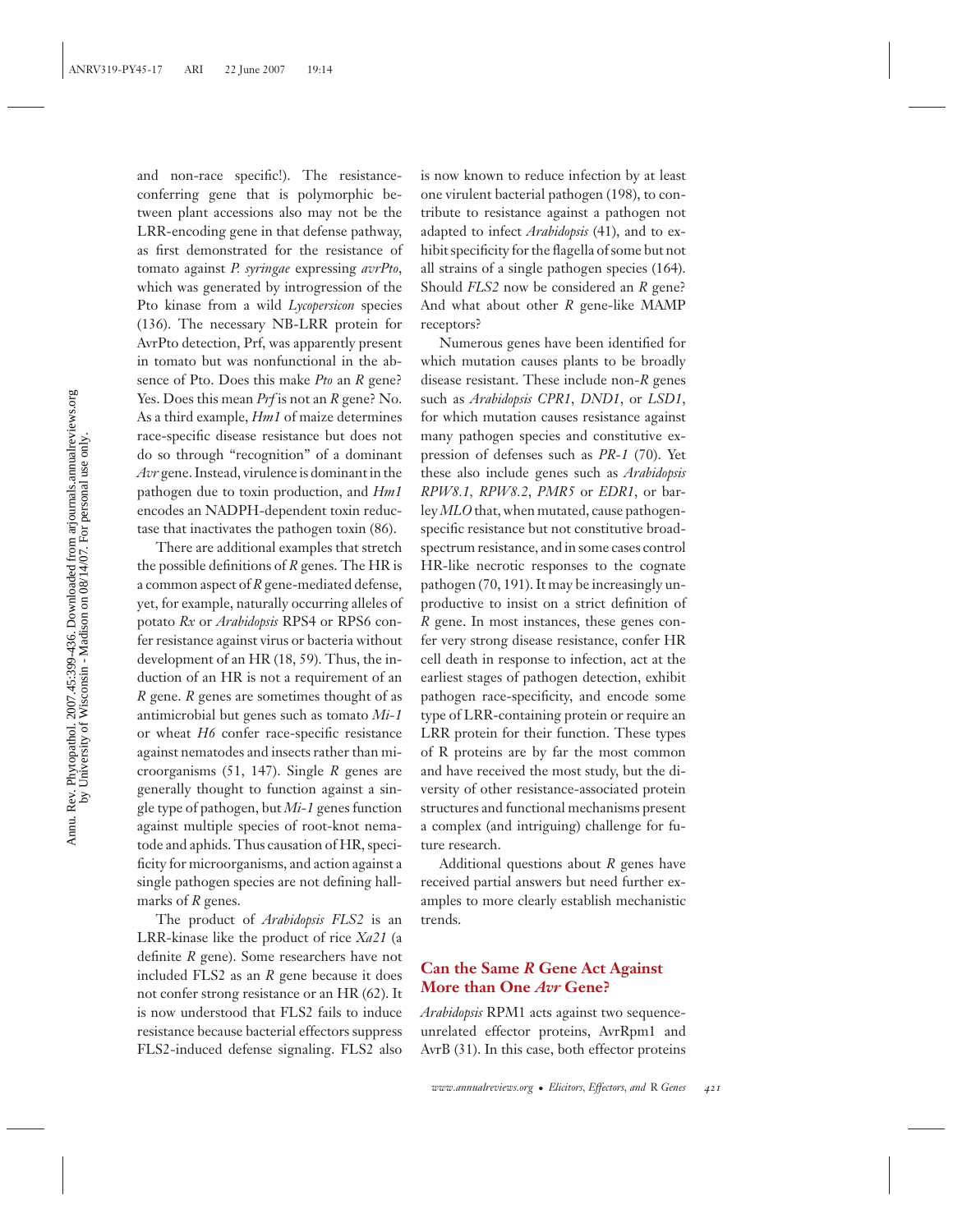affect the RIN4 protein "guarded" by RPM1. Tomato *Mi1* genes and members of the *Arabidopsis HRT/RPP8* family can act against entirely distinct pathogen taxa—nematodes and insects in the one case, oomycetes and viruses in the other (35, 147). These disparate pathogens may be attacking the same host target, or the R proteins may be guarding multiple targets, or different alleles of these *R* genes may encode receptors for distinct pathogenderived ligands.

## **Can the Same Host Target Come Under Attack by More than One Different Pathogen Effector?**

Multiple effectors (AvrRpm1, AvrB, and Avr-Rpt2) target RIN4. In turn, *Arabidopsis* has evolved multiple R proteins (RPM1 and RPS2) that recognize these distinct modifications of RIN4 (31).

#### **Is the Same Avr Gene Product Ever Recognized by More than One Mechanism?**

Yes: *Arabidopsis* and soybean both recognize *P. syringae* that express *avrB*. Ashfield et al. showed that the soybean *R* gene is not an ortholog of *Arabidopsis* RPM1 (11). In another example, the *P. syringae* effector AvrPtoB can be recognized by tomato expressing Pto/Prf, and a mutant form of AvrPtoB can be recognized by Rsb/Prf (2). Thus, it appears that Prf may "guard" two different targets of AvrPtoB. The first example demonstrates convergent evolution of two independently derived NB-LRR genes toward recognition of the same pathogen effector protein. The second example demonstrates evolution of a single NB-LRR protein to recognize distinct targets of a single effector. Some pathogen effectors have more than one target in the host. For example, AvrRpt2 cleaves multiple *Arabidopsis* proteins in addition to RIN4 (32). Similarly, it would not be surprising if the E3 ligase activity of AvrPtoB caused ubiquitylation of multiple plant proteins (82). Hence, plants may use

a variety of strategies to recognize individual effectors.

#### **How Fully Conserved Are the "Conserved" Types of R Proteins?**

Citing only two of the available examples, both *RPS2* and *RPM1* show substantial conservation across *Arabidopsis* accessions, as is now predicted when an *R* gene product is guarding a conserved host protein. But *Arabidopsis* carries two allele classes of *RPS2*, and some *Arabidopsis* accessions entirely lack *RPM1* (114, 155, 161). Both alleles of *RPS2* confer recognition of AvrRpt2, but slight variations in the LRR permit one allele to function only in certain *Arabidopsis* genetic backgrounds (15). What might the function of RPS2 be in backgrounds in which it does not recognize AvrRpt2? For both*RPM1* and*RPS2* there is evidence that the genes cause a fitness penalty to the host in the absence of the cognate pathogen (97, 170). This and other evidence (e.g., 171) suggests that in wild plant populations that have not undergone deliberate breeding by humans, there can be balancing selection for both the presence and absence of "conserved" *R* genes.

## **How Has** *R* **Gene Diversity and Immune System Function Been Shaped at the Population and Species Level for Optimized Species Fitness Across Hundreds of Generations and Diverse Environments?**

Population-level considerations are a fascinating area for disease resistance research [see e.g., (20, 26, 113, 155, 193)]. Two concepts deserve brief mention. The concept of frequency-dependent selection suggests that more common *R* alleles present stronger selection pressure on the pathogen population to shed the corresponding *Avr* gene, which will in turn reduce positive selection for presence of that *R* allele—resulting in some degree of balance (or oscillation) of the frequency of different *R* alleles in the host population. The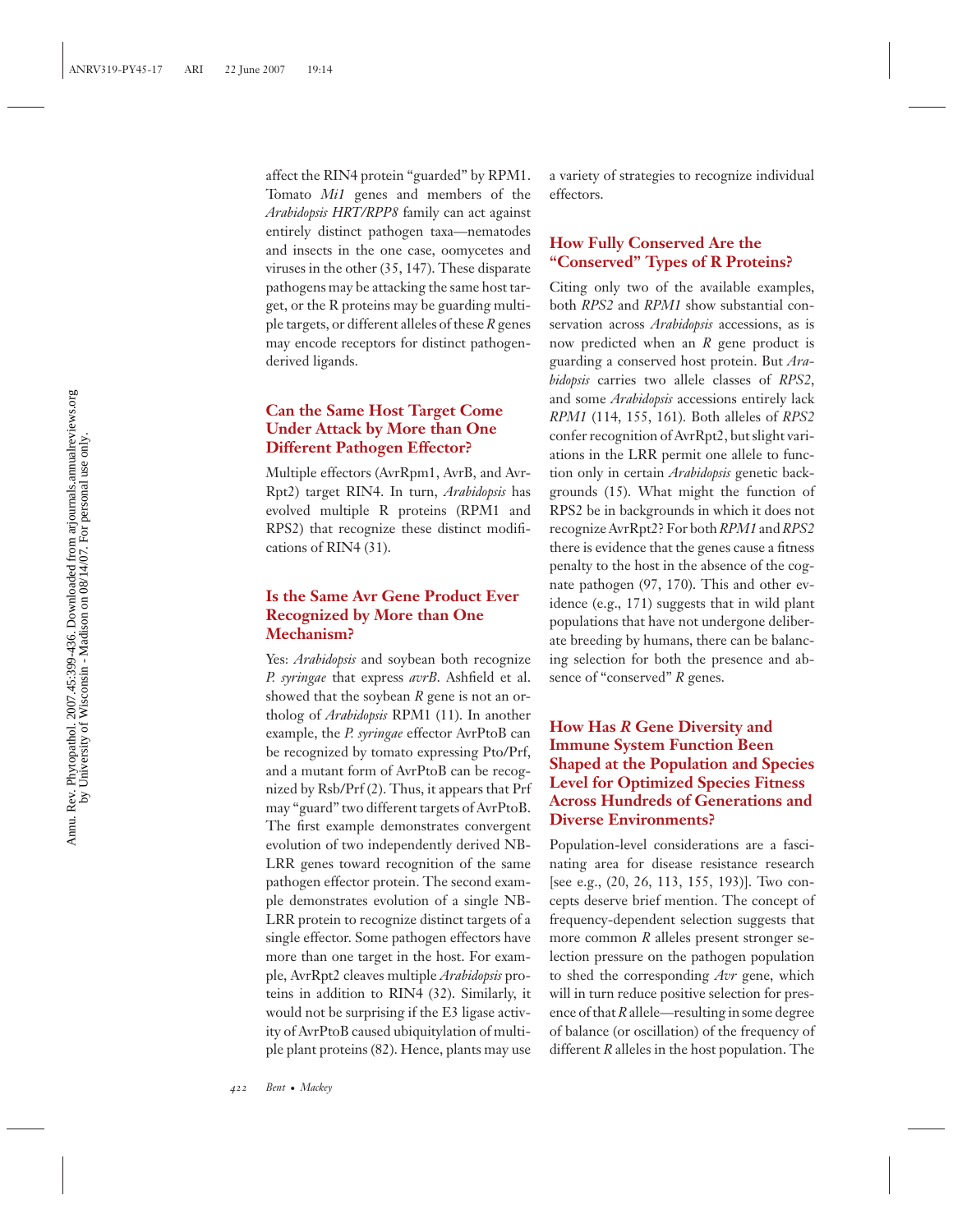second concept, that of heterozygote advantage, suggests that the recognition capacity of an individual plant's immune system can be enhanced by heterozygosity at*R*gene loci, and also that host populations will benefit from *R* gene diversity.

#### **RESISTANCE DURABILITY AND BREAKDOWN**

The fourth part of the model from **Figure 1** shows the *R* gene failing as pathogen populations evolve to escape detection. This might seem to be an inevitable event, but many *R* genes have remained functionally effective despite decades of intensive use (93, 115). Nevertheless, *R* gene durability remains a significant practical issue, and one that merits substantial attention in future research.

#### **Why Are Some** *R* **Genes Durable Whereas Others Are Not?**

The above sections have already touched upon two key areas that influence *R* gene durability: the relative importance of the recognized pathogen effector protein to overall pathogen fitness, and the extent to which a directly recognized effector can undergo subtle structural changes and retain function. Especially in non-virus pathogens, resistancebreaking pathogen isolates often entirely lose the relevant avirulence gene from their genome. The fitness penalty that this loss of a MAMP or effector causes, either in virulence or in overall pathogen fitness, should be a strong factor in determining the durability of resistance that functions through recognition of that MAMP or effector (92). Bacteria and oomycete pathogens are now known to have evolved large suites of virulence-enhancing proteins, many of which can be sacrificed with only minor losses of virulence (6, 89). The activity of the effector may be dispensable (at least on that particular host), or the pathogen may have another effector that provides a redundant virulence activity. From this an important idea emerges: the relative durability of

resistance among *R* genes might be predicted in advance by assessing the relative fitness contributions of the corresponding pathogen effectors (186). This may become a very useful tool if sufficiently inexpensive means become available to identify and assess the relevant pathogen effectors.

A second factor will influence the durability of resistance: the ability of the effector to avoid recognition while maintaining its virulence activity. As was discussed above, an effector that is recognized directly may be able to mutate to prevent activation of resistance while still contributing to virulence. Thus, indirectly recognized effectors that make a major contribution to pathogen fitness would seemingly provide the best recognition targets for durable resistance. MAMPs that are widely conserved and essential might seem to be more ideal targets for recognition than dispensable effectors. MAMPs are indeed a primary target of plant immune systems, but their widespread presence on nonthreatening microorganisms, together with the ability of pathogens to suppress MAMP-elicited defenses, has tempered their value as elicitors of strong defense responses. However, reengineering of MAMP recognition may be an important area for future creativity in molecular plant breeding.

The broader evolutionary capacity of the pathogen is another trait that strongly influences resistance durability (115). Populations of some pathogens evolve slowly while other species exhibit sexual reproduction (increasing genetic variation among progeny), many generations per season (allowing greater selection on the relevant host genotypes), and/or long-distance dispersal via wind currents, animals or mechanical transport (speeding genotype spread across large areas). Every pathogen species is different. Viruses often have limited genome complexity but nevertheless have tremendous evolutionary capacity due to their very large population sizes and short generation times. The rust fungi, an enduring plague of humankind, seem ideally adapted to evolve resistance-breaking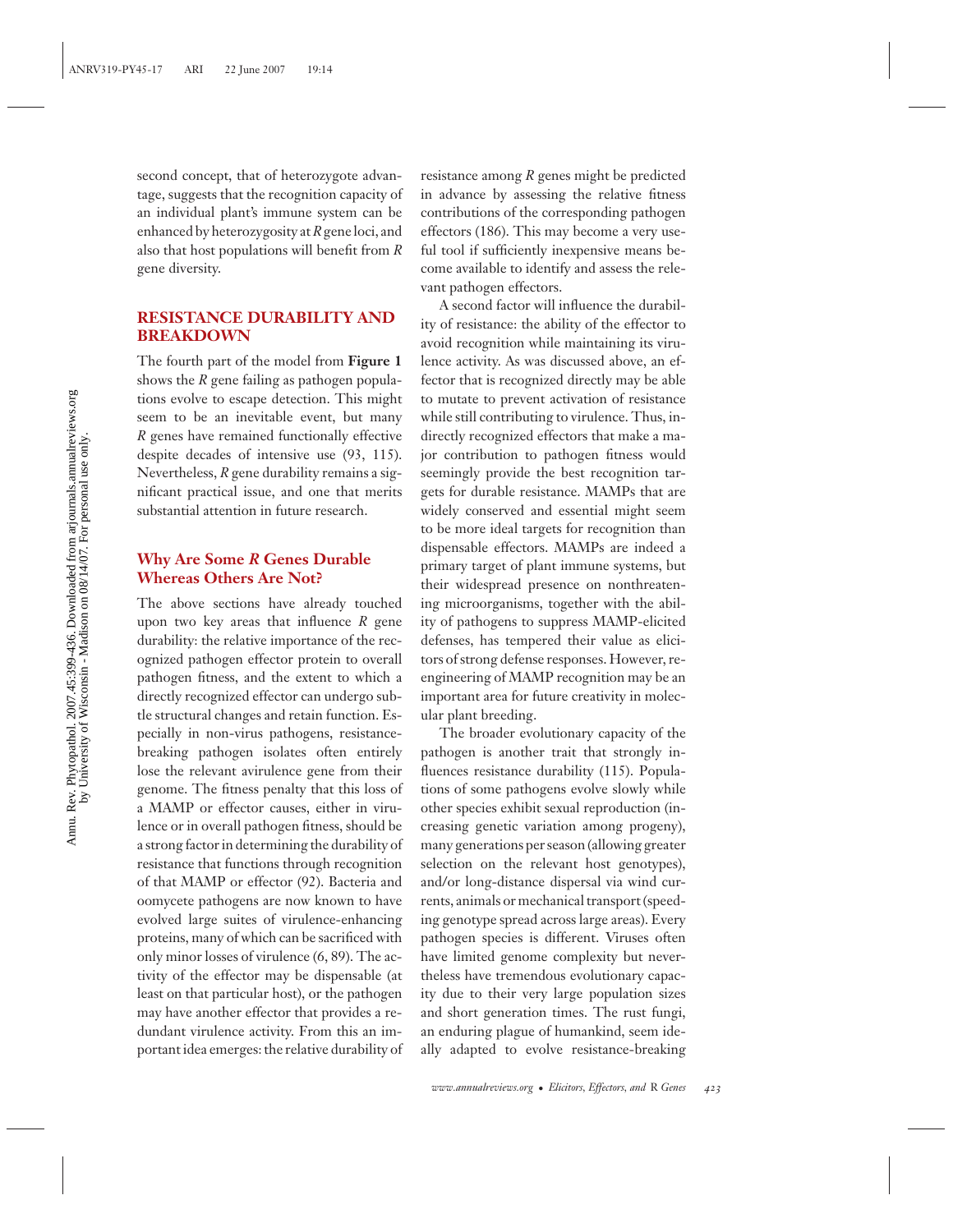isolates because they couple complex genomes and annual sexual reproduction with multiple asexual generations that select and amplify adapted genotypes, and they spread adapted genotypes widely via windborne urediospores. Assessment of a pathogen's broader evolutionary potential can help predict the likely durability of *R* gene-based disease control methods (115).

#### **How Can We Make or Use** *R* **Genes in Ways that Confer Durable Resistance?**

Additional approaches exist to enhance the durability of genetic resistance, beyond assessing the fitness contribution of the recognized effector, the capacity for structural variation within directly recognized effectors, or the overall evolutionary potential of the pathogen. Two practical case studies from wheat and lettuce (36, 116) provide excellent examples of how *R* genes can be more effective when they are used in rotation, with monitoring of the current races of pathogen in a region to allow pre-emptive breeding and release of varieties with appropriate *R* genes. Equally important is the idea of using *R* genes only as needed, and removing *R* genes from use before they become widely ineffective. Careful coordination among pathologists, plant breeders, and growers is needed to fully exploit such a system; in some instances this cooperation has been legally mandated.

A related and very important concept is that of stacking *R* genes. For a given pathogen, the goal is to keep more than one effective *R* gene present in every individual plant so that pathogen reproduction will be restricted even if individuals are present that have lost avirulence for one of the *R* genes. Stacking has been achieved through traditional breeding and now is possible by plant transformation. Transformation technologies should allow identification and deployment of multiple *R* genes from wild germplasm and sexually incompatible relatives, generating previously

unattainable combinations of stacked *R* genes while avoiding introduction of undesirable alleles at other loci of an elite genotype (143). Pursuit of this approach is constrained by the fact that some *R* genes do not function properly in heterologous systems, possibly because the guarded host protein is absent, or because of pathogen-independent R protein activation in the heterologous system. Investment in transgenic stacking of R genes also has been limited by fear that sufficient resistance durability will not be achieved, and by the opposition in some quarters against any transgenic crops (70).

Mixed host approaches, in which lines with different resistance genotypes are cultivated in single field, have also been shown to provide benefits in some settings. This is a complex undertaking that defies oversimplification (124). Combining (or alternating) use of pesticides and *R* genes, both of which can select for insensitive pathogen strains, has also been explored to increase the durability of disease control (e.g., 36).

#### **Will Molecular Knowledge of Elicitors, Effectors, and R Proteins Ever Be Useful?**

The answer is already "yes." Numerous commercial and public plant breeding programs use molecular markers for *R* gene alleles to guide progeny selection while reducing the need for more expensive disease tests. Use of *R* genes from heterologous species and the stacking of multiple *R* genes that act against a single pathogen species are often suggested, and the molecular tools for this type of effort are in increasingly common use (e.g., 14, 102). A larger challenge will be to use our growing understanding of MAMPs, pathogen effectors, and R protein mechanisms to improve plant disease resistance. There are many possible avenues. The work of Shen et al. suggests that in at least some systems, MAMP perception can activate very strong plant defenses that are held in check until activated R proteins remove that negative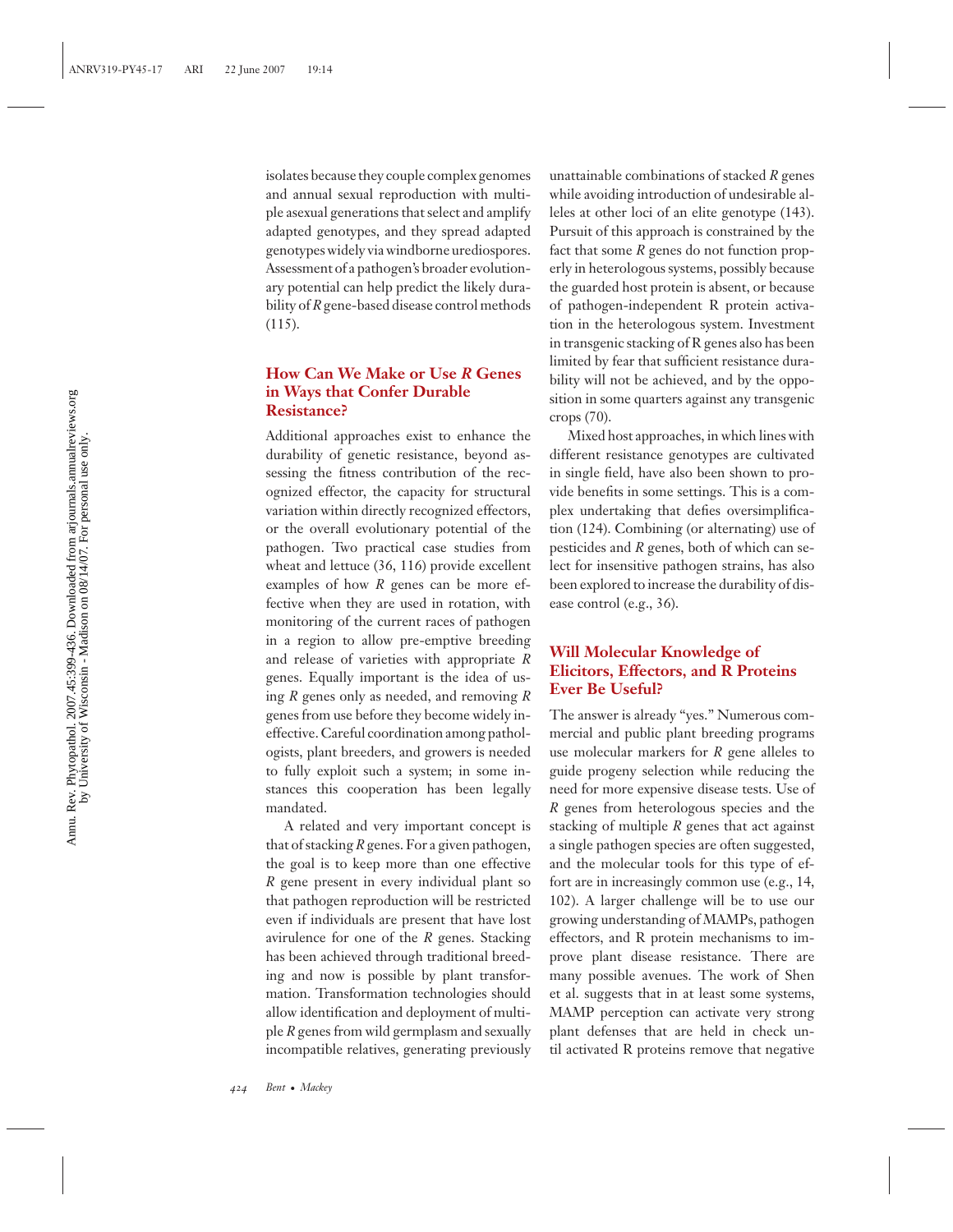regulation (156). This delicately balanced system presents many opportunities for engineering. As a separate approach, identification of effectors that make a major virulence contribution may allow identification of the best *R* genes to utilize. Directly recognized effector proteins might be used to screen for improved *R* genes that recognize effector domains that can tolerate little or no change. The understanding that effectors often attack host targets may allow placement of those host targets and their guardian R proteins into heterologous plant species, thereby converting

adapted pathogens into "nonhost" pathogens. Effectors can allow identification of host processes perturbed to promote disease, possibly allowing modification of those targets toward insensitivity, or use of the genes for those host targets as QTL markers for plant breeding. These are just a few possible ideas. As our understanding of the molecular mechanisms of pathogen virulence and plant immunity continues to grow, it will remain important that the brightest minds and ample funding be attracted both to basic and applied research goals.

#### **SUMMARY POINTS**

- 1. A new paradigm for defense activation has emerged in which plants recognize microbe-associated molecular patterns (MAMPs) and thereby activate basal defenses, pathogens express effectors that suppress basal defenses, some plants express R proteins that directly or indirectly recognize effectors and activate strong defenses, and some pathogens modify or eliminate the effectors that the host can recognize so that the pathogen regains at least some virulence on hosts that express these R proteins.
- 2. A limited number of MAMPs have been defined. The receptors for these MAMPs have so far tended to be transmembrane proteins that have an extracellular leucine-rich repeat (LRR) domain.
- 3. Because pathogen effector proteins often contribute to virulence by suppressing or disrupting host defense responses, the study of effectors is revealing fascinating pathogen adaptation to host biology and identifying specific plant processes that contribute to disease resistance.
- 4. R proteins are most commonly intracellular NB-LRR proteins or extracellular LRRcarrying receptors, but other proteins types can also be classified as R proteins.
- 5. R proteins may recognize pathogen effectors by direct physical interaction, or they may recognize them indirectly by sensing the host proteins upon which effectors have acted.
- 6. Directly recognized effectors may escape detection by altering their shape while retaining virulence function, but indirectly recognized effectors in many cases can escape detection only by ceasing virulence activity.
- 7. Many NB-LRR R proteins are apparently maintained in an ADP-bound "off " state by interactions of LRR and NB-ARC domains. Elicitation disrupts these interactions and allows ADP release/ATP binding, opening the protein for defense-signaling proteinprotein interactions. Some effectors or effector products bind initially to N-terminal domains of the NB-LRR protein, but apparently are then detected by the LRR domain. Some NB-LRR proteins are present in both the cytoplasm and the nucleus.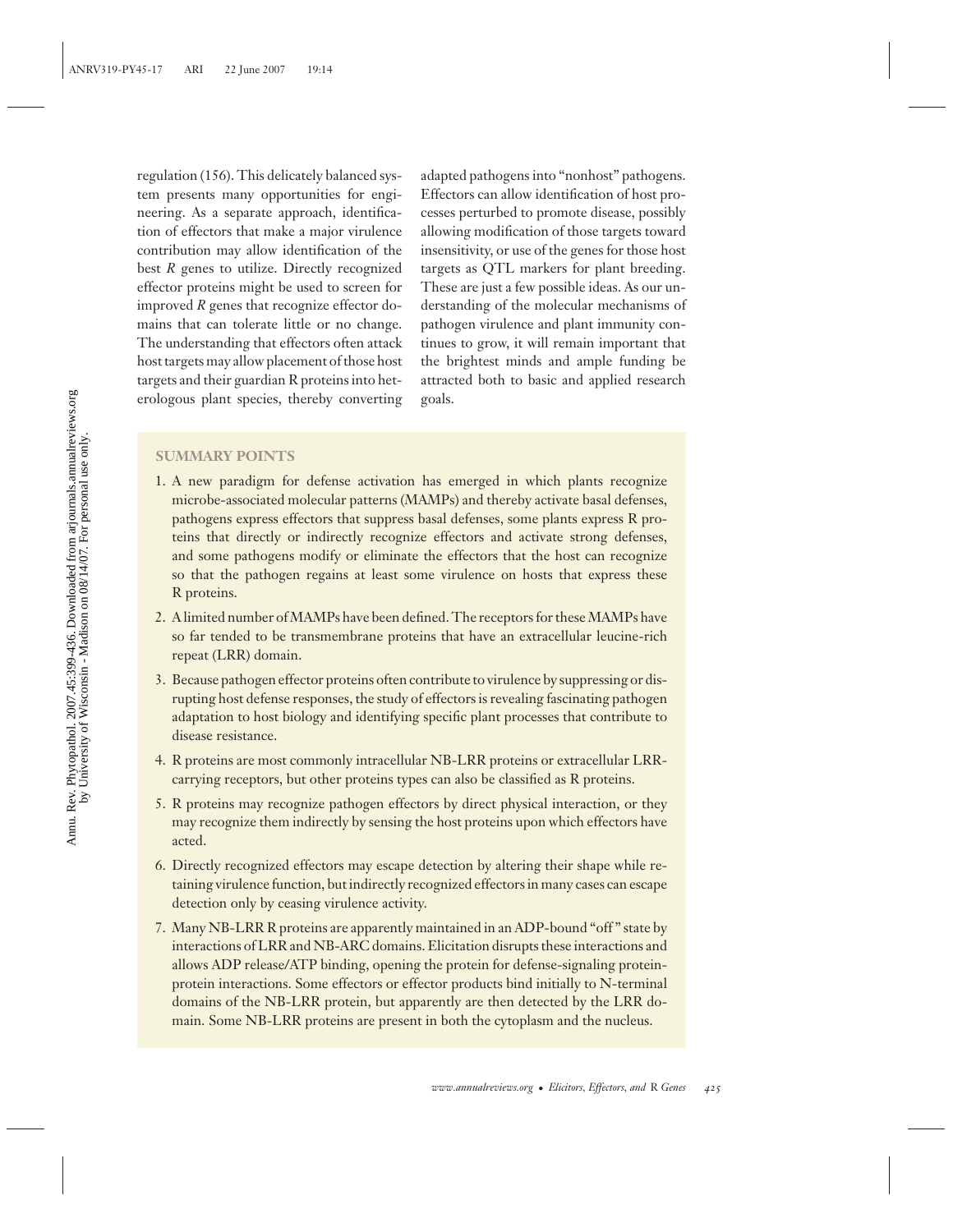8. The durability of the disease resistance encoded by a particular R protein is strongly influenced by whether the R protein directly or indirectly recognizes the effector, by the extent to which the pathogen can retain virulence after altering or eliminating the recognized effector, and by the overall capacity of the pathogen for rapid evolution.

#### **FUTURE ISSUES**

- 1. What are the MAMPs and MAMP receptors that most strongly affect defense activation, especially for the most destructive diseases of valuable crop species?
- 2. What are the host defense processes that effectors target and disrupt, especially for fungal pathogens where there has been minimal research to date?
- 3. What are the immediate downstream targets that R proteins directly modulate in order to activate strong defense responses?
- 4. How can knowledge of elicitors, effectors and R genes be translated into practical disease control measures that confer durable disease resistance?

#### **ACKNOWLEDGMENTS**

We apologize to the many colleagues who have influenced our thinking through work that was not explicitly cited.

#### LITERATURE CITED

- 1. Abramovitch RB, Janjusevic R, Stebbins CE, Martin GB. 2006. Type III effector AvrPtoB requires intrinsic E3 ubiquitin ligase activity to suppress plant cell death and immunity. *Proc. Natl. Acad. Sci. USA* 103:2851–56
- 2. Abramovitch RB, Kim YJ, Chen SR, Dickman MB, Martin GB. 2003. *Pseudomonas* type III effector AvrPtoB induces plant disease susceptibility by inhibition of host programmed cell death. *EMBO J.* 22:60–69
- 3. Ade J, Deyoung BJ, Golstein C, Innes RW. 2007. Indirect activation of a plant nucleotide binding site-leucine-rich repeat protein by a bacterial protease. *Proc. Natl. Acad. Sci. USA* 104:2531–36
- 4. Albersheim P, Anderson-Prouty AJ. 1975. Carbohydrates, proteins, cell surfaces and biochemistry of pathogenesis. *Annu. Rev. Plant Physiol.* 26:31–52
- 5. Albersheim P, Valent BS. 1974. Host-pathogen interactions: VII. Plant pathogens secrete proteins which inhibit enzymes of the host capable of attacking the pathogen. *Plant Physiol.* 53:684–87
- 6. Alfano JR, Collmer A. 2004. Type III secretion system effector proteins: double agents in bacterial disease and plant defense. *Annu. Rev. Phytopathol.* 42:385–414
- 7. Allen RL, Bittner-Eddy PD, Grenville-Briggs LJ, Meitz JC, Rehmany AP, et al. 2004. Host-parasite coevolutionary conflict between *Arabidopsis* and downy mildew. *Science* 306:1957–60
- 8. Anandalakshmi R, Pruss GJ, Ge X, Marathe R, Mallory AC, et al. 1998. A viral suppressor of gene silencing in plants. *Proc. Natl. Acad. Sci. USA* 95:13079–84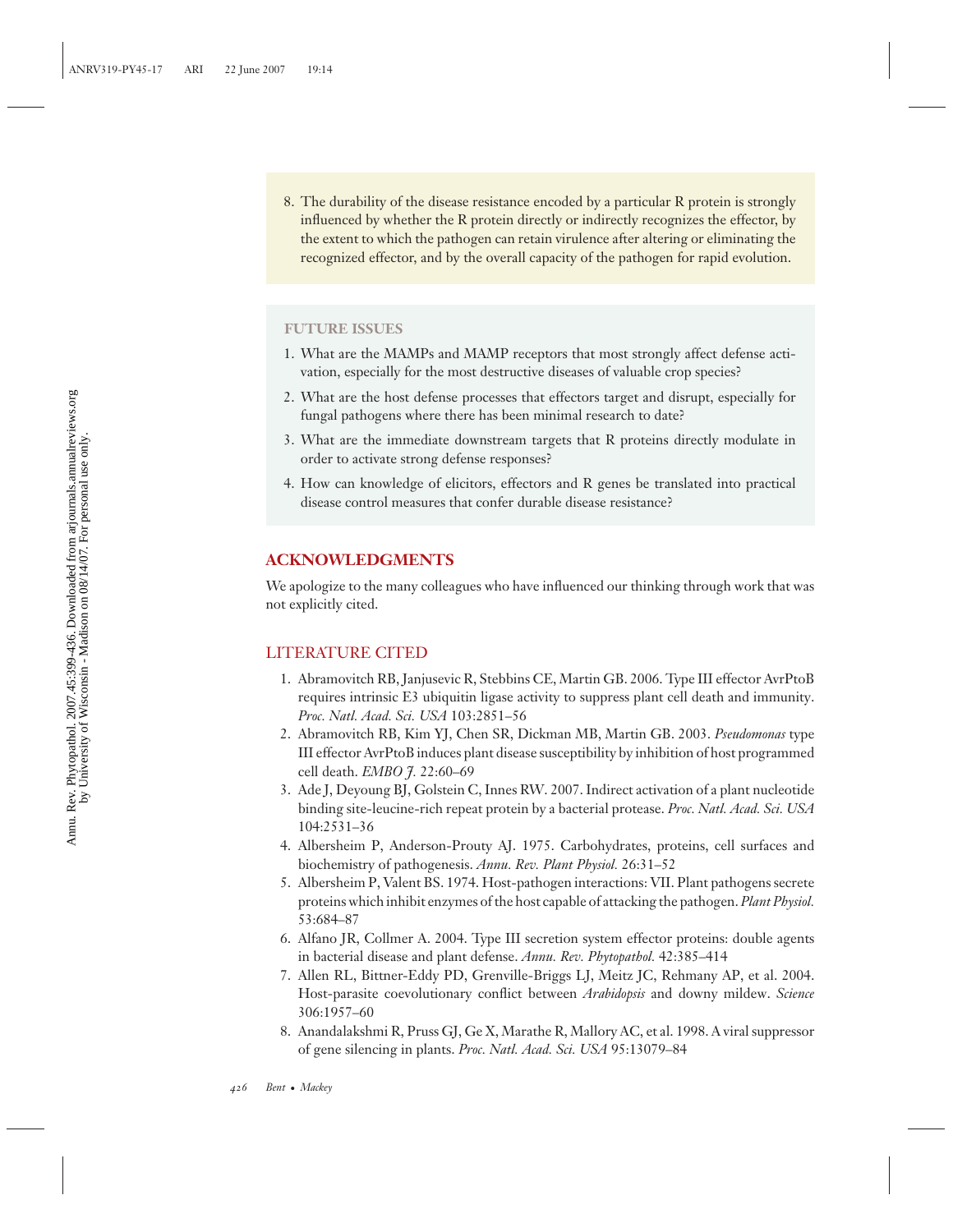- 9. Andersen-Nissen E, Smith KD, Strobe KL, Barrett SL, Cookson BT, et al. 2005. Evasion of Toll-like receptor 5 by flagellated bacteria. *Proc. Natl. Acad. Sci. USA* 102:9247–52
- 10. Armstrong MR, Whisson SC, Pritchard L, Bos JI, Venter E, et al. 2005. An ancestral oomycete locus contains late blight avirulence gene Avr3a, encoding a protein that is recognized in the host cytoplasm. *Proc. Natl. Acad. Sci. USA* 102:7766–71
- 11. Ashfield T, Ong LE, Nobuta K, Schneider CM, Innes RW. 2004. Convergent evolution of disease resistance gene specificity in two flowering plant families. *Plant Cell* 16:309–18
- 12. Ausubel FM. 2005. Are innate immune signaling pathways in plants and animals conserved? *Nat. Immunol.* 6:973–79
- 13. Axtell MJ, Staskawicz BJ. 2003. Initiation of RPS2-specified disease resistance in *Arabidopsis* is coupled to the AvrRpt2-directed elimination of RIN4. *Cell* 112:369–77
- 14. Bajaj S, Mohanty A. 2005. Recent advances in rice biotechnology—towards genetically superior transgenic rice. *Plant Biotechnol. J.* 3:275–307
- 15. Banerjee D, Zhang Z, Bent AF. 2001. The LRR domain can determine effective interaction between *RPS2* and other host factors in *Arabidopsis RPS2*-mediated disease resistance. *Genetics* 158:439–50
- 16. Belkhadir Y, Chory J. 2006. Brassinosteroid signaling: a paradigm for steroid hormone signaling from the cell surface. *Science* 314:1410–11
- 17. Bell JK, Mullen GE, Leifer CA, Mazzoni A, Davies DR, Segal DM. 2003. Leucine-rich repeats and pathogen recognition in Toll-like receptors. *Trends Immunol.* 24:528–33
- 18. Bendahmane A, Kanyuka K, Baulcombe DC. 1999. The *Rx* gene from potato controls separate virus resistance and cell death responses. *Plant Cell* 11:781–91
- 19. Bent AF. 1996. Plant disease resistance genes: function meets structure. *Plant Cell* 8:1757– 71
- 20. Bergelson J, Kreitman M, Stahl EA, Tian D. 2001. Evolutionary dynamics of plant Rgenes. *Science* 292:2281–85
- 21. Birch PR, Rehmany AP, Pritchard L, Kamoun S, Beynon JL. 2006. Trafficking arms: oomycete effectors enter host plant cells. *Trends Microbiol.* 14:8–11
- 22. Boller T. 1995. Chemoperception of microbial signals in plant cells. *Annu. Rev. Plant Physiol. Plant Mol. Biol.* 46:189–214
- 23. Brown I, Mansfield J, Bonas U. 1995. *Hrp* genes in *Xanthomonsas campestris* pv. *vesicatoria* determine ability to suppress papilla deposition in pepper mesophyll cells. *Mol. Plant-Microbe Interact.* 8:825–36
- 24. Brueggeman R, Rostoks N, Kudrna D, Kilian A, Han F, et al. 2002. The barley stem rust-resistance gene Rpg1 is a novel disease-resistance gene with homology to receptor kinases. *Proc. Natl. Acad. Sci. USA* 99:9328–33
- 25. Burch-Smith TM, Schiff M, Caplan JL, Tsao J, Czymmek K, Dinesh-Kumar SP. 2007. A novel role for the TIR domain in association with pathogen-derived elicitors. *PLoS Biol.* 5:e68
- 26. Burdon JJ, Thrall PH, Ericson AL. 2006. The current and future dynamics of disease in plant communities. *Annu. Rev. Phytopathol.* 44:19–39
- 27. Buschges R, Hollricher K, Panstruga R, Simons G, Wolter M, et al. 1997. The barley *Mlo* gene: a novel control element of plant pathogen resistance. *Cell* 88:695–305
- 28. Casper-Lindley C, Dahlbeck D, Clark ET, Staskawicz BJ. 2002. Direct biochemical evidence for type III secretion-dependent translocation of the AvrBs2 effector protein into plant cells. *Proc. Natl. Acad. Sci. USA* 99:8336–41
- 29. Chen X, Shang J, Chen D, Lei C, Zou Y, et al. 2006. A B-lectin receptor kinase gene conferring rice blast resistance. *Plant J.* 46:794–804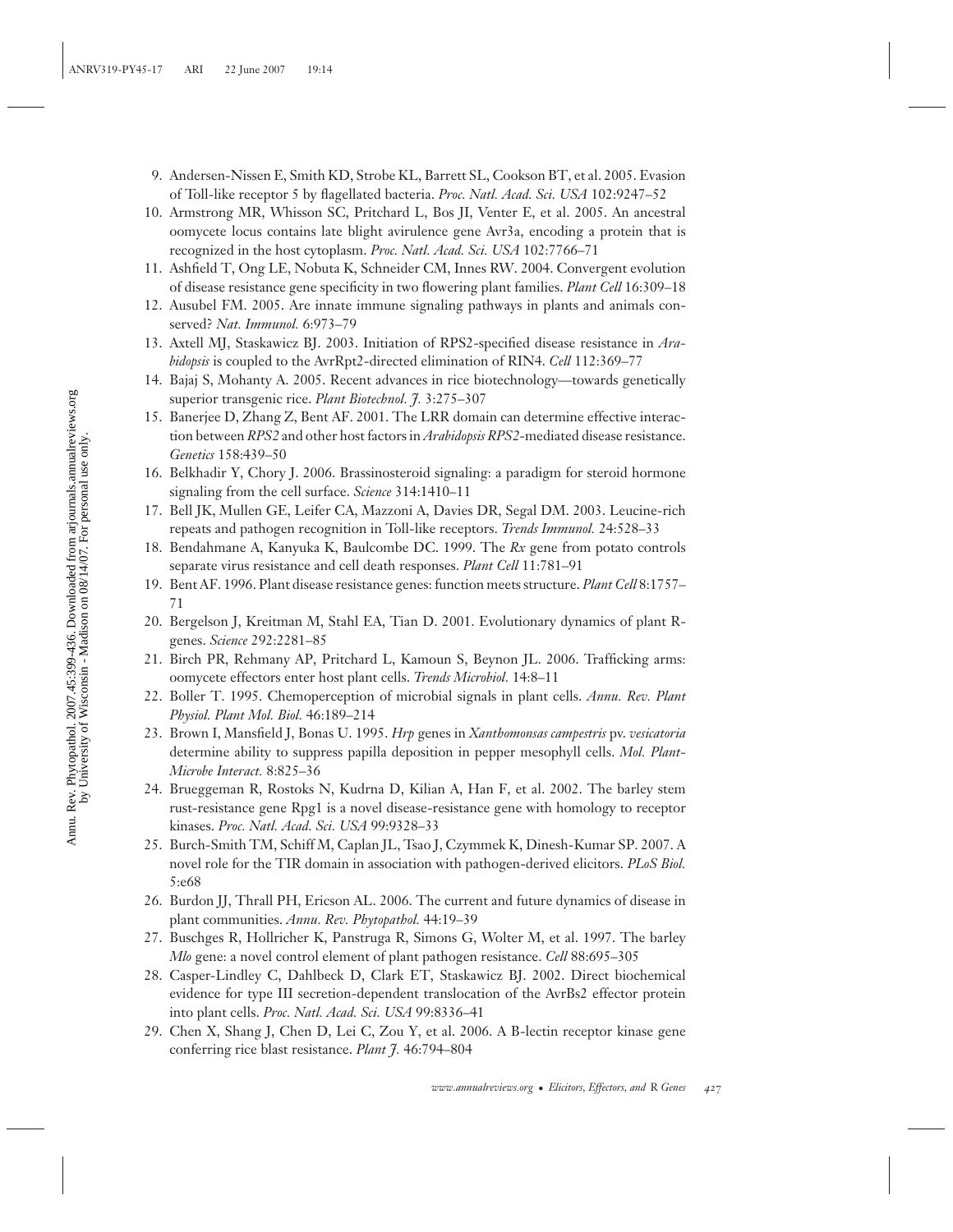- 30. Chinchilla D, Bauer Z, Regenass M, Boller T, Felix G. 2006. The *Arabidopsis* receptor kinase FLS2 binds flg22 and determines the specificity of flagellin perception. *Plant Cell* 18:465–76
- 31. Chisholm ST, Coaker G, Day B, Staskawicz BJ. 2006. Host-microbe interactions: shaping the evolution of the plant immune response. *Cell* 124:803–14
- 32. Chisholm ST, Dahlbeck D, Krishnamurthy N, Day B, Sjolander K, Staskawicz BJ. 2005. Molecular characterization of proteolytic cleavage sites of the *Pseudomonas syringae* effector AvrRpt2. *Proc. Natl. Acad. Sci. USA* 102:2087–92
- 33. Collins NC, Thordal-Christensen H, Lipka V, Bau S, Kombrink E, et al. 2003. SNAREprotein-mediated disease resistance at the plant cell wall. *Nature* 425:973–77
- 34. Comai L, Henikoff S. 2006. TILLING: practical single-nucleotide mutation discovery. *Plant J.* 45:684–94
- 35. Cooley MB, Pathirana S, Wu HJ, Kachroo P, Klessig DF. 2000. Members of the*Arabidopsis* HRT/RPP8 family of resistance genes confer resistance to both viral and oomycete pathogens. *Plant Cell* 12:663–76
- 36. Crute IR. 1992. The role of resistance breeding in the integrated control of downy mildew (*Bremia lactuca*) in protected lettuce. *Euphytica* 63:95–102
- 37. Culver JN. 2002. Tobacco mosaic virus assembly and disassembly: determinants in pathogenicity and resistance. *Annu. Rev. Phytopathol.* 40:287–308
- 38. Cunnac S, Occhialini A, Barberis P, Boucher C, Genin S. 2004. Inventory and functional analysis of the large Hrp regulon in *Ralstonia solanacearum*: identification of novel effector proteins translocated to plant host cells through the type III secretion system. *Mol. Microbiol.* 53:115–28
- 39. Dangl JL, Jones JD. 2001. Plant pathogens and integrated defense responses to infection. *Nature* 411:826–33
- 40. Davis KR, Lyon GD, Darvill AG, Albersheim P. 1984. Host-pathogen interactions: XXV. Endopolygalacturonic acid lyase from *Erwinia carotovora* elicits phytoalexin accumulation by releasing plant cell wall fragments. *Plant Physiol.* 74:52–60
- 41. de Torres M, Mansfield JW, Grabov N, Brown IR, Ammouneh H, et al. 2006. *Pseudomonas syringae* effector AvrPtoB suppresses basal defense in *Arabidopsis*. *Plant J.* 47:368–82
- 42. DebRoy S, Thilmony R, Kwack YB, Nomura K, He SY. 2004. A family of conserved bacterial effectors inhibits salicylic acid-mediated basal immunity and promotes disease necrosis in plants. *Proc. Natl. Acad. Sci. USA* 101:9927–32
- 43. Deslandes L, Olivier J, Peeters N, Feng DX, Khounlotham M, et al. 2003. Physical interaction between RRS1-R, a protein conferring resistance to bacterial wilt, and PopP2, a type III effector targeted to the plant nucleus. *Proc. Natl. Acad. Sci. USA* 100:8024–29
- 44. DeYoung BJ, Innes RW. 2006. Plant NBS-LRR proteins in pathogen sensing and host defense. *Nat. Immunol.* 7:1243–49
- 45. Di Matteo A, Bonivento D, Tsernoglou D, Federici L, Cervone F. 2006. Polygalacturonase-inhibiting protein (PGIP) in plant defense: a structural view. *Phytochemistry* 67:528–33
- 46. Di Matteo A, Federici L, Mattei B, Salvi G, Johnson KA, et al. 2003. The crystal structure of polygalacturonase-inhibiting protein (PGIP), a leucine-rich repeat protein involved in plant defense. *Proc. Natl. Acad. Sci. USA* 100:10124–28
- 47. Dodds PN, Lawrence GJ, Catanzariti AM, Ayliffe MA, Ellis JG. 2004. The *Melampsora lini* AvrL567 avirulence genes are expressed in haustoria and their products are recognized inside plant cells. *Plant Cell* 16:755–68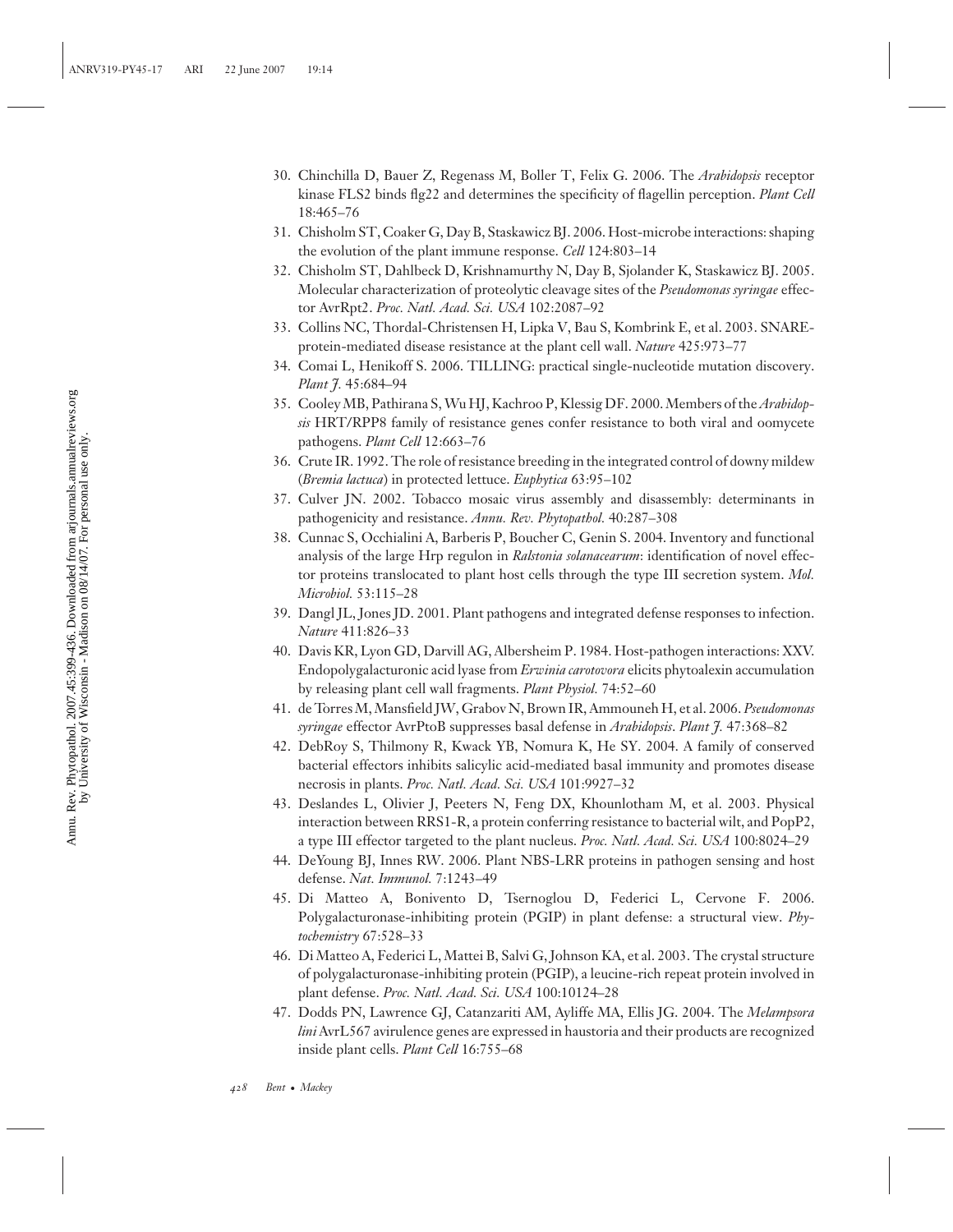- 48. Dodds PN, Lawrence GJ, Catanzariti AM, Teh T, Wang CI, et al. 2006. Direct protein interaction underlies gene-for-gene specificity and coevolution of the flax resistance genes and flax rust avirulence genes. *Proc. Natl. Acad. Sci. USA* 103:8888-93
- 49. Dow M, Newman MA, von Roepenack E. 2000. The induction and modulation of plant defense responses by bacterial lipopolysaccharides. *Annu. Rev. Phytopathol.* 38:241–61
- 50. Drake D, Montie TC. 1988. Flagella, motility and invasive virulence of *Pseudomonas aeruginosa*. *J. Gen. Microbiol.* 134:43–52
- 51. Dweikat I, Zhang W, Ohm H. 2002. Development of STS markers linked to Hessian fly resistance gene H6 in wheat. *Theor. Appl. Genet.* 105:766–70
- 52. Ellingboe AH. 1981. Changing concepts in host-pathogen genetics. *Annu. Rev. Phytopathol.* 19:125–43
- 53. Ellis J, Dodds P, Pryor T. 2000. Structure, function and evolution of plant disease resistance genes. *Curr. Opin. Plant Biol.* 3:278–84
- 54. Ellis J, Lawrence G, Ayliffe M, Anderson P, Collins N, et al. 1997. Advances in the molecular genetic analysis of the flax-flax rust interaction. *Annu. Rev. Phytopathol.* 35:271– 91
- 55. Eulgem T. 2005. Regulation of the *Arabidopsis* defense transcriptome. *Trends Plant Sci.* 10:71–78
- 56. Felix G, Duran JD, Volko S, Boller T. 1999. Plants have a sensitive perception system for the most conserved domain of bacterial flagellin. *Plant J.* 18:265–76
- 57. Flor HH. 1955. Host-parasite interactions in flax rust-its genetics and other implications. *Phytopathology* 45:680–85
- 58. Fritz-Laylin LK, Krishnamurthy N, Tor M, Sjolander KV, Jones JD. 2005. Phylogenomic analysis of the receptor-like proteins of rice and *Arabidopsis*. *Plant Physiol.* 138:611–23
- 59. Gassmann W. 2005. Natural variation in the *Arabidopsis* response to the avirulence gene hopPsyA uncouples the hypersensitive response from disease resistance. *Mol. Plant Microbe Interact.* 18:1054–60
- 60. Genin S, Boucher C. 2004. Lessons learned from the genome analysis of *Ralstonia solanacearum*. *Annu. Rev. Phytopathol.* 42:107–34
- 61. Godiard L, Sauviac L, Torii KU, Grenon O, Mangin B, et al. 2003. ERECTA, an LRR receptor-like kinase protein controlling development pleiotropically affects resistance to bacterial wilt. *Plant J.* 36:353–65
- 62. Gomez-Gomez L, Boller T. 2000. FLS2: an LRR receptor-like kinase involved in the perception of the bacterial elicitor flagellin in *Arabidopsis*. *Mol. Cell* 5:1003–11
- 63. Gonzalez JE, York GM, Walker GC. 1996. *Rhizobium meliloti* exopolysaccharides: synthesis and symbiotic function. *Gene* 179:141–46
- 64. Gopalan S, Bauer DW, Alfano JR, Loniello AO, He SY, Collmer A. 1996. Expression of the *Pseudomonas syringae* avirulence protein Avrb in plant cells alleviates its dependence on the hypersensitive response and pathogenicity (Hrp) secretion system in eliciting genotype-specific hypersensitive cell death. *Plant Cell* 8:1095–105
- 65. Gu K, Yang B, Tian D, Wu L, Wang D, et al. 2005. R gene expression induced by a type-III effector triggers disease resistance in rice. *Nature* 435:1122–25
- 66. Gurlebeck D, Thieme F, Bonas U. 2006. Type III effector proteins from the plant pathogen *Xanthomonas* and their role in the interaction with the host plant. *J. Plant Physiol.* 163:233–55
- 67. Hahn MG. 1996. Microbial elicitors and their receptors in plants. *Annu. Rev. Phytopathol.* 34:387–412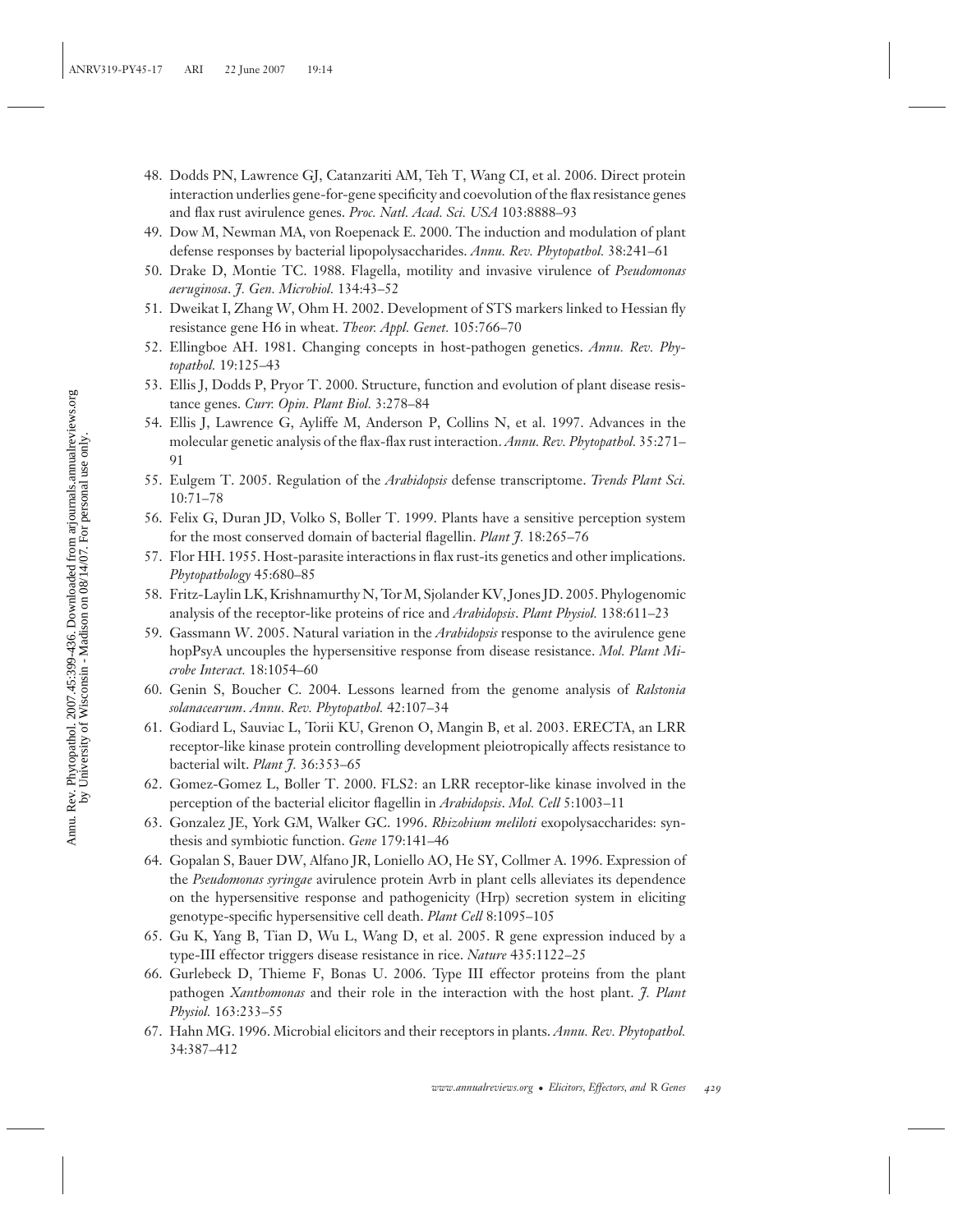- 68. Hahn MG, Darvill AG, Albersheim P. 1981. Host-pathogen interactions: XIX. The endogenous elicitor, a fragment of a plant cell wall polysaccharide that elicits phytoalexin accumulation in soybeans. *Plant Physiol.* 68:1161–69
- 69. Hammond-Kosack KE, Jones JDG. 1997. Plant disease resistance genes. *Annu. Rev. Plant Mol. Biol.* 48:575–607
- 70. Hammond-Kosack KE, Parker JE. 2003. Deciphering plant-pathogen communication: fresh perspectives for molecular resistance breeding. *Curr. Opin. Biotechnol.* 14:177–93
- 71. Hann DR, Rathjen JP. 2007. Early events in the pathogenicity of *Pseudomonas syringae* on *Nicotiana benthamiana*. *Plant J.* 49:607–18
- 72. Harrison BD. 2002. Virus variation in relation to resistance-breaking in plants. *Euphytica* 124:181–92
- 73. Hauck P, Thilmony R, He SY. 2003. A *Pseudomonas syringae* type III effector suppresses cell wall-based extracellular defense in susceptible *Arabidopsis* plants. *Proc. Natl. Acad. Sci. USA* 100:8577–82
- 74. He P, Shan L, Lin NC, Martin GB, Kemmerling B, et al. 2006. Specific bacterial suppressors of MAMP signaling upstream of MAPKKK in *Arabidopsis* innate immunity. *Cell* 125:563–75
- 75. Heath MC. 2000. Hypersensitive response-related death. *Plant Mol. Biol.* 44:321–34
- 76. Holt BF, Belkhadir Y, Dangl JL. 2005. Antagonistic control of disease resistance protein stability in the plant immune system. *Science* 309:929–32
- 77. Hwang CF, Bhakta AV, Truesdell GM, Pudlo WM, Williamson VM. 2000. Evidence for a role of the N terminus and leucine-rich repeat region of the Mi gene product in regulation of localized cell death. *Plant Cell* 12:1319–29
- 78. Inohara N, Koseki T, Lin J, del Peso L, Lucas PC, et al. 2000. An induced proximity model for NF-kappa B activation in the Nod1/RICK and RIP signaling pathways. *J. Biol. Chem.* 275:27823–31
- 79. Jackson RW, Athanassopoulos E, Tsiamis G, Mansfield JW, Sesma A, et al. 1999. Identification of a pathogenicity island, which contains genes for virulence and avirulence, on a large native plasmid in the bean pathogen *Pseudomonas syringae* pathovar *phaseolicola*. *Proc. Natl. Acad. Sci. USA* 96:10875–80
- 80. Jamir Y, Guo M, Oh HS, Petnicki-Ocwieja T, Chen S, et al. 2004. Identification of *Pseudomonas syringae* type III effectors that can suppress programmed cell death in plants and yeast. *Plant J.* 37:554–65
- 81. Janeway CAJ, Medzhitov R. 2002. Innate immune recognition. *Annu. Rev. Immunol.* 20:197–216
- 82. Janjusevic R, Abramovitch RB, Martin GB, Stebbins CE. 2006. A bacterial inhibitor of host programmed cell death defenses is an E3 ubiquitin ligase. *Science* 311:222–26
- 83. Jaroszewski L, Rychlewski L, Reed JC, Godzik A. 2000. ATP-activated oligomerization as a mechanism for apoptosis regulation: fold and mechanism prediction for CED-4. *Proteins* 39:197–203
- 84. Jia Y, McAdams SA, Bryan GT, Hershey HP, Valent B. 2000. Direct interaction of resistance gene and avirulence gene products confers rice blast resistance. *EMBO J.* 19:4004– 14
- 85. Jin QL, He SY. 2001. Role of the Hrp pilus in type III protein secretion in *Pseudomonas syringae*. *Science* 294:2556–58
- 86. Johal GS, Briggs SP. 1992. Reductase activity encoded by the *HM1* disease resistance gene in maize. *Science* 258:985–87
- 87. Jones DA, Takemoto D. 2004. Plant innate immunity—direct and indirect recognition of general and specific pathogen-associated molecules. *Curr. Opin. Immunol.* 16:48–62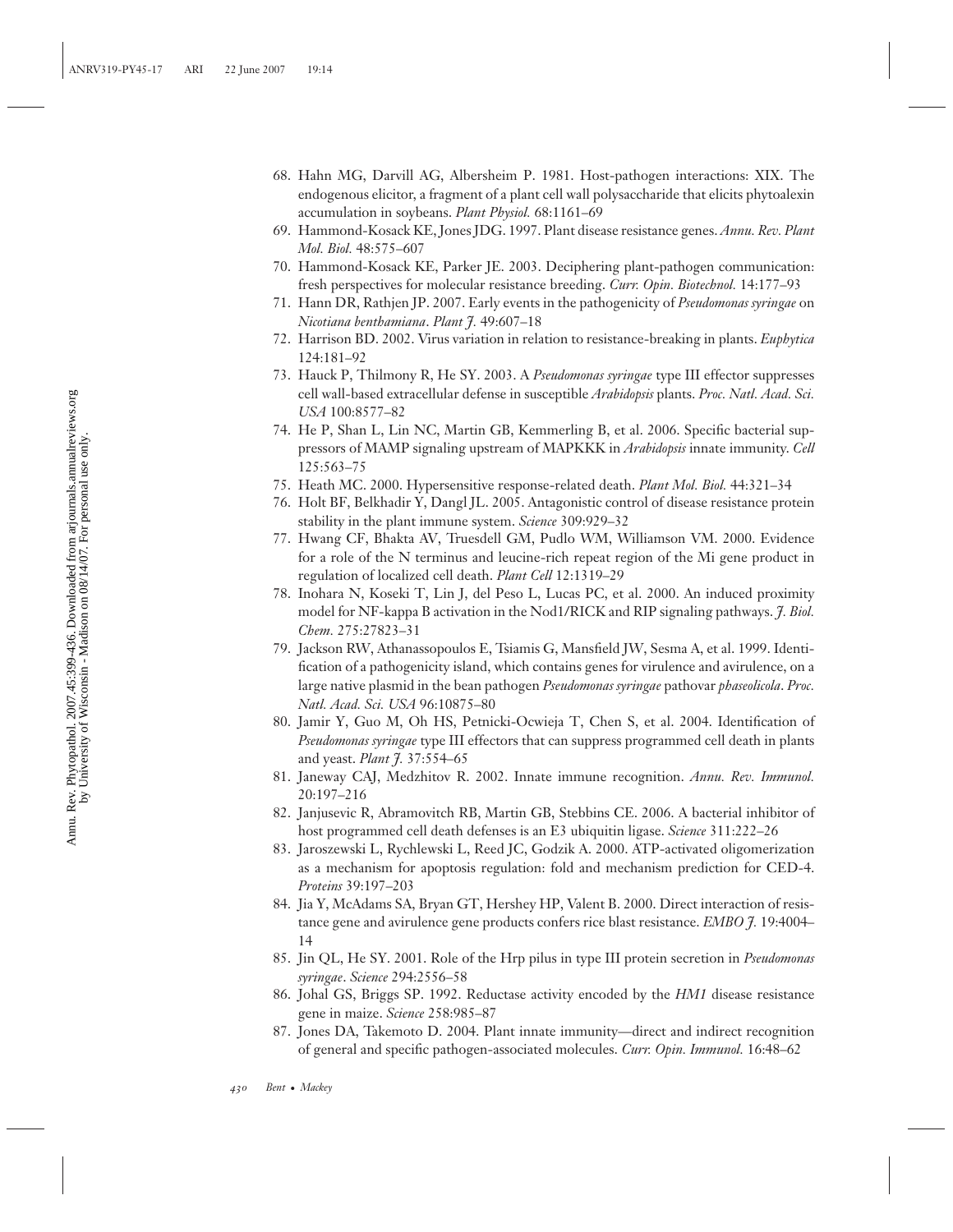- 88. Jones JD, Dangl JL. 2006. The plant immune system. *Nature* 444:323–29
- 89. Kamoun S. 2006. A catalogue of the effector secretome of plant pathogenic oomycetes. *Annu. Rev. Phytopathol.* 44:41–60
- 90. Karin M, Lawrence T, Nizet V. 2006. Innate immunity gone awry: linking microbial infections to chronic inflammation and cancer. *Cell* 124:823–35
- 91. Karlova R, Boeren S, Russinova E, Aker J, Vervoort J, de Vries S. 2006. The *Arabidopsis* SOMATIC EMBRYOGENESIS RECEPTOR-LIKE KINASE1 protein complex includes BRASSINOSTEROID-INSENSITIVE1. *Plant Cell* 18:626–38
- 92. Kearney B, Ronald PC, Dahlbeck D, Staskawicz BJ. 1988. Molecular basis for evasion of plant host defense in bacterial spot disease of pepper. *Nature* 332:541–43
- 93. Keen NT. 1982. Specific recognition in gene-for-gene host-parasite systems. *Adv. Plant Pathol.* 1:35–81
- 94. Keshavarzi M, Soylu S, Brown I, Bonas U, Nicole M, et al. 2004. Basal defenses induced in pepper by lipopolysaccharides are suppressed by *Xanthomonas campestris* pv. *vesicatoria*. *Mol. Plant Microbe Interact.* 17:805–15
- 95. Kim MG, da Cunha L, McFall AJ, Belkhadir Y, DebRoy S, et al. 2005. Two *Pseudomonas syringae* type III effectors inhibit RIN4-regulated basal defense in *Arabidopsis*. *Cell* 121:749– 59
- 96. Kobe B, Kajava AV. 2001. The leucine-rich repeat as a protein recognition motif. *Curr. Opin. Struct. Biol.* 11:725–32
- 97. Korves T, Bergelson J. 2004. A novel cost of R gene resistance in the presence of disease. *Am. Nat.* 163:489–504
- 98. Kuang H, Woo SS, Meyers BC, Nevo E, Michelmore RW. 2004. Multiple genetic processes result in heterogeneous rates of evolution within the major cluster disease resistance genes in lettuce. *Plant Cell* 16:2870–94
- 99. Kubori T, Matsushima Y, Nakamura D, Uralil J, Lara-Tejero M, et al. 1998. Supramolecular structure of the *Salmonella typhimurium* type III protein secretion system. *Science* 280:602–5
- 100. Li X, Lin H, Zhang W, Zou Y, Zhang J, et al. 2005. Flagellin induces innate immunity in nonhost interactions that is suppressed by *Pseudomonas syringae* effectors. *Proc. Natl. Acad. Sci. USA* 102:12990–95
- 101. Lim MT, Kunkel BN. 2004. Mutations in the *Pseudomonas syringae* avrRpt2 gene that dissociate its virulence and avirulence activities lead to decreased efficiency in AvrRpt2 induced disappearance of RIN4. *Mol. Plant Microbe Interact.* 17:313–21
- 102. Lin L, Liu YG, Xu X, Li B. 2003. Efficient linking and transfer of multiple genes by a multigene assembly and transformation vector system. *Proc. Natl. Acad. Sci. USA* 100:5962–67
- 103. Lindeberg M, Cartinhour S, Myers CR, Schechter LM, Schneider DJ, Collmer A. 2006. Closing the circle on the discovery of genes encoding Hrp regulon members and type III secretion system effectors in the genomes of three model *Pseudomonas syringae* strains. *Mol. Plant Microbe Interact.* 19:1151–58
- 104. Lindgren PB, Peet RC, Panopoulos NJ. 1986. Gene cluster of *Pseudomonas syringae* pv. "*phaseolicola*" controls pathogenicity of bean plants and hypersensitivity on nonhost plants. *J. Bacteriol.* 168:512–22
- 105. Lipka V, Dittgen J, Bednarek P, Bhat R, Wiermer M, et al. 2005. Pre- and postinvasion defenses both contribute to nonhost resistance in *Arabidopsis*. *Science* 310:1180–83
- 106. Liu Z, Bos JI, Armstrong M, Whisson SC, da Cunha L, et al. 2005. Patterns of diversifying selection in the phytotoxin-like scr74 gene family of *Phytophthora infestans*. *Mol. Biol. Evol.* 22:659–72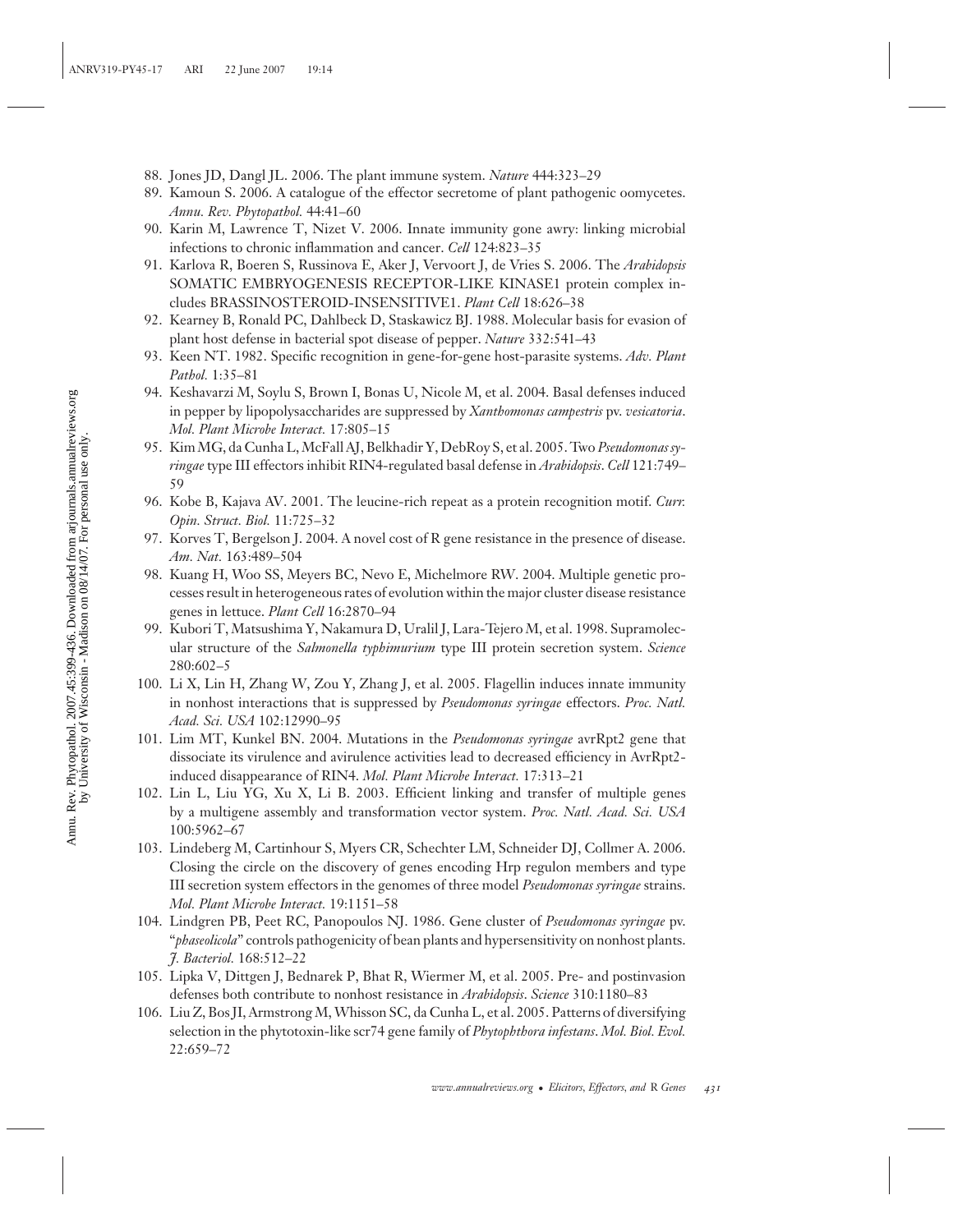- 107. Llorente F, Alonso-Blanco C, Sanchez-Rodriguez C, Jorda L, Molina A. 2005. ERECTA receptor-like kinase and heterotrimeric G protein from *Arabidopsis* are required for resistance to the necrotrophic fungus *Plectosphaerella cucumerina*. *Plant J.* 43:165–80
- 108. Lucas JA. 1998. *Plant Pathology and Plant Pathogens*. Oxford, UK: Blackwell Sci. 274 pp.
- 109. Luck JE, Lawrence GJ, Dodds PN, Shepherd KW, Ellis JG. 2000. Regions outside of the leucine-rich repeats of flax rust resistance proteins play a role in specificity determination. *Plant Cell* 12:1367–78
- 110. Mackey D, Belkhadir Y, Alonso JM, Ecker JR, Dangl JL. 2003.*Arabidopsis* RIN4 is a target of the type III virulence effector AvrRpt2 and modulates RPS2-mediated resistance. *Cell* 112:379–89
- 111. Mackey D, Holt BF, Wiig A, Dangl JL. 2002. RIN4 interacts with *Pseudomonas syringae* type III effector molecules and is required for RPM1-mediated resistance in *Arabidopsis*. *Cell* 108:743–54
- 112. Mackey D, McFall AJ. 2006. MAMPs and MIMPs: proposed classifications for inducers of innate immunity. *Mol. Microbiol.* 61:1365–71
- 113. Maor R, Shirasu K. 2005. The arms race continues: battle strategies between plants and fungal pathogens. *Curr. Opin. Microbiol.* 8:399–404
- 114. Mauricio R, Stahl EA, Korves T, Tian DC, Kreitman M, Bergelson J. 2003. Natural selection for polymorphism in the disease resistance gene Rps2 of *Arabidopsis thaliana*. *Genetics* 163:735–46
- 115. McDonald BA, Linde C. 2002. Pathogen population genetics, evolutionary potential, and durable resistance. *Annu. Rev. Phytopathol.* 40:349–79
- 116. McIntosh RA. 1992. Preemptive breeding to control wheat rusts. *Euphytica* 63:103–13
- 117. Melotto M, Underwood W, Koczan J, Nomura K, He SY. 2006. Plant stomata function in innate immunity against bacterial invasion. *Cell* 126:969–80
- 118. Mestre P, Baulcombe DC. 2006. Elicitor-mediated oligomerization of the tobacco N disease resistance protein. *Plant Cell* 18:491–501
- 119. Meszaros T, Helfer A, Hatzimasoura E, Magyar Z, Serazetdinova L, et al. 2006. The *Arabidopsis* MAP kinase kinase MKK1 participates in defense responses to the bacterial elicitor flagellin. *Plant J.* 48:485–98
- 120. Meyers BC, Morgante M, Michelmore RW. 2002. TIR-X and TIR-NBS proteins: two new families related to disease resistance TIR-NBS-LRR proteins encoded in *Arabidopsis* and other plant genomes. *Plant J.* 32:77–92
- 121. Milton DL, O'Toole R, Horstedt P, Wolf-Watz H. 1996. Flagellin A is essential for the virulence of Vibrio anguillarum. *J. Bacteriol.* 178:1310–19
- 122. Moffett P, Farnham G, Peart J, Baulcombe DC. 2002. Interaction between domains of a plant NBS-LRR protein in disease resistance-related cell death. *EMBO J.* 21:4511–19
- 123. Mucyn TS, Clemente A, Andriotis VM, Balmuth AL, Oldroyd GE, et al. 2006. The tomato NBARC-LRR protein Prf interacts with Pto kinase in vivo to regulate specific plant immunity. *Plant Cell* 18:2792–806
- 124. Mundt CC. 2002. Use of multiline cultivars and cultivar mixtures for disease management. *Annu. Rev. Phytopathol.* 40:381
- 125. Navarro L, Dunoyer P, Jay F, Arnold B, Dharmasiri N, et al. 2006. A plant miRNA contributes to antibacterial resistance by repressing auxin signaling. *Science* 312:436–39
- 126. Navarro L, Zipfel C, Rowland O, Keller I, Robatzek S, et al. 2004. The transcriptional innate immune response to flg22. Interplay and overlap with Avr gene-dependent defense responses and bacterial pathogenesis. *Plant Physiol.* 135:1113–28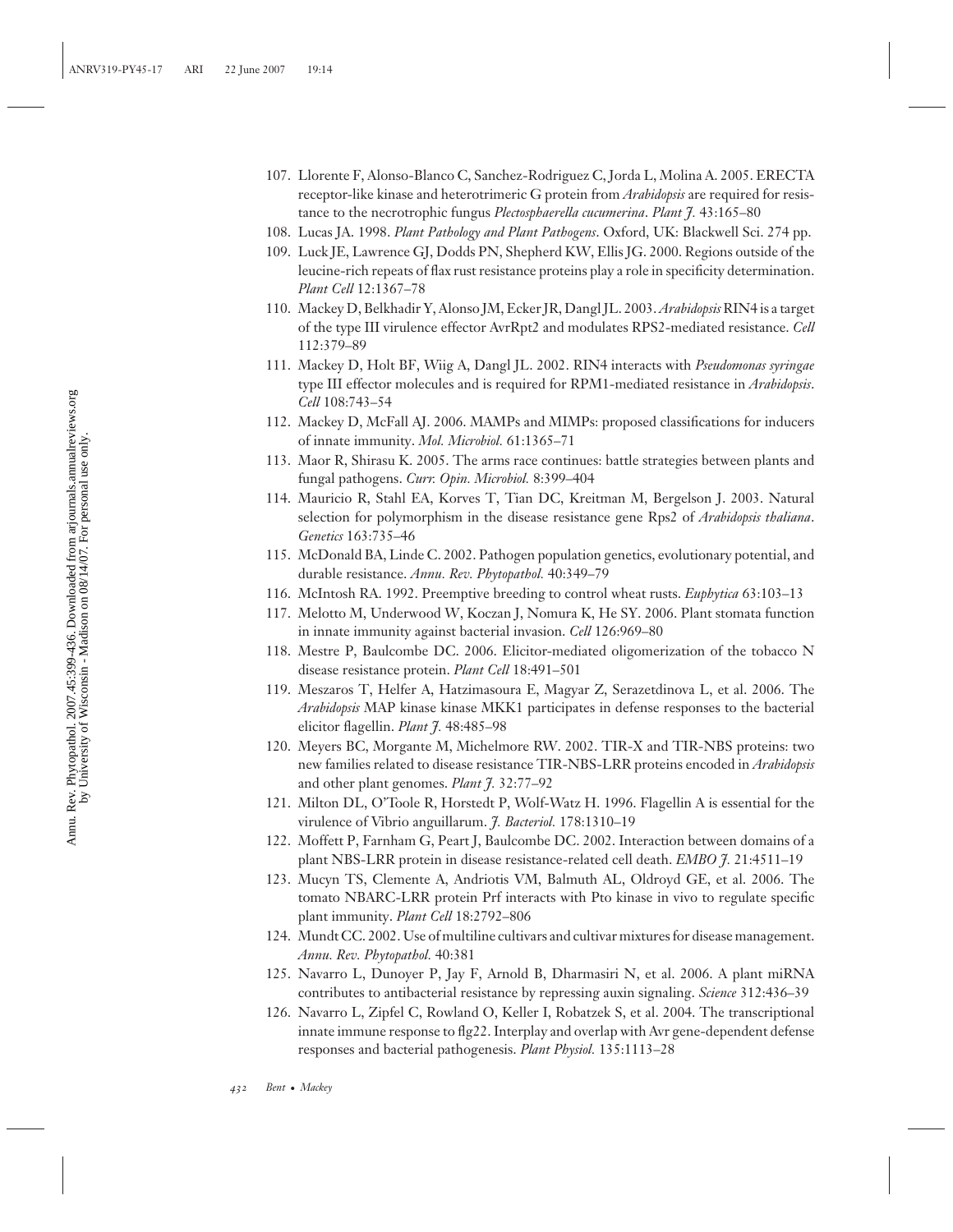- 127. Nekrasov V, Ludwig AA, Jones JD. 2006. CITRX thioredoxin is a putative adaptor protein connecting Cf-9 and the ACIK1 protein kinase during the Cf-9/Avr9-induced defense response. *FEBS Lett.* 580:4236–41
- 128. Niks RE, Rubiales D. 2002. Potentially durable resistance mechanisms in plants to specialised fungal pathogens. *Euphytica* 124:201–16
- 129. Nomura K, Debroy S, Lee YH, Pumplin N, Jones J, He SY. 2006. A bacterial virulence protein suppresses host innate immunity to cause plant disease. *Science* 313:220–23
- 130. Nurnberger T, Brunner F, Kemmerling B, Plater L. 2004. Innate immunity in plants and animals: striking similarities and obvious differences. *Immunol. Rev.* 198:249–66
- 131. Nurnberger T, Scheel D. 2001. Signal transmission in the plant immune response. *Trends Plant Sci.* 6:372–79
- 132. Oh HS, Collmer A. 2005. Basal resistance against bacteria in *Nicotiana benthamiana* leaves is accompanied by reduced vascular staining and suppressed by multiple *Pseudomonas syringae* type III secretion system effector proteins. *Plant J.* 44:348–59
- 133. Pancer Z, Cooper MD. 2006. The evolution of adaptive immunity. *Annu. Rev. Immunol.* 24:497–518
- 134. Pasare C, Medzhitov R. 2005. Toll-like receptors: linking innate and adaptive immunity. *Adv. Exp. Med. Biol.* 560:11–18
- 135. Peart JR, Mestre P, Lu R, Malcuit I, Baulcombe DC. 2005. NRG1, a CC-NB-LRR protein, together with N, a TIR-NB-LRR protein, mediates resistance against Tobacco mosaic virus. *Curr. Biol.* 15:968–73
- 136. Pedley KF, Martin GB. 2003. Molecular basis of Pto-mediated resistance to bacterial speck disease in tomato. *Annu. Rev. Phytopathol.* 41:215–43
- 137. Pfund C, Tans-Kersten J, Dunning FM, Alonso JM, Ecker JR, et al. 2004. Flagellin is not a major defense elicitor in *Ralstonia solanacearum* cells or extracts applied to *Arabidopsis thaliana*. *Mol. Plant-Microbe Interact.* 17:696–706
- 138. Rairdan GJ, Moffett P. 2006. Distinct domains in the ARC region of the potato resistance protein Rx mediate LRR binding and inhibition of activation. *Plant Cell* 18:2082–93
- 139. Ritter C, Dangl JL. 1996. Interference between two specific pathogen recognition events mediated by distinct plant disease resistance genes. *Plant Cell* 8:251–57
- 140. Robatzek S, Chinchilla D, Boller T. 2006. Ligand-induced endocytosis of the pattern recognition receptor FLS2 in Arabidopsis. *Genes Dev.* 20:537–42
- 141. Robatzek S. 2007. Vesicle trafficking in plant immune responses. *Cell Microbiol.* 9:1–8
- 142. Robertson D. 2004. VIGS vectors for gene silencing: many targets, many tools. *Annu. Rev. Plant Biol.* 55:495–519
- 143. Rommens CMT, Salmeron JM, Oldroyd GED, Staskawicz BJ. 1995. Intergeneric transfer and functional expression of the tomato disease resistance gene *Pto*. *Plant Cell* 7:1537–44
- 144. Ron M, Avni A. 2004. The receptor for the fungal elicitor ethylene-inducing xylanase is a member of a resistance-like gene family in tomato. *Plant Cell* 16:1604–15
- 145. Rooney HC, Van't Klooster JW, van der Hoorn RA, Joosten MH, Jones JD, de Wit PJ. 2005. Cladosporium Avr2 inhibits tomato Rcr3 protease required for Cf-2-dependent disease resistance. *Science* 308:1783–86
- 146. Rose LE, Bittner-Eddy PD, Langley CH, Holub EB, Michelmore RW, Beynon JL. 2004. The maintenance of extreme amino acid diversity at the disease resistance gene, RPP13, in *Arabidopsis thaliana*. *Genetics* 166:1517–27
- 147. Rossi M, Goggin FL, Milligan SB, Kaloshian I, Ullman DE, Williamson VM. 1998. The nematode resistance gene Mi of tomato confers resistance against the potato aphid. *Proc. Natl. Acad. Sci. USA* 95:9750–54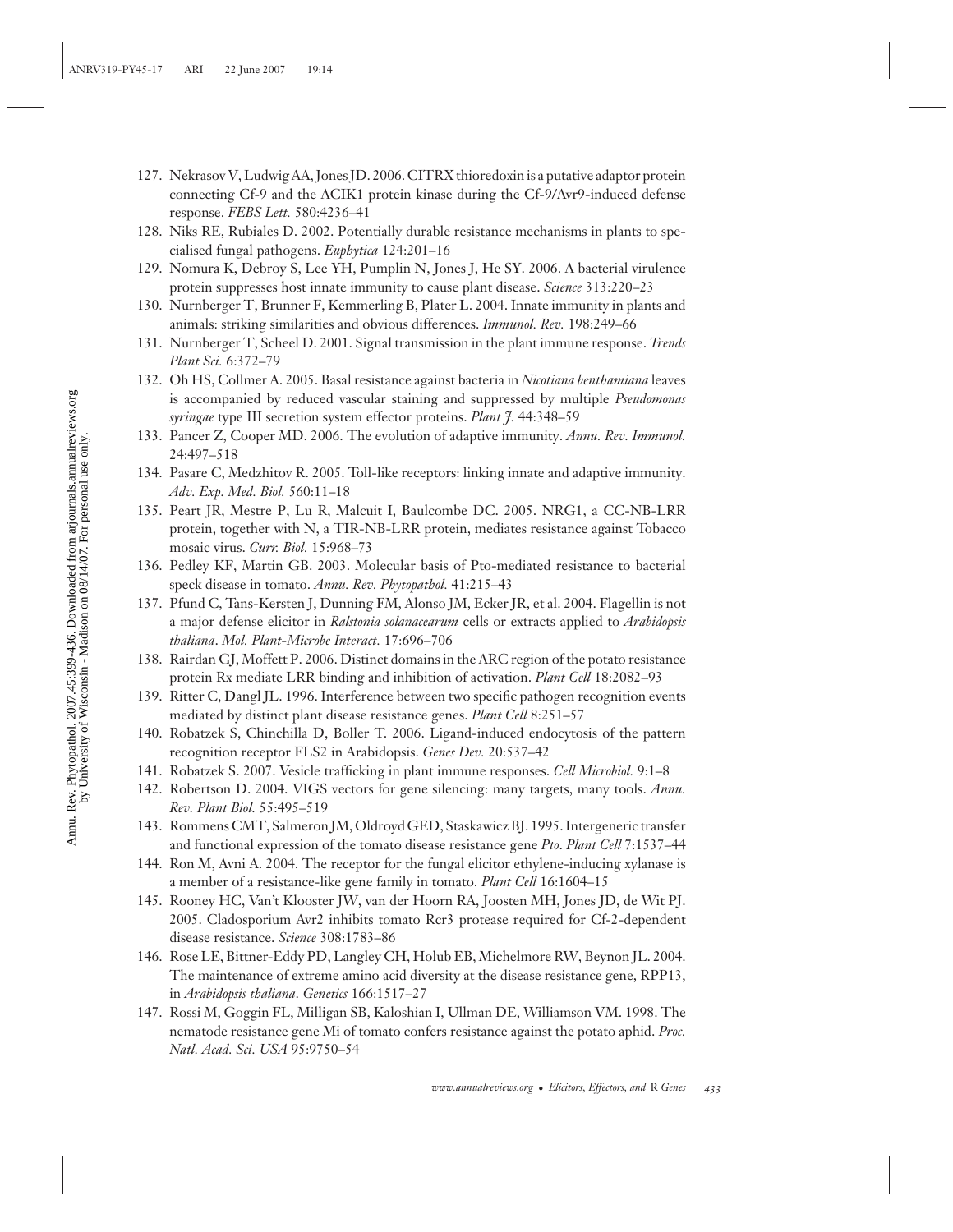- 148. Russell GE. 1978. *Plant Breeding for Pest and Disease Resistance*. Boston: Butterworth. 485 pp.
- 149. Saito T, Meshi T, Takamatsu N, Okada Y. 1987. Coat protein gene sequence of tobacco mosaic virus encodes a host response determinant. *Proc. Natl. Acad. Sci. USA* 84:6074–77
- 150. Scheer JM, Ryan CAJ. 2002. The systemin receptor SR160 from Lycopersicon peruvianum is a member of the LRR receptor kinase family. *Proc. Natl. Acad. Sci. USA*99:9585– 90
- 151. Schwab R, Ossowski S, Riester M, Warthmann N, Weigel D. 2006. Highly specific gene silencing by artificial microRNAs in *Arabidopsis*. *Plant Cell* 18:1121–33
- 152. Scofield SR, Tobias CM, Rathjen JP, Chang JH, Lavelle DT, et al. 1996. Molecular basis for gene-for-gene specificity in bacterial speck disease of tomato. *Science* 274:2063–65
- 153. Serrano M, Robatzek S, Torres M, Kombrink E, Somssich IE, et al. 2006. Chemical interference of PAMP-triggered immune responses in *Arabidopsis* reveals a potential role for FAS II complex-derived lipid signals. *J. Biol. Chem.* 282:6803–11
- 154. Shao F, Golstein C, Ade J, Stoutemyer M, Dixon JE, Innes RW. 2003. Cleavage of *Arabidopsis* PBS1 by a bacterial type III effector. *Science* 301:1230–33
- 155. Shen J, Araki H, Chen L, Chen JQ, Tian D. 2006. Unique evolutionary mechanism in R-genes under the presence/absence polymorphism in *Arabidopsis thaliana*. *Genetics* 172:1243–50
- 156. Shen QH, Saijo Y, Mauch S, Biskup C, Bieri S, et al. 2006. Nuclear activity of MLA immune receptors links isolate-specific and basal disease-resistance responses. *Science* 325:1098–103
- 157. Shiu SH, Karlowski WM, Pan R, Tzeng YH, Mayer KF, Li WH. 2004. Comparative analysis of the receptor-like kinase family in *Arabidopsis* and rice. *Plant Cell* 16:1220–34
- 158. Simmonds NW, Smartt J. 1999. *Principles of Crop Improvement*. Oxford, UK: Blackwell Sci.
- 159. Song WY, Wang GL, Chen LL, Kim HS, Pi LY, et al. 1995. A receptor kinase-like protein encoded by the rice disease resistance gene, Xa21. *Science* 270:1804–6
- 160. Soylu S, Brown I, Mansfield JW. 2005. Cellular reactions in *Arabidopsis* following challenge by strains of *Pseudomonas syringae*: from basal resistance to compatibility. *Physiol. Mol. Plant Pathol.* 66:232–43
- 161. Stahl EA, Dwyer G, Mauricio R, Kreitman M, Bergelson J. 1999. Dynamics of disease resistance polymorphism at the Rpm1 locus of *Arabidopsis*. *Nature* 400:667–71
- 162. Staskawicz BJ, Dahlbeck D, Keen NT. 1984. Cloned avirulence gene of *Pseudomonas syringae* pv. *glycinea* determines race-specific incompatibility on *Glycine max* (L.) Merr. *Proc. Natl. Acad. Sci.* 81:6024–28
- 163. Suarez-Rodriguez MC, Adams-Phillips L, Liu Y, Wang H, Su SH, et al. 2006. MEKK1 is required for flg22-induced MPK4 activation in *Arabidopsis* plants. *Plant Physiol.* 143:661– 69
- 164. Sun W, Dunning FM, Pfund C, Weingarten R, Bent AF. 2005. Within-species polymorphism among *Xanthomonas campestris* pv. *campestris* flagellins alters elicitation of*Arabidopsis FLS2*-dependent defenses. *Plant Cell.* Submitted
- 165. Takken FL, Albrecht M, Tameling WI. 2006. Resistance proteins: molecular switches of plant defense. *Curr. Opin. Plant Biol.* 9:383–90
- 166. Tameling WI, Vossen JH, Albrecht M, Lengauer T, Berden JA, et al. 2006. Mutations in the NB-ARC domain of I-2 that impair ATP hydrolysis cause autoactivation. *Plant Physiol.* 140:1233–45
- 167. Tang X, Frederick RD, Zhou J, Halterman DA, Jia Y, Martin GB. 1996. Initiation of plant disease resistance by physical interaction of AvrPto and Pto kinase. *Science* 274:2060–63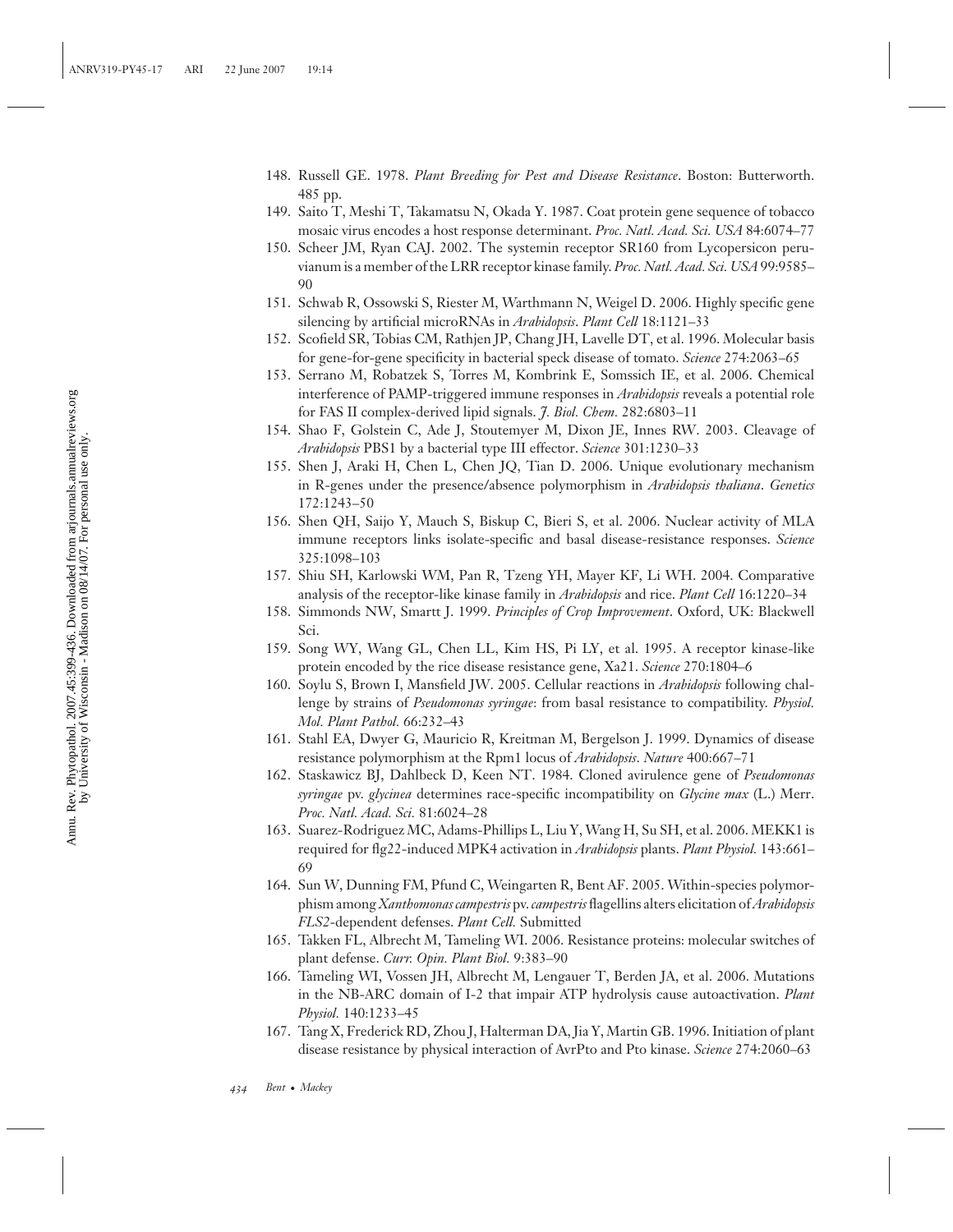- 168. Tans-Kersten J, Huang H, Allen C. 2001.*Ralstonia solanacearum* needs motility for invasive virulence on tomato. *J. Bacteriol.* 183:3597–605
- 169. Tao Y, Xie ZY, Chen WQ, Glazebrook J, Chang HS, et al. 2003. Quantitative nature of *Arabidopsis* responses during compatible and incompatible interactions with the bacterial pathogen *Pseudomonas syringae*. *Plant Cell* 15:317–30
- 170. Tian D, Traw MB, Chen JQ, Kreitman M, Bergelson J. 2003. Fitness costs of R-genemediated resistance in *Arabidopsis thaliana*. *Nature* 423:74–77
- 171. Tian DC, Araki H, Stahl E, Bergelson J, Kreitman M. 2002. Signature of balancing selection in *Arabidopsis*. *Proc. Natl. Acad. Sci. USA* 99:11525–30
- 172. Tian M, Benedetti B, Kamoun S. 2005. A Second Kazal-like protease inhibitor from *Phytophthora infestans* inhibits and interacts with the apoplastic pathogenesis-related protease P69B of tomato. *Plant Physiol.* 138:1785–93
- 173. Tian M, Huitema E, Da Cunha L, Torto-Alalibo T, Kamoun S. 2004. A Kazal-like extracellular serine protease inhibitor from *Phytophthora infestans* targets the tomato pathogenesis-related protease P69B. *J. Biol. Chem.* 279:26370–77
- 174. Tian M, Kamoun S. 2005. A two disulfide bridge Kazal domain from Phytophthora exhibits stable inhibitory activity against serine proteases of the subtilisin family. *BMC Biochem.* 6:15
- 175. Tian M, Win J, Song J, van der Hoorn R, van der Knaap E, Kamoun S. 2007. A *Phytophthora infestans* cystatin-like protein targets a novel tomato papain-like apoplastic protease. *Plant Physiol.* 143:364–77
- 176. Ting JP, Davis BK. 2005. CATERPILLER: a novel gene family important in immunity, cell death, and diseases. *Annu. Rev. Immunol.* 23:387–414
- 177. Tor M, Brown D, Cooper A, Woods-Tor A, Sjolander K, et al. 2004. *Arabidopsis* downy mildew resistance gene RPP27 encodes a receptor-like protein similar to CLAVATA2 and tomato Cf-9. *Plant Physiol.* 135:1100–12
- 178. Tuskan GA, Difazio S, Jansson S, Bohlmann J, Grigoriev I, et al. 2006. The genome of black cottonwood, *Populus trichocarpa* (Torr. & Gray). *Science* 313:1596–604
- 179. Tyler BM, Tripathy S, Zhang X, Dehal P, Jiang RH, et al. 2006. Phytophthora genome sequences uncover evolutionary origins and mechanisms of pathogenesis. *Science* 313:1261– 66
- 180. Ulker B, Somssich IE. 2004. WRKY transcription factors: from DNA binding towards biological function. *Curr. Opin. Plant Biol.* 7:491–98
- 181. van den Burg HA, Harrison SJ, Joosten MH, Vervoort J, de Wit PJ. 2006. Cladosporium fulvum Avr4 protects fungal cell walls against hydrolysis by plant chitinases accumulating during infection. *Mol. Plant Microbe Interact.* 19:1420–30
- 182. van der Biezen EA, Jones JD. 1998. The NB-ARC domain: a novel signaling motif shared by plant resistance gene products and regulators of cell death in animals [letter]. *Curr. Biol.* 8:R226–27
- 183. Van der Biezen EA, Jones JD. 1998. Plant disease-resistance proteins and the gene-forgene concept. *Trends Biochem. Sci.* 23:454–56
- 184. Van der Plank JE. 1984. Horizontal and vertical resistance. In *Disease Resistance in Plants.* Orlando, FL: Academic. 194 pp.
- 185. van Loon LC, Rep M, Pieterse CM. 2006. Significance of inducible defense-related proteins in infected plants. *Annu. Rev. Phytopathol.* 44:135–62
- 186. Vera Cruz CM, Bai J, Ona I, Leung H, Nelson RJ, et al. 2000. Predicting durability of a disease resistance gene based on an assessment of the fitness loss and epidemiological consequences of avirulence gene mutation. *Proc. Natl. Acad. Sci. USA* 97:13500–5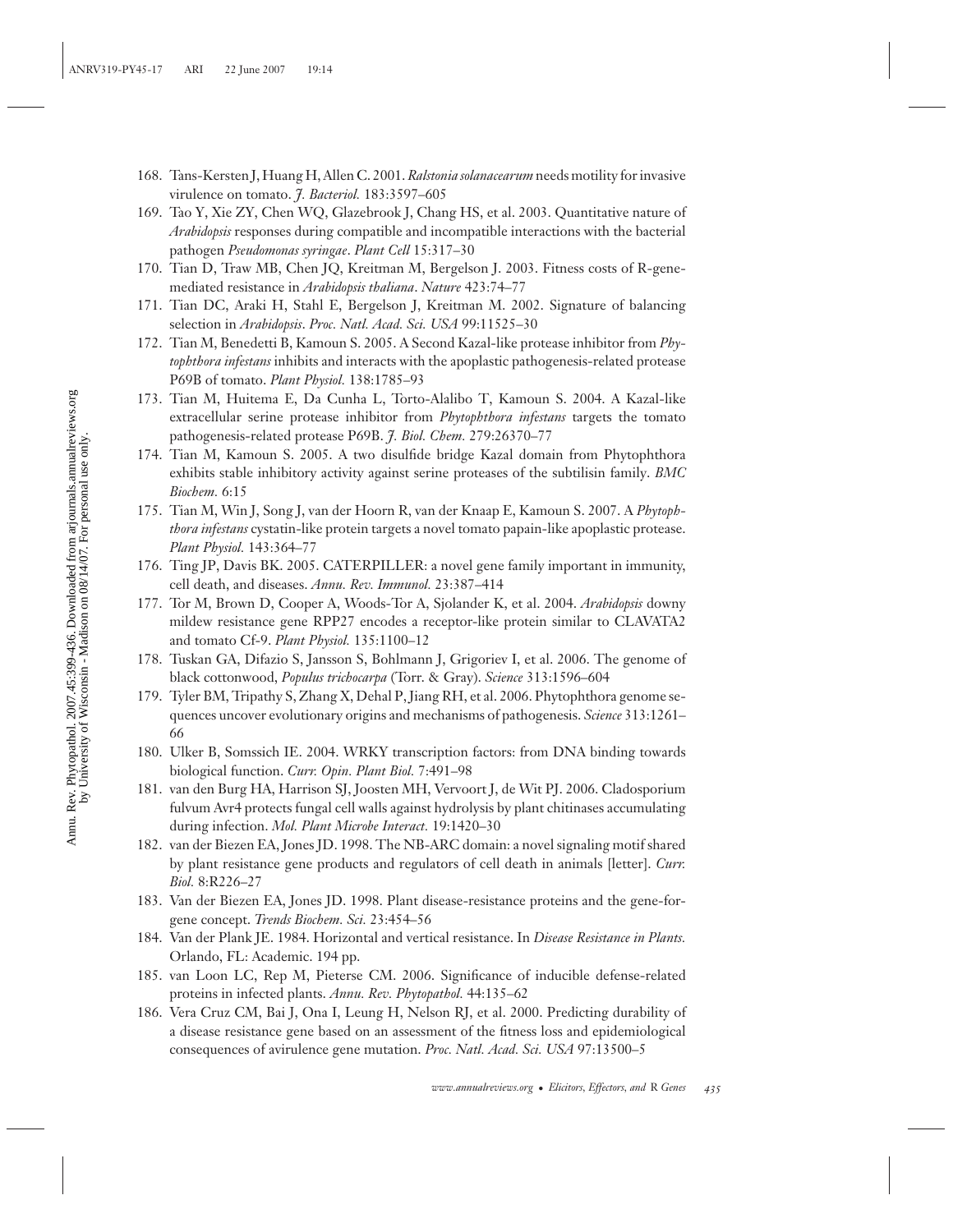- 187. Walker JC. 1925. Studies on disease resistance in the onion. *Proc. Natl. Acad. Sci. USA* 11:183–89
- 188. Wang YS, Pi LY, Chen X, Chakrabarty PK, Jiang J, et al. 2006. Rice XA21 binding protein 3 is a ubiquitin ligase required for full Xa21-mediated disease resistance. *Plant Cell* 18:3635–46
- 189. Weber AN, Moncrieffe MC, Gangloff M, Imler JL, Gay NJ. 2005. Ligand-receptor and receptor-receptor interactions act in concert to activate signaling in the *Drosophila* toll pathway. *J. Biol. Chem.* 280:22793–99
- 190. Whalen MC, Stall RE, Staskawicz BJ. 1988. Characterization of a gene from a tomato pathogen determining hypersensitive resistance in nonhost species and genetic analysis of this resistance in bean. *Proc. Natl. Acad. Sci.* 85:6743–47
- 191. Xiao S, Calis O, Patrick E, Zhang G, Charoenwattana P, et al. 2005. The atypical resistance gene, RPW8, recruits components of basal defense for powdery mildew resistance in *Arabidopsis*. *Plant J.* 42:95–110
- 192. Xu WH, Wang YS, Liu GZ, Chen X, Tinjuangjun P, et al. 2006. The autophosphorylated Ser686, Thr688, and Ser689 residues in the intracellular juxtamembrane domain of XA21 are implicated in stability control of rice receptor-like kinase. *Plant J.* 45:740–51
- 193. Yahiaoui N, Brunner S, Keller B. 2006. Rapid generation of new powdery mildew resistance genes after wheat domestication. *Plant J.* 47:85–98
- 194. Yamaguchi Y, Pearce G, Ryan CA. 2006. The cell surface leucine-rich repeat receptor for AtPep1, an endogenous peptide elicitor in *Arabidopsis*, is functional in transgenic tobacco cells. *Proc. Natl. Acad. Sci. USA* 103:10104–9
- 195. Yang CW, Gonzalez-Lamothe R, Ewan RA, Rowland O, Yoshioka H, et al. 2006. The E3 ubiquitin ligase activity of arabidopsis PLANT U-BOX17 and its functional tobacco homolog ACRE276 are required for cell death and defense. *Plant Cell* 18:1084–98
- 196. Zipfel C, Felix G. 2005. Plants and animals: a different taste for microbes? *Curr. Opin. Plant Biol.* 8:353–60
- 197. Zipfel C, Kunze G, Chinchilla D, Caniard A, Jones JD, et al. 2006. Perception of the bacterial PAMP EF-Tu by the receptor EFR restricts Agrobacterium-mediated transformation. *Cell* 125:749–60
- 198. Zipfel C, Robatzek S, Navarro L, Oakeley EJ, Jones JD, et al. 2004. Bacterial disease resistance in *Arabidopsis* through flagellin perception. *Nature* 428:764–67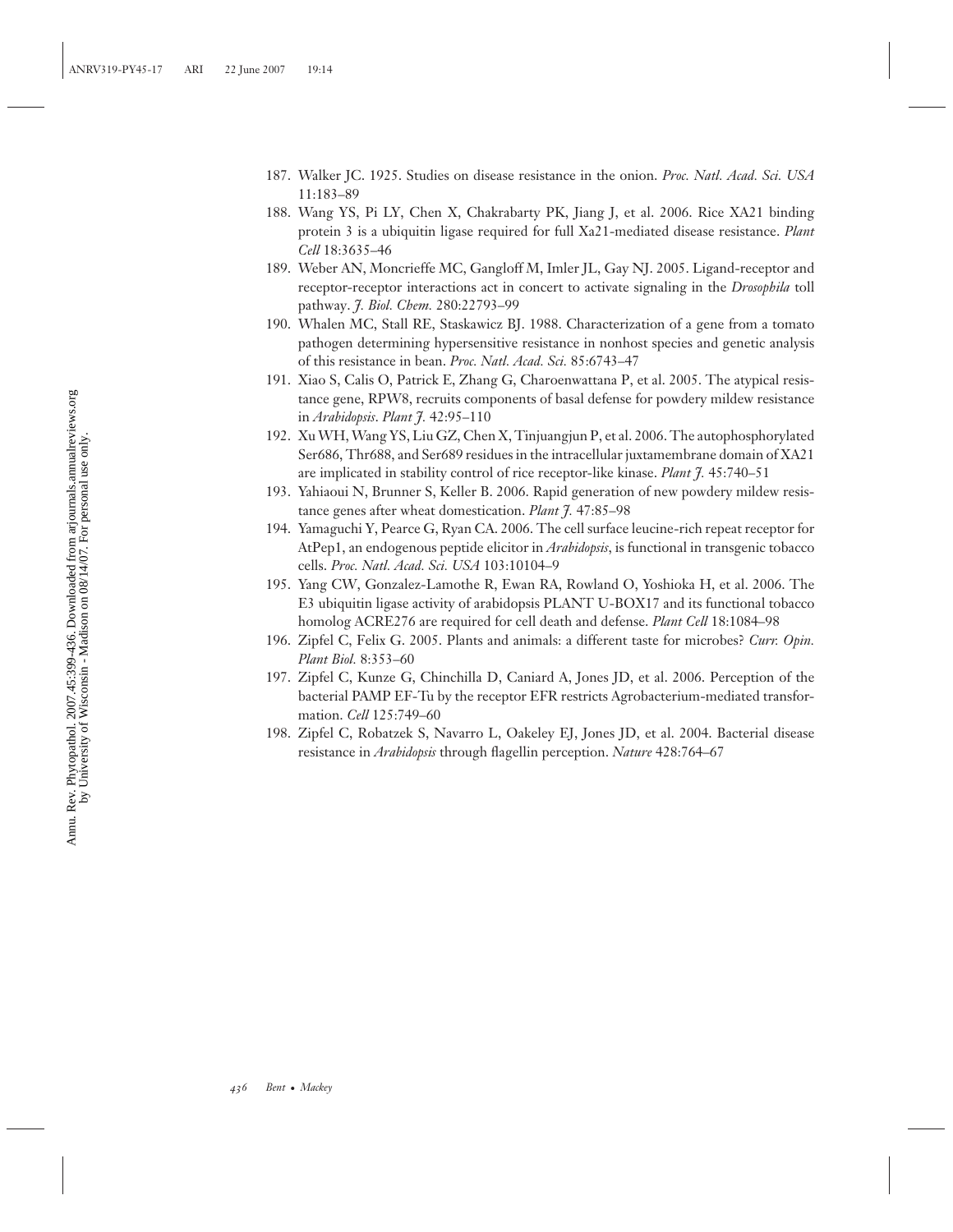# $\overline{R}$

*v*

**Annual Review of Phytopathology**

## Contents Volume 45, 2007

| Tell Me Again What It Is That You Do                                                                                                                  |  |
|-------------------------------------------------------------------------------------------------------------------------------------------------------|--|
| Noel T. Keen-Pioneer Leader in Molecular Plant Pathology                                                                                              |  |
| Structure and Function of Resistance Proteins in Solanaceous Plants<br>Gerben van Ooijen, Harrold A. van den Burg, Ben J.C. Cornelissen,              |  |
| Family Flexiviridae: A Case Study in Virion and Genome Plasticity<br>Giovanni P. Martelli, Michael J. Adams, Jan F. Kreuze, and Valerian V. Dolja  73 |  |
| Cell Wall-Associated Mechanisms of Disease Resistance<br>and Susceptibility                                                                           |  |
| Genomic Insights into the Contribution of Phytopathogenic Bacterial<br>Plasmids to the Evolutionary History of Their Hosts                            |  |
| Identifying Microorganisms Involved in Specific Pathogen Suppression<br>in Soil                                                                       |  |
| Safety of Virus-Resistant Transgenic Plants Two Decades After Their<br>Introduction: Lessons from Realistic Field Risk Assessment Studies             |  |
| Disease Cycle Approach to Plant Disease Prediction                                                                                                    |  |
| Virus-Induced Disease: Altering Host Physiology One Interaction<br>at a Time                                                                          |  |
| Bacteriophages for Plant Disease Control<br>J.B. Jones, L.E. Jackson, B. Balogh, A. Obradovic, F. B. Iriate,                                          |  |
|                                                                                                                                                       |  |